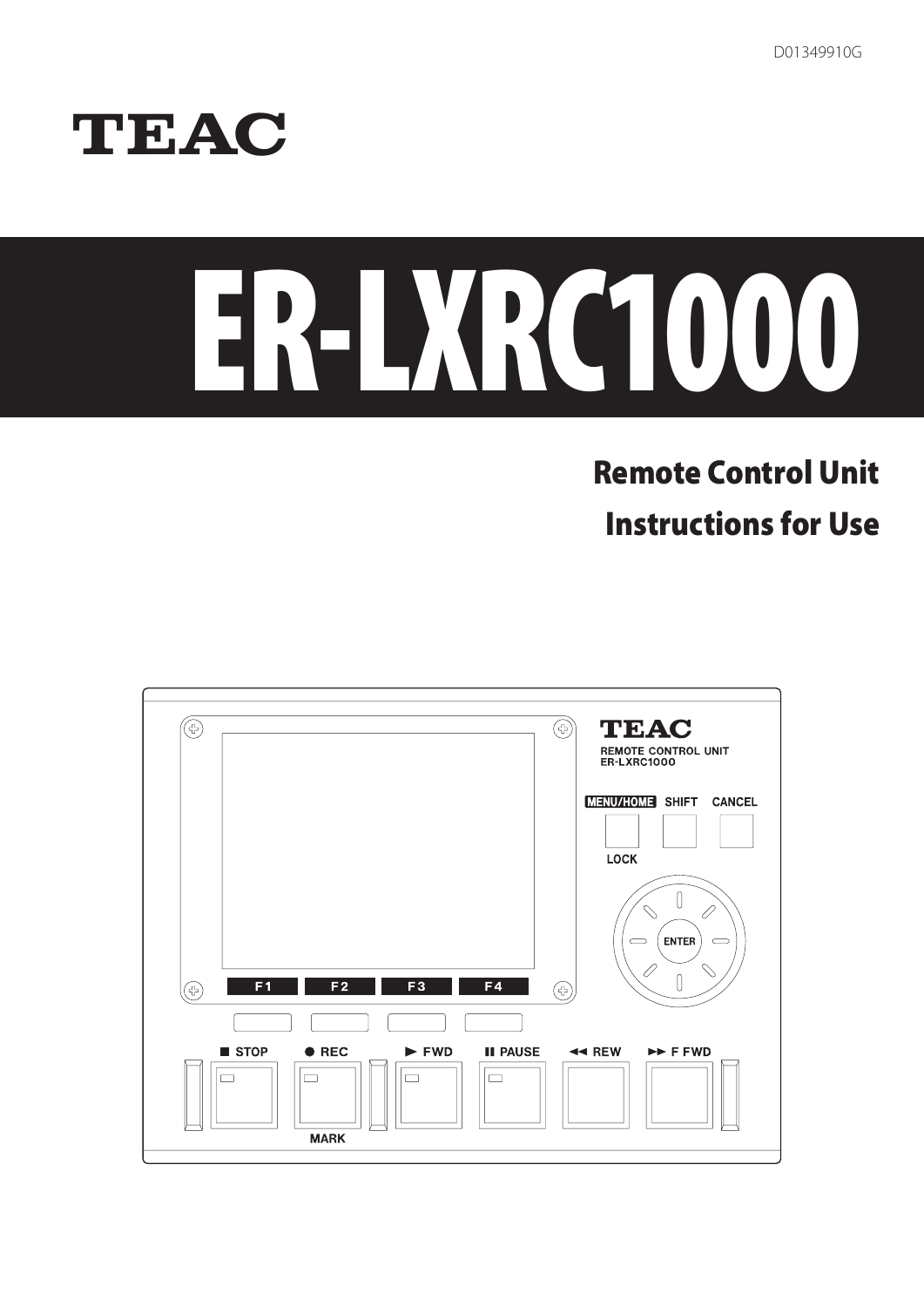# **Contents**

| 1. | IMPORTANT SAFETY INSTRUCTIONS 3                     |
|----|-----------------------------------------------------|
| 2. |                                                     |
|    |                                                     |
|    |                                                     |
| 3. |                                                     |
| 4. |                                                     |
|    |                                                     |
|    |                                                     |
|    |                                                     |
|    | 4-4. Putting the system into standby 7              |
| 5. |                                                     |
|    |                                                     |
|    | 5-1-1. Explanation of status change diagram entry 8 |
|    | 5-1-2. Status change diagram8                       |
|    |                                                     |
|    | 5-3. Trigger settings display 11                    |
|    | 5-4. Recording media information 11                 |
|    |                                                     |
|    | 5-6. Changing settings from the Home Screen 12      |
|    | 5-7. Recording and playing data 12                  |
|    | 5-8. Synchronization function13                     |
|    | 5-8-1. Synchronized recording settings. 13          |
|    | 5-8-2. Synchronized playback settings. 13           |
|    |                                                     |
| 6. |                                                     |
|    | 6-1. Order of procedures14                          |
|    | 6-2. Setting recording conditions 14                |
|    | 6-3. Setting recording destination. 14              |
|    |                                                     |
|    | 6-4-1. Equivalent input calibration 14              |
|    |                                                     |
|    |                                                     |
|    |                                                     |
|    | Recording starting conditions15                     |
|    | Pre-trigger (PRE TRG)15                             |
|    | Recording stopping conditions15                     |
|    | Post-trigger (POST TRG) 15                          |
|    | Number of repetitions (REPETITIONS)15               |
|    | 6-5-2. Interval recording 16                        |
|    |                                                     |
|    |                                                     |
|    |                                                     |
|    |                                                     |
|    |                                                     |
|    | Folder structure example17                          |
|    |                                                     |

| 7. |                                                  |
|----|--------------------------------------------------|
|    |                                                  |
|    | 7-2. Searching by COUNT 19                       |
|    | 7-3. Searching by event mark 19                  |
|    |                                                  |
| 8. |                                                  |
|    |                                                  |
|    | 8-1-1. Selecting values from setting options21   |
|    | 8-1-2. Inputting numbers as setting values 21    |
|    | 8-1-3. Inputting characters as setting values22  |
|    | 8-1-4. Opening submenu screens22                 |
|    | 8-1-5. Opening higher-level Menu Screen pages 22 |
|    |                                                  |
|    | 8-2-1.SYSTEM menu structure 23                   |
|    |                                                  |
|    | 8-2-3. TRIGGER menu structure 24                 |
|    |                                                  |
|    |                                                  |
|    |                                                  |
|    | 8-3-2. MODULE SETTINGS26                         |
|    | 8-3-3. PULSE SETTINGS32                          |
|    | 8-3-4.GPS SETTINGS33                             |
|    | 8-3-5. SYNC SETTINGS 33                          |
|    |                                                  |
|    |                                                  |
|    |                                                  |
|    |                                                  |
|    |                                                  |
|    |                                                  |
|    |                                                  |
|    |                                                  |
|    |                                                  |
|    |                                                  |
|    |                                                  |
|    |                                                  |
|    |                                                  |
|    |                                                  |
|    |                                                  |
|    |                                                  |
|    |                                                  |

TEAC and TAFFmat are trademarks of TEAC CORPORATION, registered in the U.S. and other countries.

Other company names, product names and logos are the trademarks or registered trademarks of their respective owners.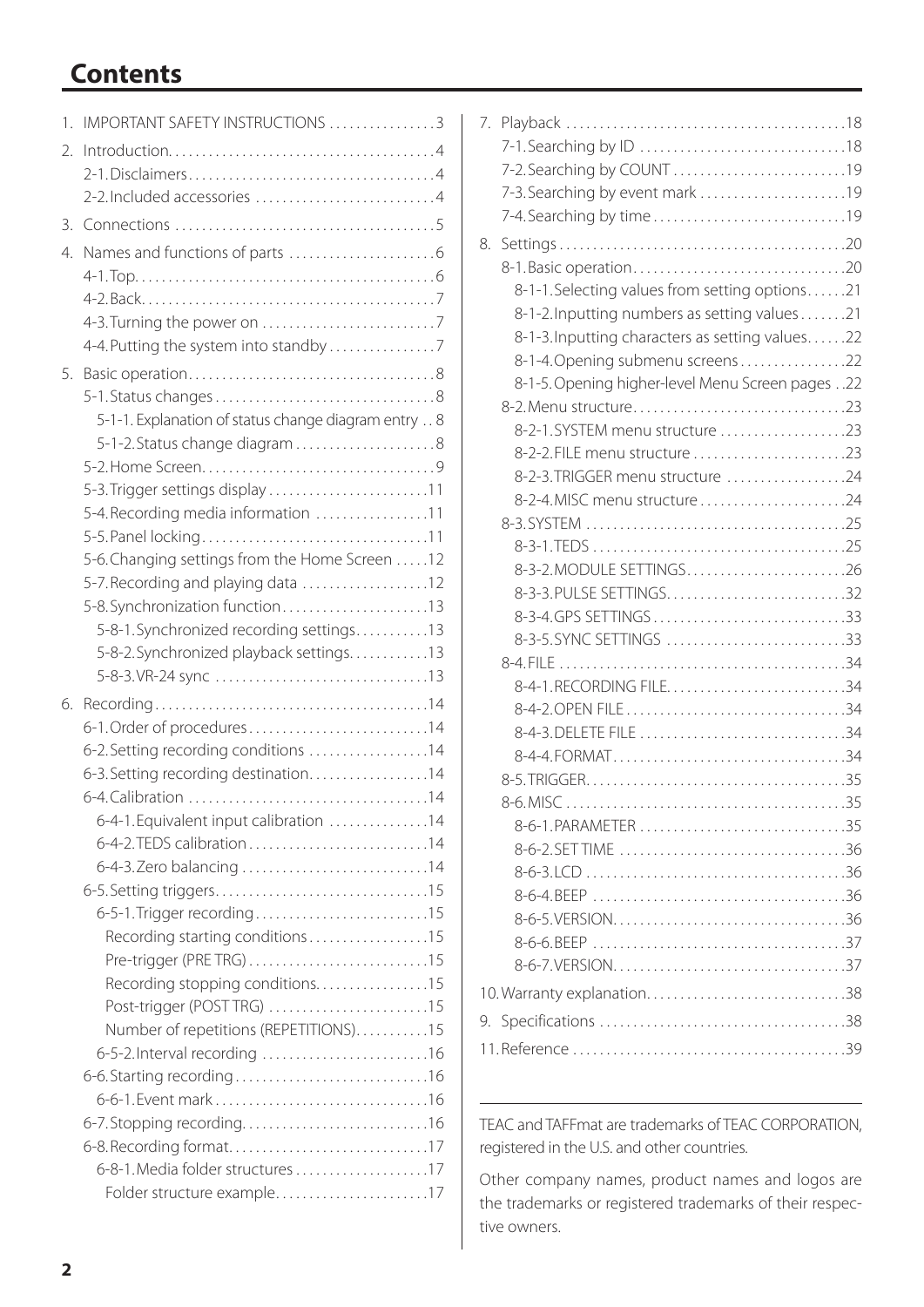## <span id="page-2-0"></span>**Model for USA**

Trade name: TEAC

#### **Supplier's Declaration of Conformity**



Responsible party: TEAC AMERICA,INC.

Model number: ER-LXRC1000

Address: 10410 Pioneer Blvd. Unit #1, Santa Fe Springs, California 90670, U.S.A.

Telephone number: 1-323-726-0303

This device complies with Part 15 of the FCC Rules. Operation is subject to the following two conditions: (1) this device may not cause harmful interference, and (2) this device must accept any interference received, including interference that may cause undesired operation.

#### **Information**

This equipment has been tested and found to comply with the limits for a Class A digital device, pursuant to part 15 of the FCC Rules. These limits are designed to provide reasonable protection against harmful interference when the equipment is operated in a commercial environment. This equipment generates, uses, and can radiate radio frequency energy and, if not installed and used in accordance with the instruction manual, may cause harmful interference to radio communications. Operation of this equipment in a residential area is likely to cause harmful interference in which case the user will be required to correct the interference at his own expense.

# **CAUTION**

Changes or modifications not expressly approved by the party responsible for compliance could void the user's authority to operate the equipment.

#### **Model for Canada**

Innovation, Science and Economic Development Canada's Compliance Statement:

This Class A digital apparatus complies with Canadian ICES-003.

Cet appareil numérique de la classe A est conforme à la norme NMB-003 du Canada.

#### **Model for Europe**

**DECLARATION OF CONFORMITY**

This product complies with the European Directives request, and the other Commission Regulations.

#### **DECLARACIÓN DE CONFORMIDAD**

Este producto cumple con las exigencias de las directivas europeas y con los reglamentos de la Comisión Europea.

 $\epsilon$ 

#### **DÉCLARATION DE CONFORMITÉ**

Ce produit est conforme aux directives européennes et aux autres réglementations de la Commission européenne.

#### **KONFORMITÄTSERKLÄRUNG**

Dieses Produkt entspricht den Anforderungen europäischer Richtlinien sowie anderen Verordnungen der Kommission.

#### **Model for UK**

This product complies with the applicable UK regulations.

#### **WARNING**

This is a Class A product. In a domestic environment, this product may cause radio interference in which case the user may be required to take adequate measures.

#### **ATENCIÓN**

Este es un producto de clase A. En un entorno no profesional, este aparato puede producir interferencias de radio, en cuyo caso el usuario será el responsable de tomar las medidas necesarias para solucionarlo.

#### **AVERTISSEMENT**

Il s'agit d'un produit de Classe A. Dans un environnement domestique, cet appareil peut provoquer des interférences radio, dans ce cas l'utilisateur peut être amené à prendre des mesures appropriées.

#### **Warnung**

Dies ist eine Einrichtung, welche die Funk-Entstörung nach Klasse A besitzt. Diese Einrichtung kann im Wohnbereich Funkstörungen versursachen; in diesem Fall kann vom Betrieber verlang werden, angemessene Maßnahmen durchzuführen und dafür aufzukommen.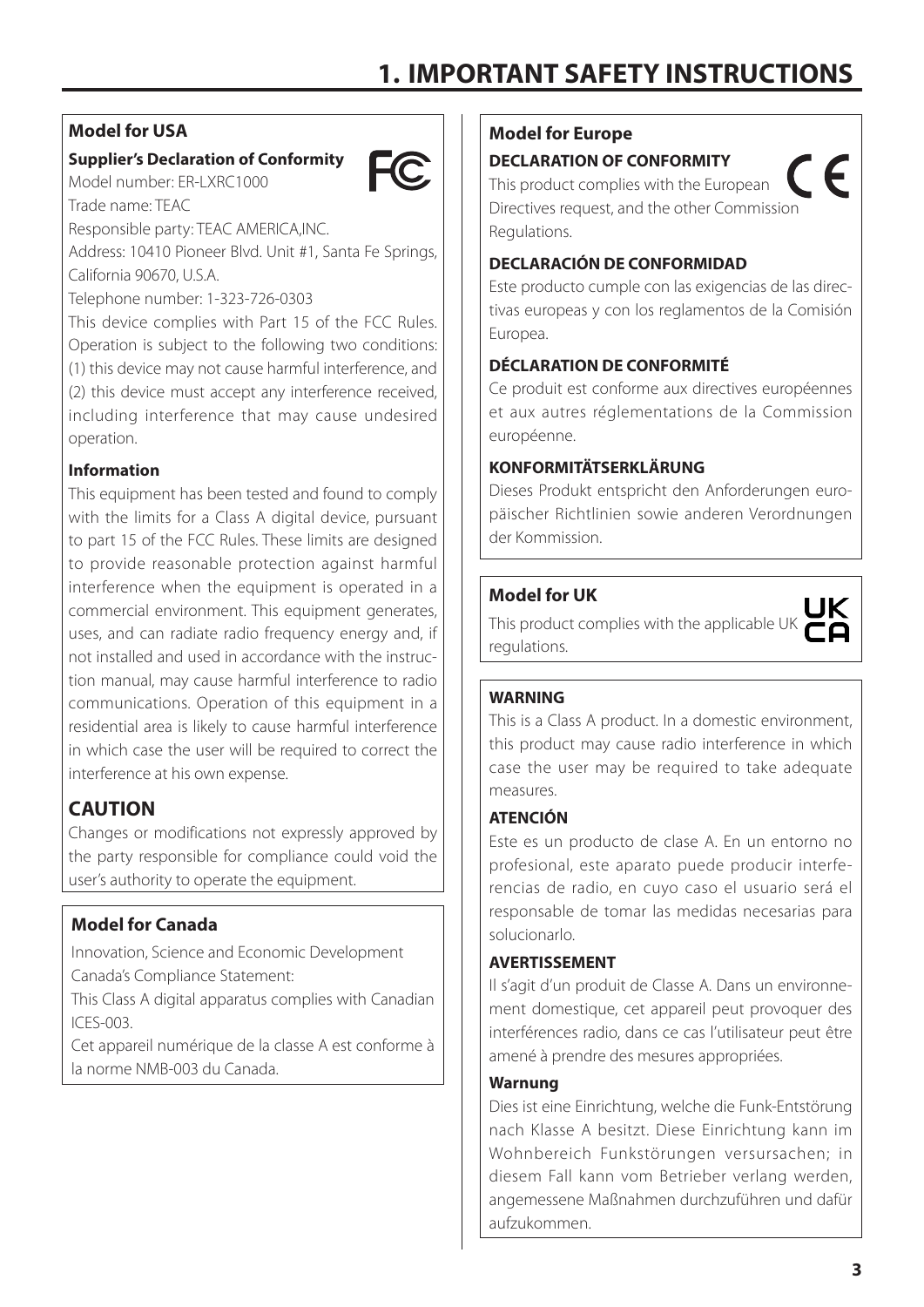#### <span id="page-3-0"></span>**For European Customers**

#### **Disposal of electrical and electronic equipment**

- a)All electrical/electronic equipment should be disposed of separately from the municipal waste stream via collection facilities designated by the government or local authorities.
- b) By disposing of electrical/electronic equipment correctly, you will help save valuable resources and prevent any potential negative effects on human health and the environment.
- c)Improper disposal of waste electrical/electronic equipment can have serious effects on the environment and human health because of the presence of hazardous substances in the equipment.
- d)The Waste Electrical and Electronic Equipment (WEEE) symbols, which show wheeled bins that have been crossed out, indicate that electrical/electronic equipment must be collected and disposed of separately from household waste.



# **2. Introduction**

Thank you for purchasing this remote control unit for the LX-1000.

Please read the Instructions for Use for this product and the main unit before using this product to maximize its performance and ensure safe and proper operation.

# **2-1. Disclaimers**

Information is given about products in this manual only for the purpose of example and does not indicate any guarantees against infringements of third-party intellectual property rights and other rights related to them. TEAC Corporation will bear no responsibility for infringements on third-party intellectual property rights or their occurrence because of the use of these products.

# **2-2. Included accessories**

If anything is missing or damaged, contact us. (For contact information, see the last page.)

For a list of included accessories, see ["9. Specifications"](#page-37-1)  [on page 38.](#page-37-1)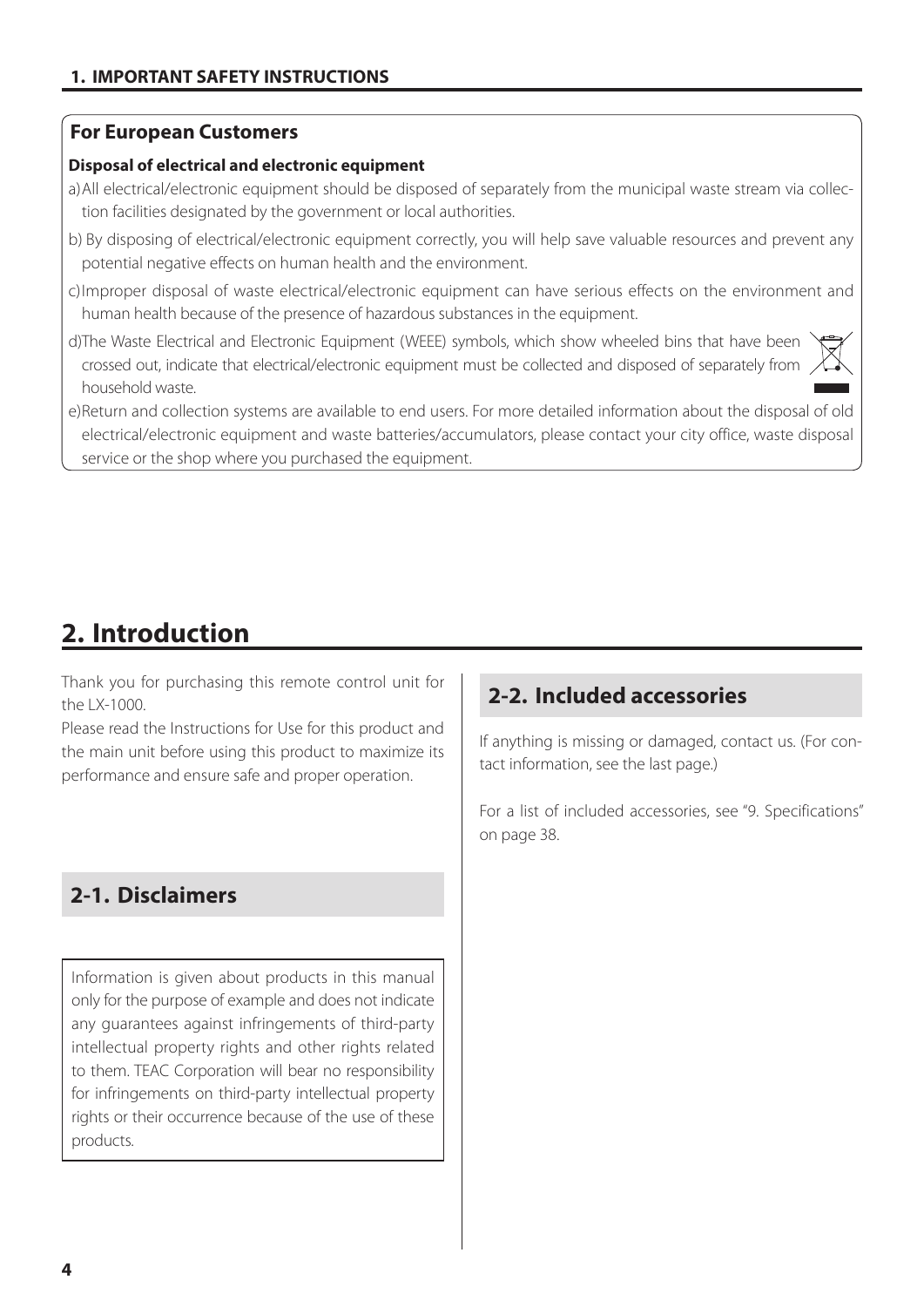# **3. Connections**

<span id="page-4-0"></span>

Use the included cable to connect the DIGITAL CONTROL input/output connector on the back of the LX-1000 to the TO LX-1000 control input/output connector on the back of this unit.

To use a microphone, connect the microphone included with the LX-1000 to the MEMO IN (mic input) jack.

#### **ATTENTION**

- o When using the MEMO IN (mic input) jack on this unit, the MEMO IN (mic input) jack on the LX-1000 cannot be used.
- o This unit and LXK Navi cannot be used at the same time.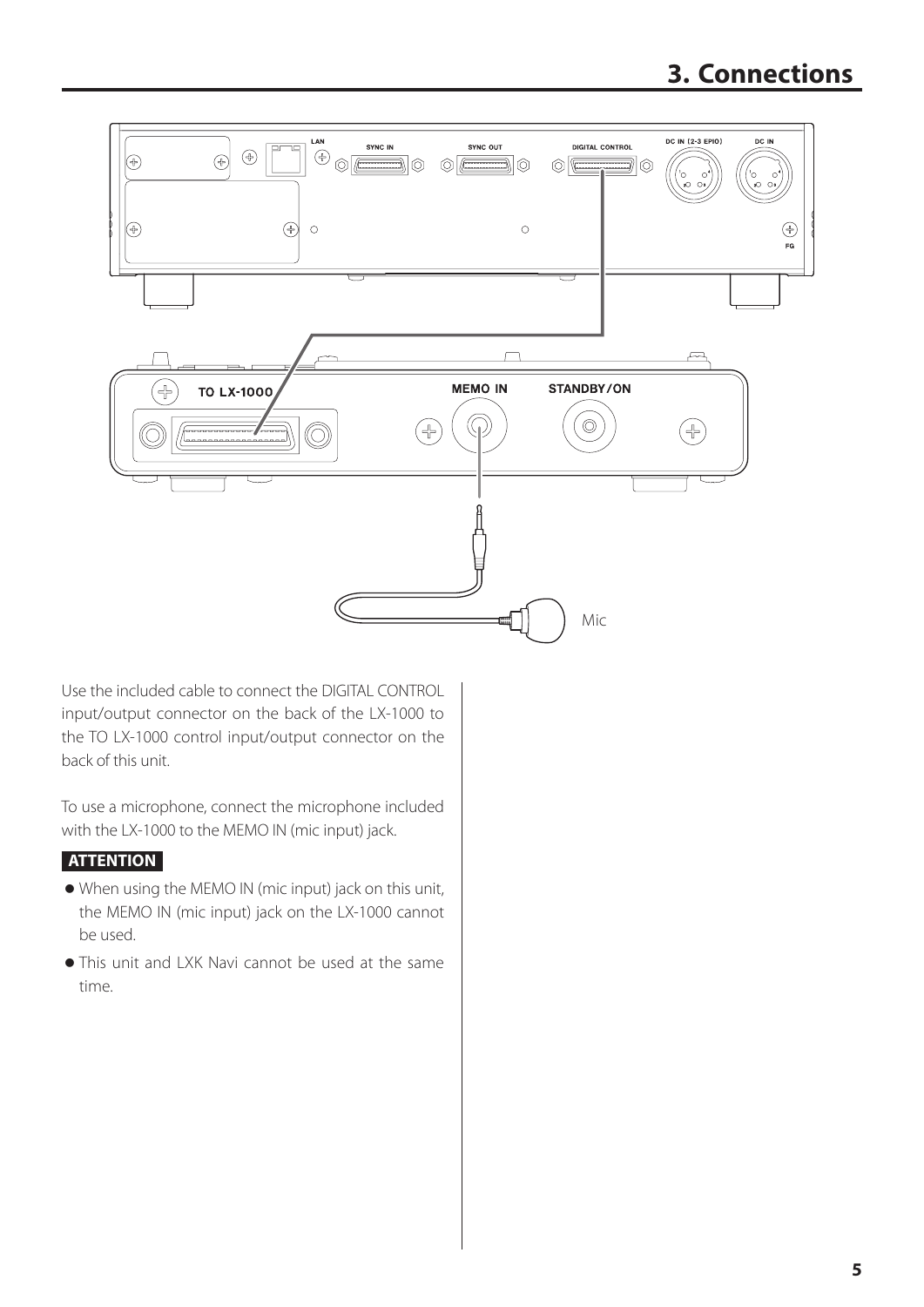# <span id="page-5-0"></span>**4. Names and functions of parts**

## **4-1. Top**



#### A **Display**

This 3.5-inch TFT color display with 320×240 resolution shows various types of information.

#### **NOTE**

The display is produced with extremely high-precision manufacturing technologies. At least 99.99% of the pixels operate as specified. On rare occasions, a pixel might misfire or appear as a red or black dot, but this is not a malfunction.

B **Function buttons (F1, F2, F3, F4)**

#### C **Transport buttons**

#### 8 **STOP button**

Press to stop recording and playback.

#### 0 **REC button**

Press when the LX-1000 is stopped to make it record ready. **MARK**

Press when recording to set an event mark.

o A maximum of 200 event marks can be added to a single data file.

#### **Play (**7**FWD) button**

Press when the system is stopped or playback ready to start playback.

Press when the unit is record ready to start recording.

#### **II PAUSE button**

Press when the system is stopped or playing back to make it playback ready.

Press when recording to make it record ready. **Search (**m**REW/**,**F FWD) buttons** Use to search playback files.

#### **ATTENTION**

Press the transport buttons when the Home Screen is open.

#### D **VALUE dial**

Turn when the selection position is shown to move it. When inputting parameters, you can also use these to increase or decrease values.

Turn clockwise while pressing the SHIFT button to increase the speaker volume.

Turn counterclockwise while pressing the SHIFT button to decrease the speaker volume.

#### E **ENTER button**

Press to select or confirm.

#### F **MENU/HOME button**

Press to open the Menu Screen or the Home Screen. **LOCK**

Press for two seconds to lock the panel controls. Press for two seconds again to unlock the panel controls.

- G **CANCEL button**
- H **SHIFT button**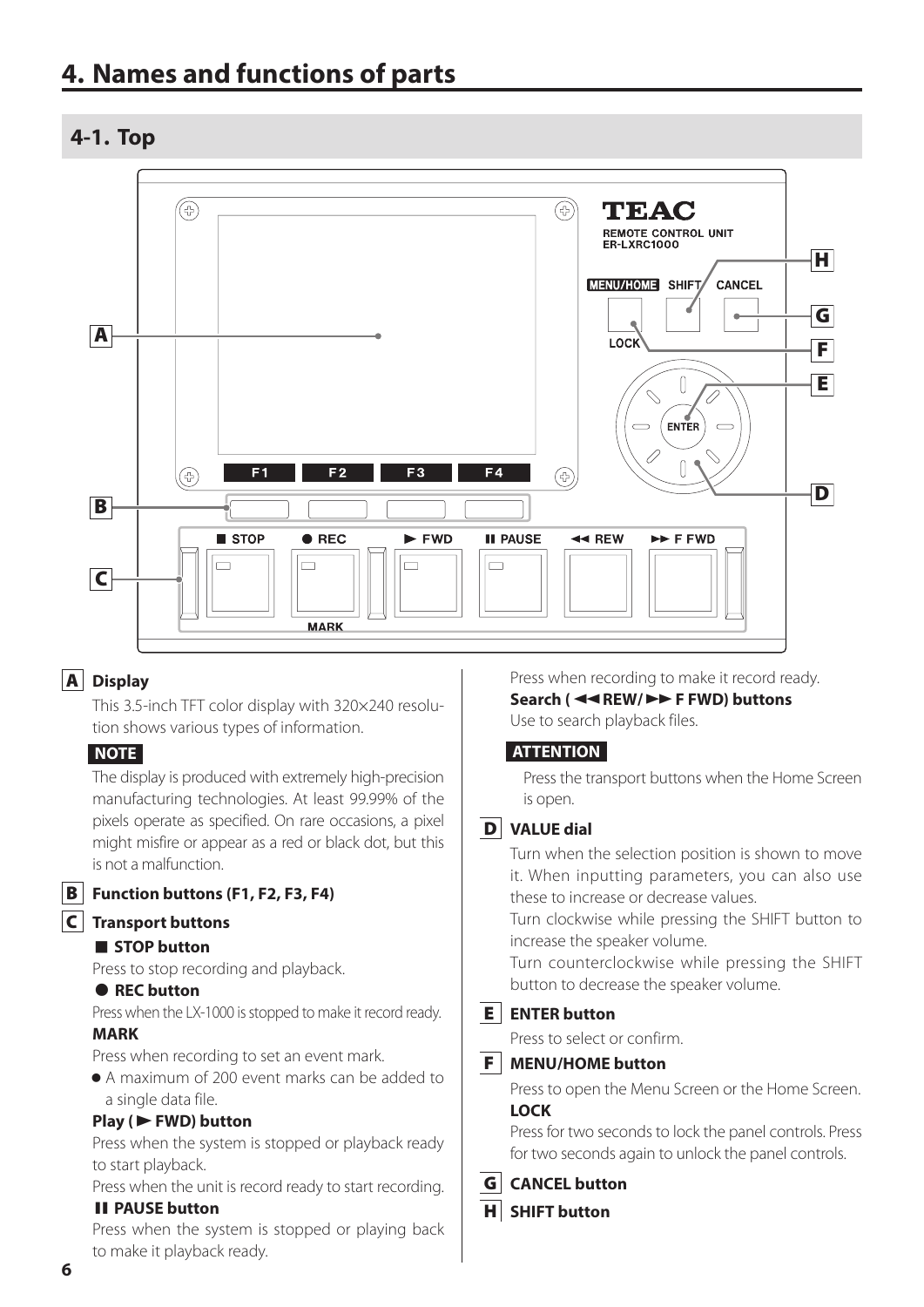# <span id="page-6-0"></span>**4-2. Back**



#### A **TO LX-1000 external control input/output connector**

Use the included cable to connect this to the DIGITAL CONTROL input/output connector on the back of the LX-1000.

#### B **MEMO IN (mic input) jack**

Connect the included mic here to record voice memos.

#### C **STANDBY/ON switch**

Press and hold this switch to turn the system on. Press and hold it again to put the system into standby. The light shows the status as follows. Lit blue: Stopped

Blinking blue: Starting up Unlit: In standby mode

# **4-3. Turning the power on**

Check the connections between the LX-1000 and ER-LXRC1000 units, as well as their AC adapter connections. Then, press and hold the STANDBY/ON button on either of them to turn them on.

The Home Screen will appear on the display.

# **4-4. Putting the system into standby**

After confirming that the SD card is not being accessed, press and hold the STANDBY/ON button on either the LX-1000 or this unit to put them into standby.

#### **ATTENTION**

- o If the system is put into standby while data is being written to the SD card, data recorded on it might become unreadable.
- o Before moving this unit, stop power supply to the AC adapter and the DC IN connector on the LX-1000.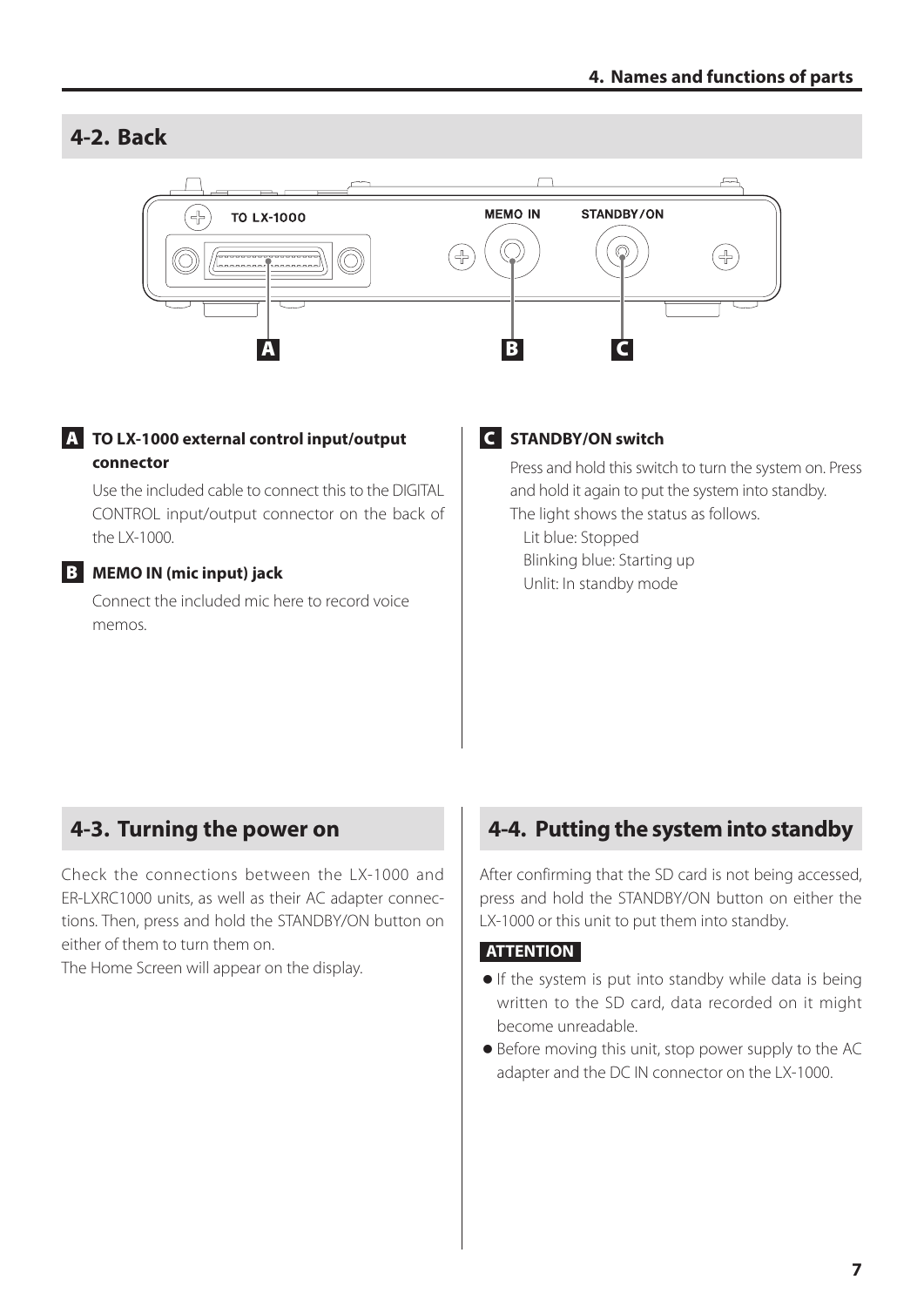# <span id="page-7-0"></span>**5-1. Status changes**

# **5-1-1. Explanation of status change diagram entry**

Entries appear on the status change diagram in the following manner.



# **5-1-2. Status change diagram**

The status of the LX-1000 will change in the following manner.

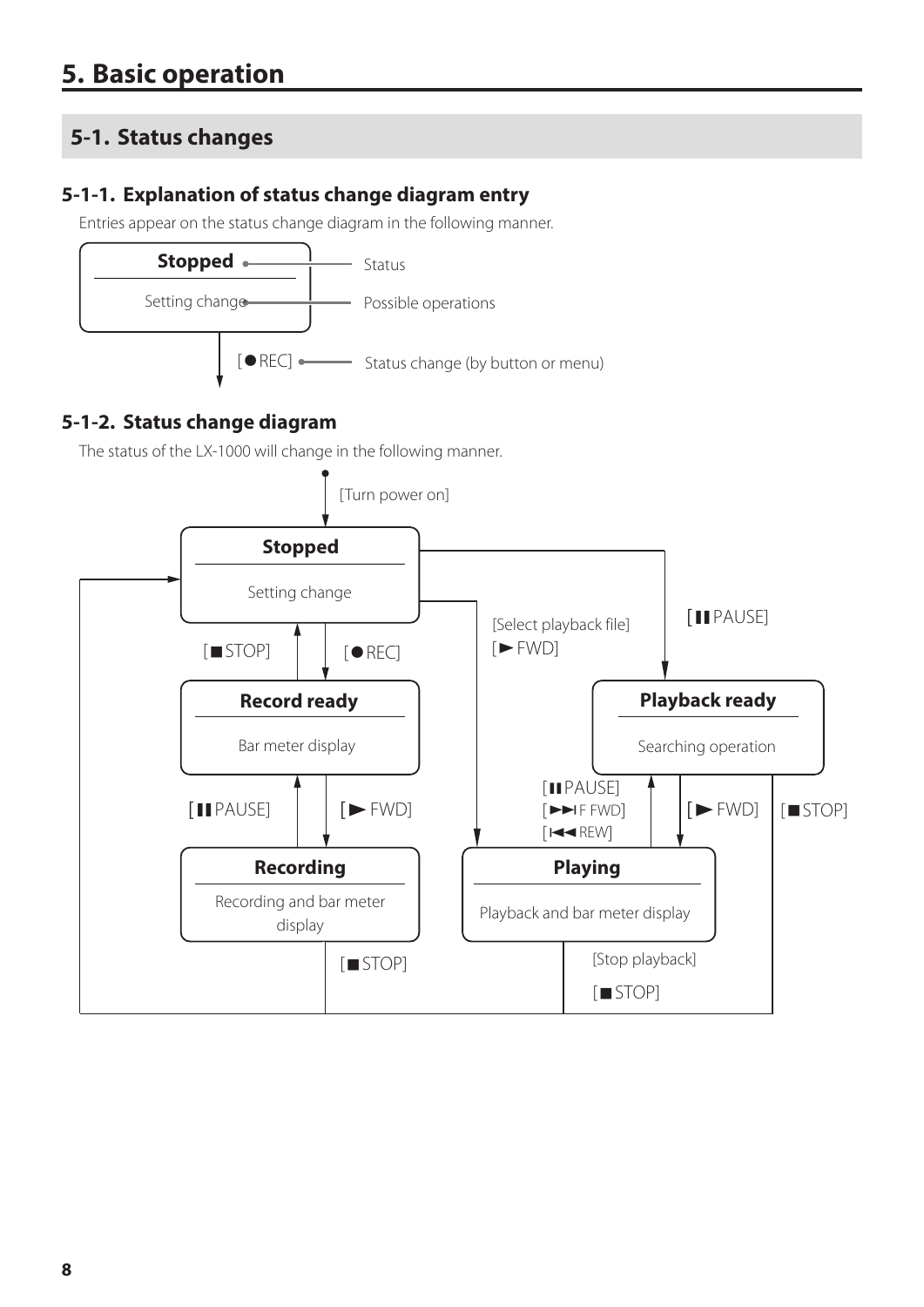<span id="page-8-0"></span>

This shows the ID when playing back or recording. When playback ready, select the ID and press the ENTER button to conduct an ID search.

o IDs are consecutive file numbers inside playback and recording folders. 999 is the highest number that can be shown.

These do not always match the file name suffixes (3 digits).

• The last recorded ID is shown when in a stopped state.

#### c **Recording/playback time (COUNT)**

When recording, this shows the elapsed time since recording started.

When playing back or playback ready, this shows the elapsed time from the beginning of the file.

#### d **Event mark (MARK)**

When recording, this shows the total number of event marks set in the data being recorded. When playback ready, this shows the total number of event marks set during recording.

#### **NOTE**

● Press the ● REC button when recording to set an event mark.

o A maximum of 200 event marks can be added to a single data file.

#### e **Data display**

This shows recording data when playing, recording and record ready.

Bar meters or digital values can be shown depending on the DISPLAY DATA setting.

See ["8-6. MISC" on page 35](#page-34-1) for details about setting the data and number of channels shown.

When all channels are not visible on a single screen, the channels shown can be changed by pressing the Disp. Module (F4) button.

Press the Disp. Module (F4) button while pressing the shift button to reverse the display order.

The number of channels shown can be changed by selecting a bar meter, pressing the ENTER button and turning the VALUE dial. (The number of channels shown cannot be changed when digital values are shown.)

#### f **File name**

This shows the name of the file that will be recorded. During playback and when playback ready, this shows the name of the playback file.

#### g **Date and time**

This shows the current time of the LX-1000. When playing back and when playback ready, this shows when the recording was made.

See ["8-6-2. SET TIME" on page 36](#page-35-1) to set the display format.

#### h **Function buttons**

This shows the current assignments of the Function (F1, F2, F3, F4) buttons.

The functions shown change according to the open screen.

#### i **Folder name**

This shows the name of the recording folder. When playing back and when playback ready, this shows the name of the playback folder.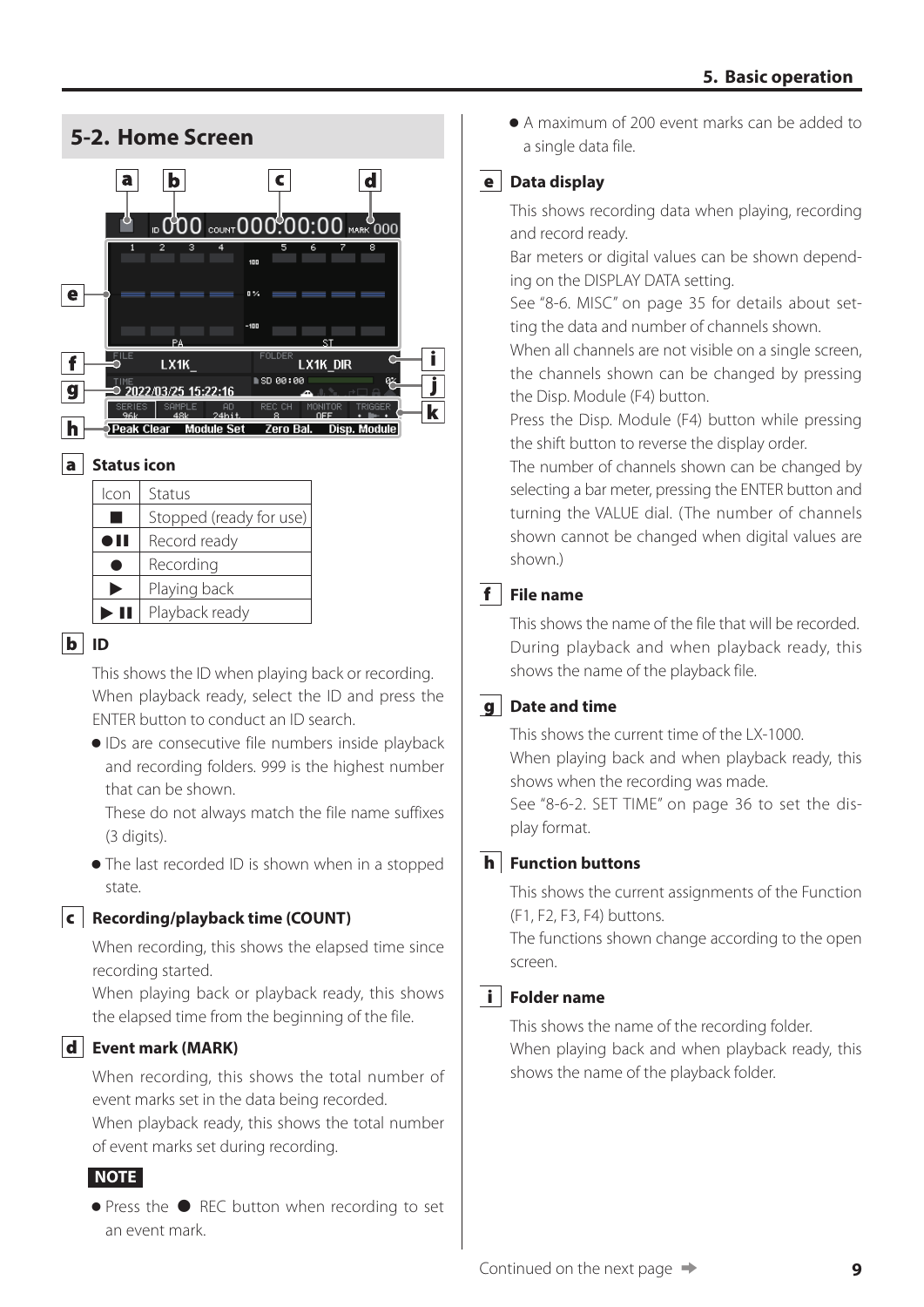#### **5. Basic operation**

#### j **Information**

#### **Recording media information**

This shows media capacity use and the playback position ([page 11](#page-10-1)).

#### **Status indicators**

**SHIFT** button pressed

- **B**uttons locked
- **LXK Navi connected**
- GPS satellite signal captured
- **U** Voice memo on
- CAN recording available, CAN data not received
- CAN recording available, CAN data received
- $\frac{1}{\Box}$  Battery charge high\*
- Battery charge low\*
- **Battery voltage low\***
- **D** Using external power supply\*
- \*These are shown when a BU-LX1000 battery unit is connected.

#### **NOTE**

Battery charge indications are estimates.

#### **Synchronization status indicators**

These show the synchronization mode setting and connection status.

- **MT** Master mode, status OK
- $\mathbb{R}$  Master mode, status NG (not good)
- **S1+** Slave 1 mode, status OK
- S<sub>2</sub>: Slave 1 mode, status NG (not good)
- Ser Slave 2 mode, status OK
- SS: Slave 2 mode, status NG (not good)
- SST Slave 3 mode, status OK
- $\frac{33}{3}$ Slave 3 mode, status NG (not good)

#### k **Settings**

This shows setting values.

| Item           | Explanation                  |
|----------------|------------------------------|
| <b>SERIES</b>  | Sampling series              |
| SAMPLE         | Sampling frequency           |
| AD             | Quantization bit depth       |
| <b>REC CH</b>  | Number of recording channels |
| <b>MONITOR</b> | Monitoring channel           |
| <b>TRIGGER</b> | Trigger setting              |

Select an item and press the ENTER button to enable changing that setting value.

#### **LXK Navi connection status**

This is shown when LXK Navi is connected to an LX-1000. This unit and LXK Navi cannot be used at the same time. To use LXK Navi, turn the LX-1000 off once and disconnect this device.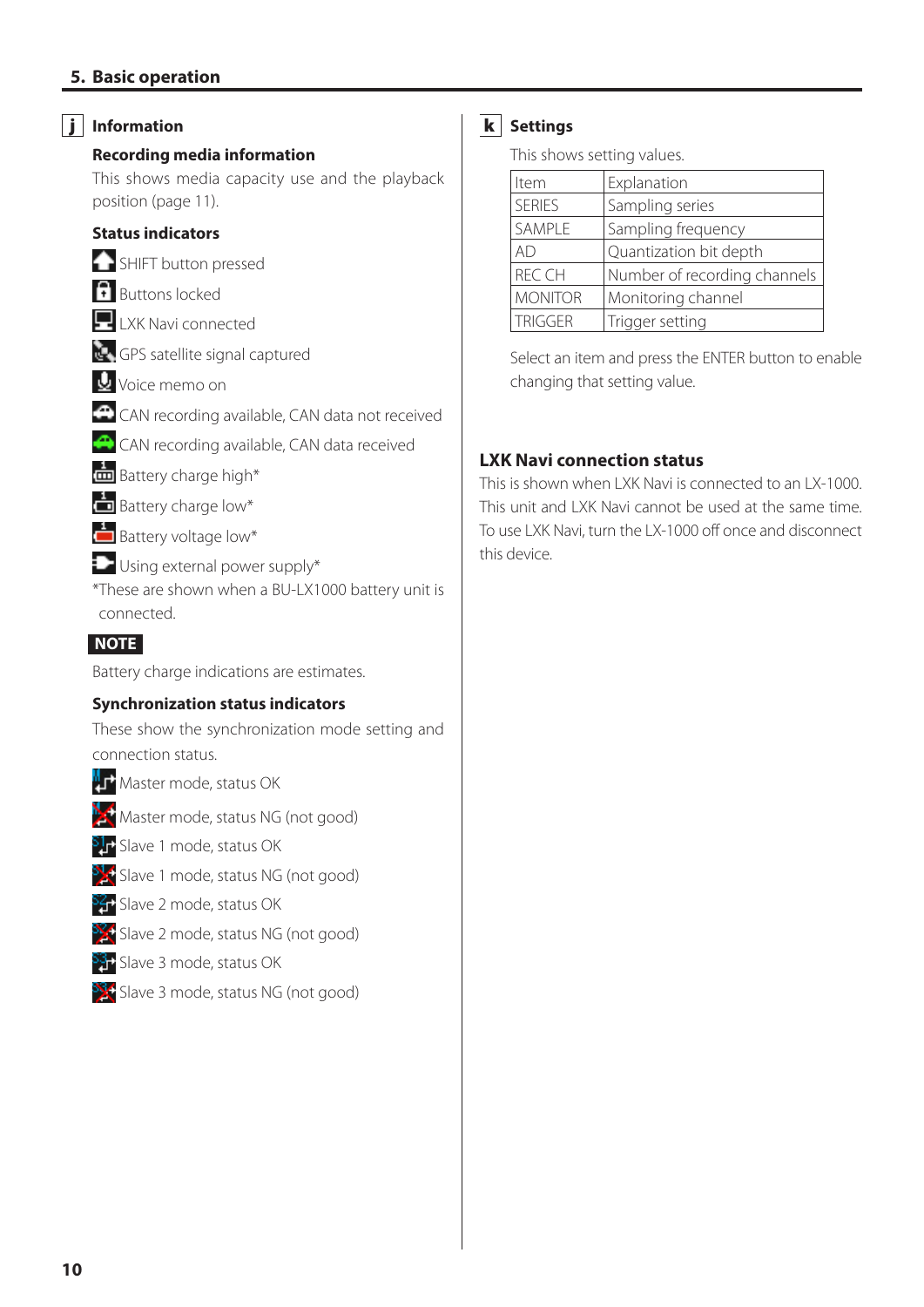# <span id="page-10-0"></span>**5-3. Trigger settings display**



Stop trigger

Start trigger

The start and stop trigger settings are shown by icons.

No trigger ×.

í. External trigger

Level trigger 丁

- O. Time
- **x** Timeout

If the mode is set to trigger and multiple triggers are set, they are shown in the following order of priority.

#### Start triggers

| Priority | Trigger       |                  |  |
|----------|---------------|------------------|--|
|          | Level trigger |                  |  |
|          |               | External trigger |  |
|          |               | Timeout          |  |

#### Stop triggers

| Priority | Trigger |                  |  |
|----------|---------|------------------|--|
|          |         | Level trigger    |  |
|          |         | External trigger |  |
|          |         | Time             |  |

# **5-4. Recording media information**

<span id="page-10-1"></span>

Media capacity use and playback position display

Media and remaining space (hh:mm)

## **Media capacity use and playback position display**

The information shown changes according to the status of this unit.

#### **When playing back or playback ready**

the elapsed time from the beginning of the file is shown as a blue bar meter and as a %.

#### **At all other times,**

the amount of the current media space used is shown as a green bar meter and as a %.

#### **Media and remaining space**

This shows the type of recording media and amount of available recording time (hours: minutes).

# **5-5. Panel locking**



Press the MENU/HOME button for two seconds to lock the panel controls.

Press for two seconds again to unlock the panel controls.

# **NOTE**

The  $\overline{\mathbf{f}}$  icon appears on the Home Screen in the information display area when the panel controls are locked.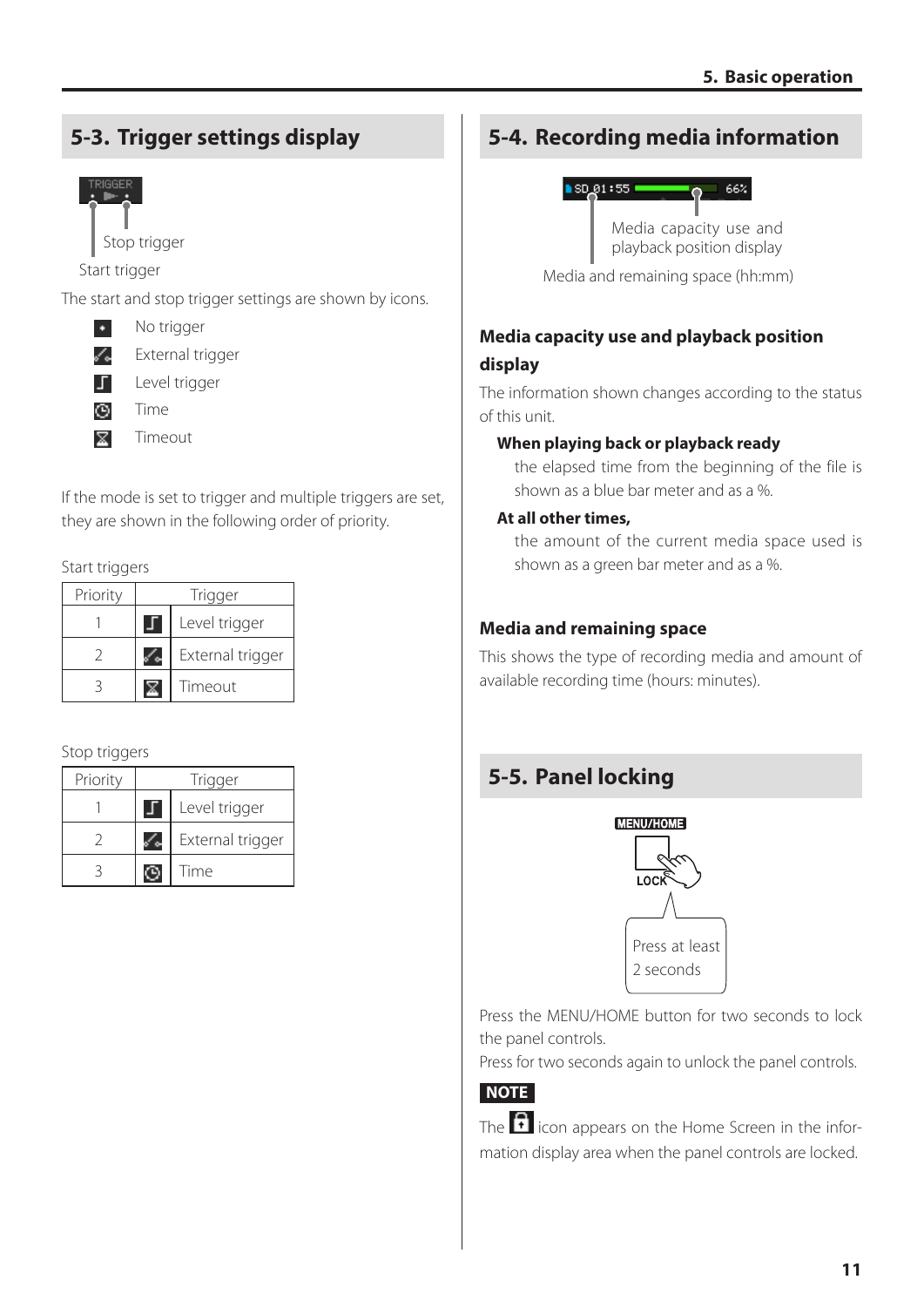# <span id="page-11-0"></span>**5-6. Changing settings from the Home Screen**



#### 1 **Turn the VALUE dial to change the selected position.**



The selected position is outlined in white.

#### 2 **Press the ENTER button.**



When a Menu Screen item that can be set is selected, a page for that item will open.

3 **Turn the VALUE knob to select the setting value.**



4 **Press the ENTER button to confirm.**



The settings of the following items can be changed from the Home Screen.

Sampling series (SERIES) ([page 25](#page-24-1)) Sampling frequency (SAMPLE) ([page 25](#page-24-1)) Analog-digital conversion bit depth (AD) [\(page 25\)](#page-24-1) Monitor channel (MONITOR) ([page 25](#page-24-1))

# **5-7. Recording and playing data**

Recording data can be saved on the LX-1000 SD card. Install AR-LXAO1000 analog output amplifiers into the LX-1000 as necessary.

#### **ATTENTION**

Data saved to an LX-1000 SD card can be played back. Data saved to a computer cannot be played back.

#### 1 **Turn the LX-1000 on.**

Wait until the Home Screen appears on the display.

#### 2 **Set the measurement conditions or load them.**

Press the MENU/HOME button to open the Menu Screen and make necessary settings [\(page 20\)](#page-19-1).

To load measurement conditions saved on the SD card, select PARAMETER on the MISC screen. Then, select LOAD. To save the current setting values, select SAVE ([page 35](#page-34-2)).

#### **ATTENTION**

If an input/output amplifier module is changed, the measurement conditions will be reset.

#### 3 **Record or play data.**

#### **Recording**

Press the  $\bullet$  REC button to make the system record ready.

If a start trigger has been set, recording will start when a trigger condition is met.

If no start trigger has been set, press the  $\blacktriangleright$  FWD button to start recording ([page 16](#page-15-1)).

#### **Playback**

Press the  $\blacktriangleright$  FWD button to start playback. This will start playback of the most recently recorded data. To play another file, press the MENU/HOME button, and select FILE. Then, select OPEN FILE to open the playback folder selection window and select a file for playback [\(page 18\)](#page-17-1).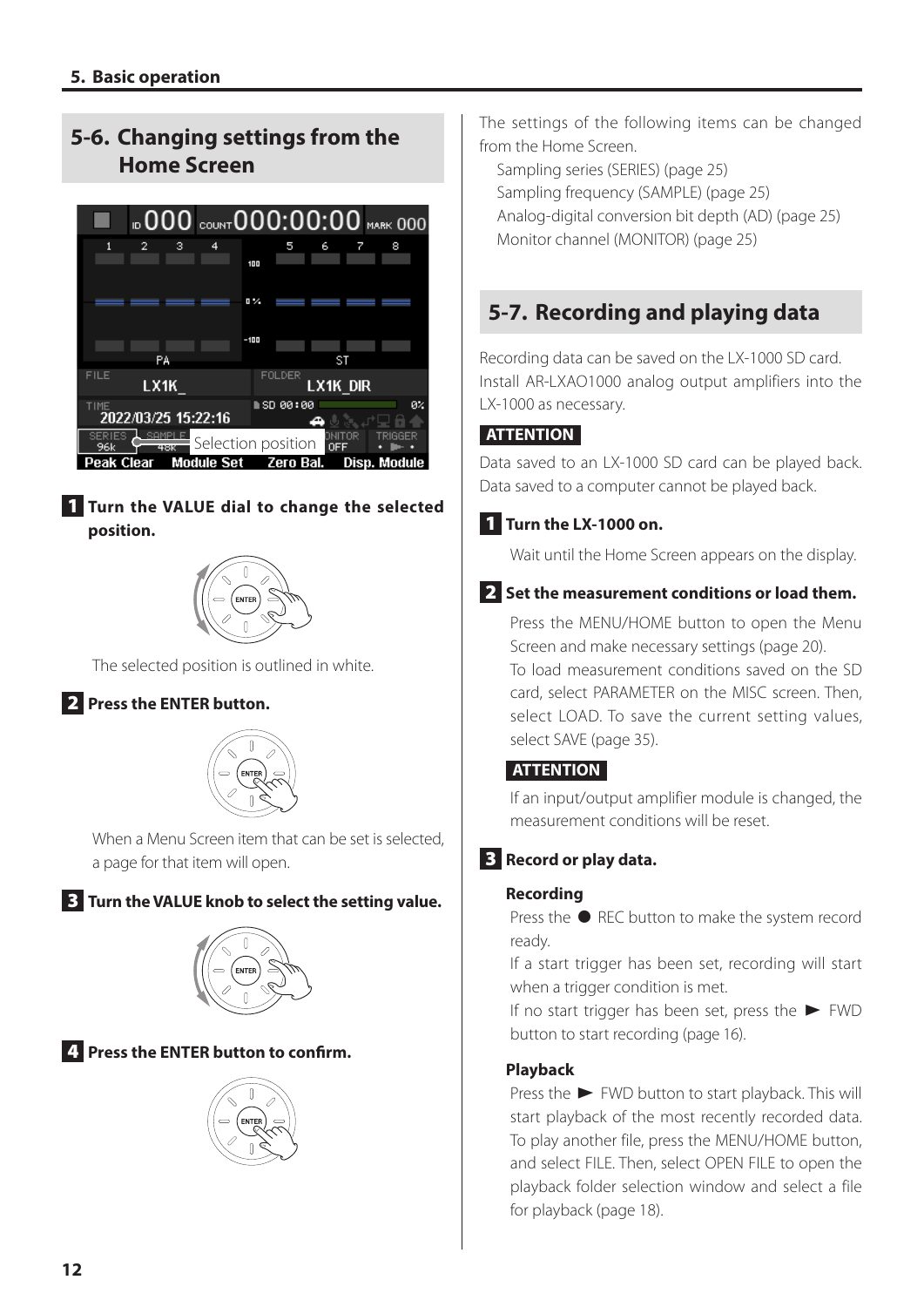# <span id="page-12-1"></span><span id="page-12-0"></span>**5-8. Synchronization function**

For details about master and slave unit connections, refer to "Synchronization function" in the LX-1000 Instructions for Use.

See ["8-3-5. SYNC SETTINGS" on page 33](#page-32-1) for information about master and slave device settings.

# **5-8-1. Synchronized recording settings**

If you set SAMPLING FREQ., AD BITS and DEVICE (recording destination) for the master unit, they will also be set for slave units automatically. These settings cannot be changed on the slave units.

The number of recording channels can be set separately for the master and slave units. An error will occur if recording is conducted at a transmission rate higher than the slave units can record.

Confirm that the numbers of recording channels on the slave units are suitable before starting recording.

- o Setting triggers on the slave units is not possible.
- o The following amount of time is necessary to start synchronized recording from a stopped state.

| Sampling frequency | Starting delay  |
|--------------------|-----------------|
| 96 kHz - 12 kHz    | About 2 seconds |
| 6 kHz              | About 3 seconds |
| $3$ kHz            | About 4 seconds |
| $1.5$ kHz          | About 5 seconds |

- o Level triggers and external triggers become effective ten seconds after the unit becomes record ready.
- o If recording cannot be continued with the master unit because, for example, it does not have enough recording media capacity, recording will stop at that moment.

If recording cannot be continued with a slave unit because, for example, it does not have enough recording media capacity, recording will stop only for that unit. Other units will continue recording, but pausing will stop recording.

## **5-8-2. Synchronized playback settings**

After selecting files to play on the slave units, select the file to play on the master unit.

If you select the file to play on the master unit first, search by ID for the files to play on the slave units.

o It is not possible to search the slave units using methods other than ID search. Use the master unit for other search methods.

## **5-8-3. VR-24 sync**

#### **Preparation**

1 **Use a synchronization cable to connect the SYNC OUT connector of the LX-1000 to the VR-24/WX SYNC connector of the VR-24.**

The VR-24 will operate as the slave unit.

- 2 **Turn the VR-24 on.**
- 3 **Set the VR-24 Synchronization type to "WX sync".**
- 4 **Turn the LX-1000 on.**

#### 5 **Use the LX-1000 Sync settings to set "MODE" to "MASTER" and "SYNC NUMBER" to "2". Then, conduct "CHECK CONNECT."**

If there are no connection problems, the "Syncronization status" will be "OK".

#### 6 **Execute "ADJUST TIME" to set the time used by the VR-24 to that used by the LX-1000.**

The error is +1 second.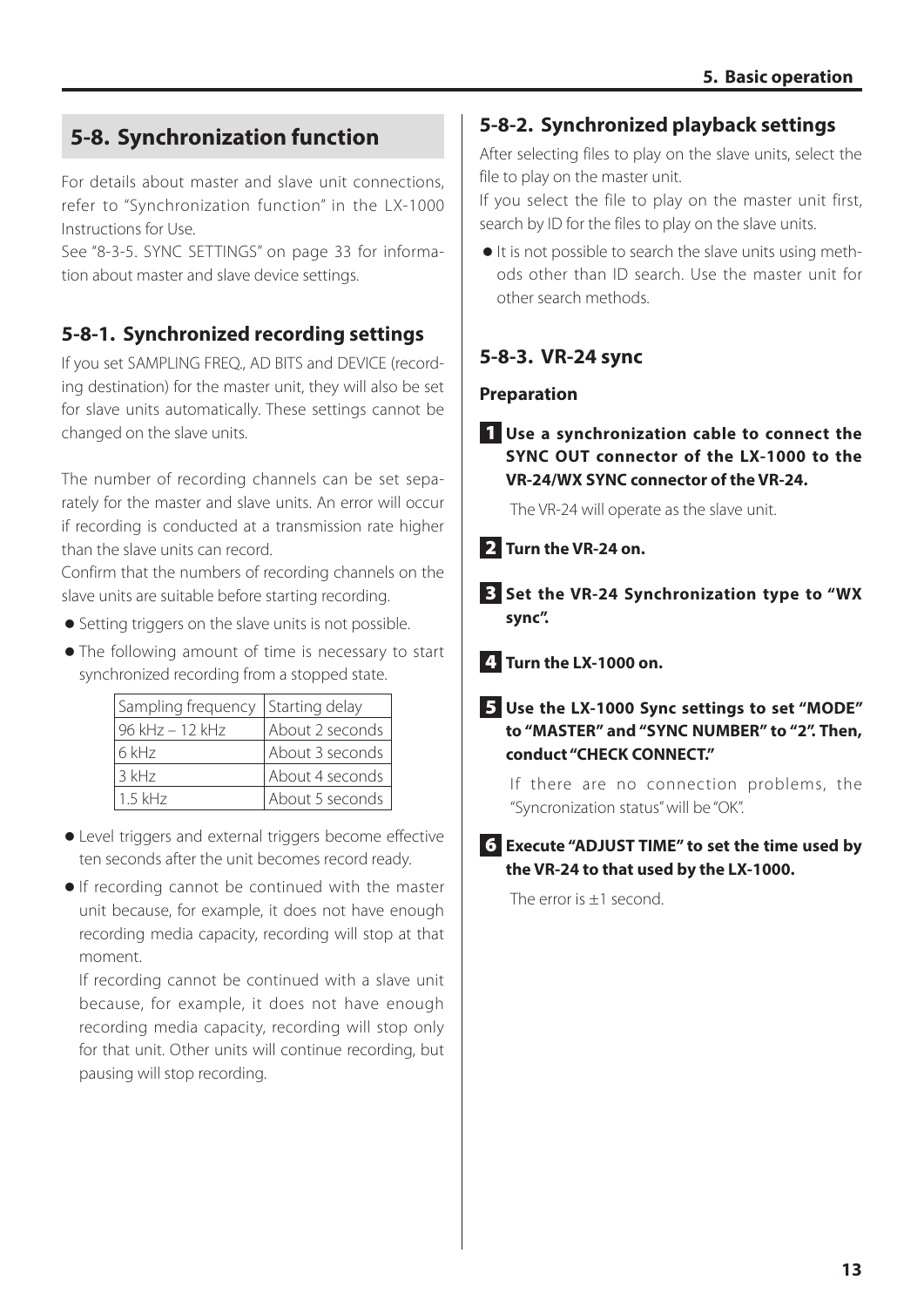# <span id="page-13-0"></span>**6-1. Order of procedures**



# **6-2. Setting recording conditions**

On the Menu Screen, make settings for the sampling frequency, analog-digital conversion bit depth, voice memos and modules [\(page 25\)](#page-24-1).

# **6-3. Setting recording destination**

Set the file name for recording.

Set the recording destination on the FILE screen ([page 34](#page-33-1)).

- o Select FORMAT on the FILE screen to format the SD card loaded in the LX-1000.
- o If the ID number exceeds 999, recording will stop.

# **6-4. Calibration**

Set the value used to convert sensor output to physical quantities.

# **6-4-1. Equivalent input calibration**

In the physical quantity conversion fields, set the rated output and rated capacity indicated in the sensor test report ([page 26](#page-25-1)).

# **6-4-2. TEDS calibration**

TEDS data is not read automatically when the power is turned on or when the TEDS sensor is changed.

TEDS data must be manually updated by pressing the Update button ([page 25](#page-24-2)).

# **6-4-3. Zero balancing**

Zero balance can be adjusted for channels with strain amplifiers that have the amplifier mode set to ST.

#### 1 **Press the Zero Bal. (F3) button on the Home Screen.**

|   | ZERO BALANCE   |               |                | 1/8              |
|---|----------------|---------------|----------------|------------------|
|   | CH             | <b>RESULT</b> | MODE           |                  |
| Z | 1              | ОK            | ST             |                  |
| ✓ | $\overline{2}$ | OK            | <b>ST</b>      |                  |
| √ | 3              | ок            | <b>ST</b>      |                  |
| ✓ | 4              | OK            | <b>ST</b>      |                  |
| ✓ | 5              | NG            | <b>ST</b>      |                  |
| ✓ | 6              | <b>NG</b>     | <b>ST</b>      |                  |
| ✓ | 7              | OK            | <b>ST</b>      |                  |
|   | <b>BACK</b>    | Initialize    | <b>Execute</b> | <b>Check All</b> |

2 **Turn the VALUE dial to change the selection position, and press the ENTER button to change channel selection for zero balancing.**

3 **Press the Execute (F3) button to conduct zero balancing.**

- o Press the Initialize (F2) button to cancel the zero balancing adjustment results.
- o Press the Check All (F4) button to select or deselect all channels.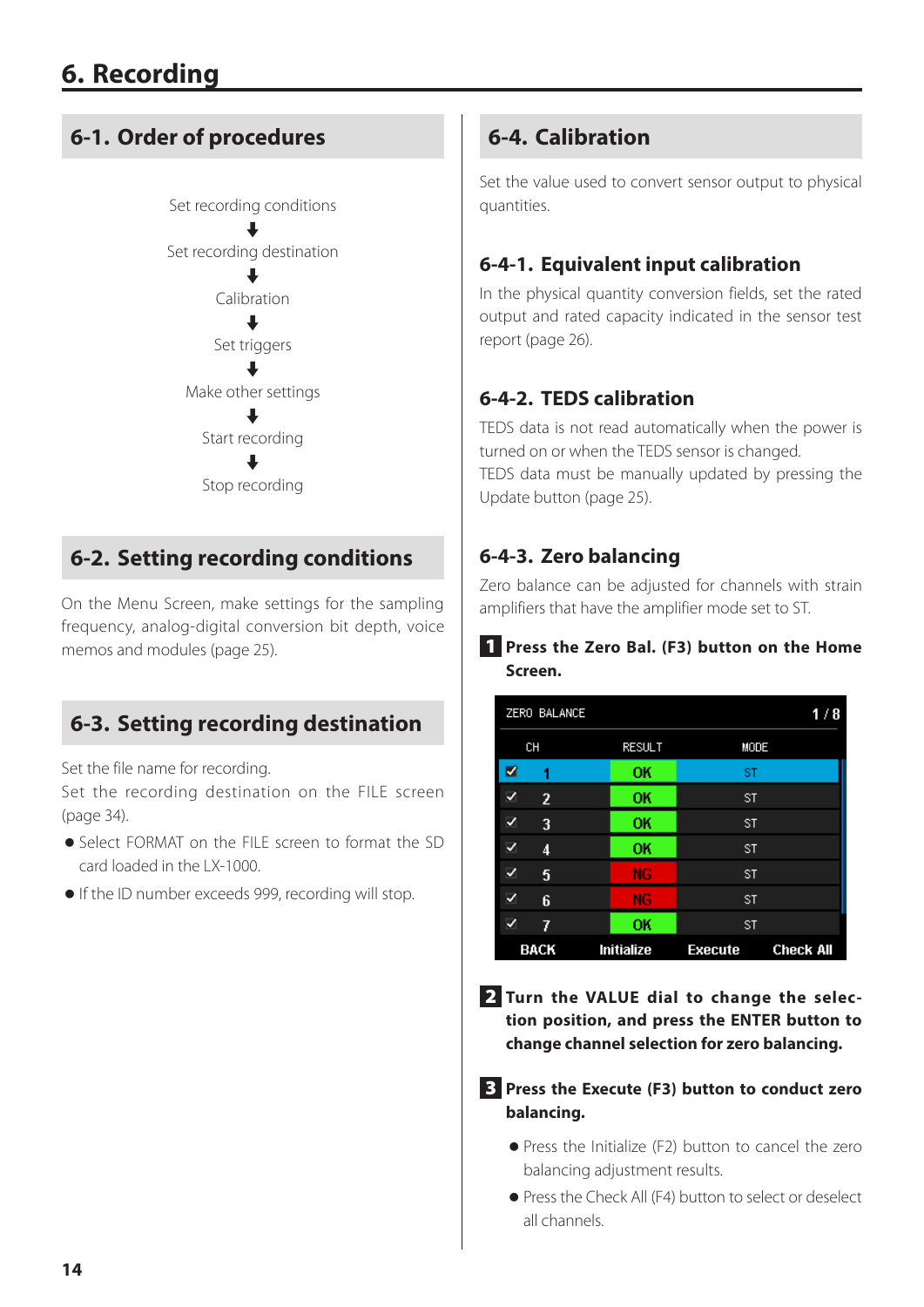# <span id="page-14-1"></span><span id="page-14-0"></span>**6-5. Setting triggers**

In addition to manually starting and stopping recording, you can also set the system to start and stop recording using triggers and intervals. Make these settings on the TRIGGER screen ([page 35](#page-34-3)).

The trigger recording operations are explained below.

#### **ATTENTION**

When using triggers and intervals to start recording automatically, put the system into a record ready state. The system will not detect triggers if just in a stopped state.

# **6-5-1. Trigger recording**

Example of one trigger recording repetition



For trigger recording, you can set a combination of recording starting conditions (level trigger, external trigger or timeout) and recording stopping conditions (level trigger, external trigger or recording time).

#### **Recording starting conditions**

#### **Level trigger (LEVEL)**

Use a level change for the set channel as a trigger.

#### **External trigger (EXTERNAL)**

Recording starts when the input through the external trigger signal input (TRIG IN) connector becomes the L level (0.4 V or less).

#### **Timeout (TIMEOUT)**

If the conditions set to start recording are not met within the set time, recording will be forced to start automatically.

#### **Pre-trigger (PRE TRG)**

By default, the system saves data from the time between when a recording starting condition occurs and when a recording stopping condition occurs. When a pre-trigger interval is set, data is recorded before a recording starting condition occurs, but only after the system is made record ready.

o During this interval, audio memos and CAN data will not be recorded.

#### **Recording stopping conditions**

#### **Level trigger (LEVEL)**

Use a level change for the set channel as a trigger.

#### **External trigger (EXTERNAL)**

Recording stops when the input through the external trigger signal input (TRIG IN) connector becomes the H level (open or 2 V or more).

#### **Recording time (REC TIME)**

Recording continues only for the set amount of time. When set to 0, it will not stop at the recording time.

#### **Post-trigger (POST TRG)**

Even after recording stop conditions are met, recording will continue for the set amount of time.

o When recording is stopped manually, however, posttrigger recording will not occur.

#### **Number of repetitions (REPETITIONS)**

Set the number of repetitions.

If the number of repetitions is 2 or more, the system will become record ready after recording stops the first time. When the recording starting condition is realized, recording will start again. This will repeat for the number of repetitions. Then, recording will stop.

When set to 0, recording and pausing will repeat until the recording media is full, the file name suffix would exceed three digits or recording is stopped manually.

o When set to 0, if recording is repeated until the recording media becomes full, the recorded data for the last recording might not be as long as the recording time setting.

#### **ATTENTION**

Triggers cannot be monitored for two seconds after becoming record ready, or after recording starting or stopping conditions occur (10 seconds with synchronized recording).

During this time, nothing will happen even if trigger conditions occur.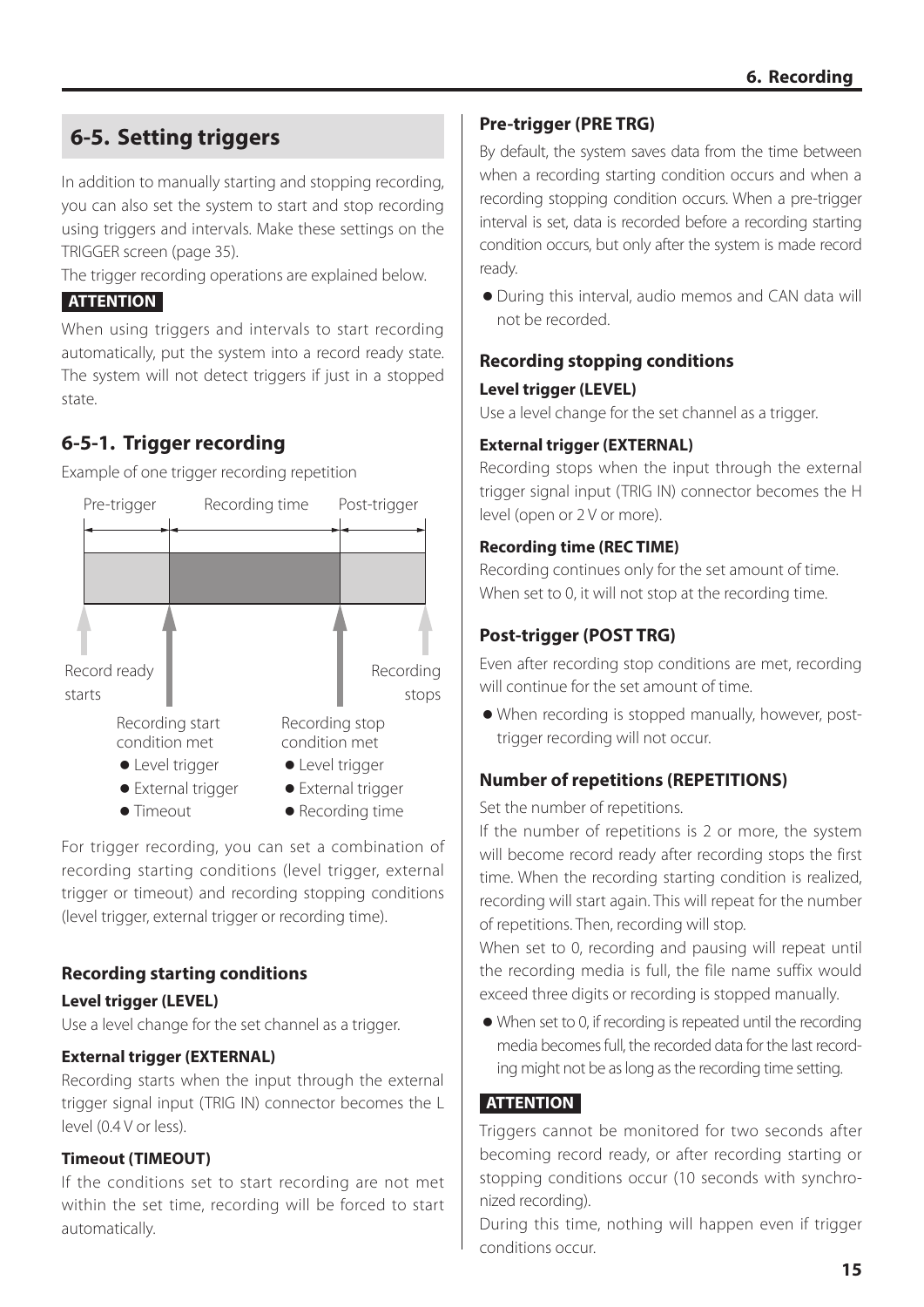# <span id="page-15-0"></span>**6-5-2. Interval recording**

Example of one interval recording repetition



Recording starts stops

With interval recording, when the Number of repetitions is set to 1, recording will start at the Start time and stop after the set Recording time has elapsed.

Example of three interval recording repetitions



If the number of repetitions is set to 2 or more, recording will start at the Start time and stop after the set Recording time has elapsed. After the Interval time has elapsed, recording will start again, repeating for the set Number of repetitions. Then, recording will stop.

If the number of repetitions is set to 0, interval recording will repeat until the recording media is full, or recording is stopped manually.

#### **Start time (START TIME)**

Recording starts at the set time.

#### **ATTENTION**

If the set time has already passed when the system is made record ready, recording will not start.

The system might take some time to become record ready if, for example, there are already many recorded files. Considering this, set the start time with sufficient spare time.

#### **Recording time (REC TIME)**

Recording continues for the set amount of time.

#### **Interval time (INTERVAL)**

If the Number of repetitions is set to 2 or more recordings, this is the amount of time that the system stays in a record ready state from the time one recording ends until the next recording starts.

#### **ATTENTION**

- o Set the Interval time to at least 6 seconds.
- o Even if the system has manually been put in a record ready state during the recording time, the next recording will start after the originally set recording time and interval time have elapsed.

#### **Number of repetitions (REPETITIONS)**

Set the number of repetitions. When set to 0, interval recording will repeat until the recording media is full or recording is stopped manually.

o When set to 0, if recording is repeated until the recording media becomes full, the recorded data for the last recording might not be as long as the recording time setting.

# <span id="page-15-1"></span>**6-6. Starting recording**

Press the  $\bullet$  REC button to make the system record ready. If a start trigger has been set, recording will start when a trigger condition is met.

If no start trigger has been set, press the  $\blacktriangleright$  FWD button to start recording.

# **6-6-1. Event mark**

The  $\bullet$  REC button can be pressed when recording to set an event mark.

o A maximum of 200 event marks can be added to a single data file.

# **6-7. Stopping recording**

If a stop trigger has been set, recording will stop when a trigger condition is met.

If no stop trigger has been set, press the  $\blacksquare$  STOP button to stop recording.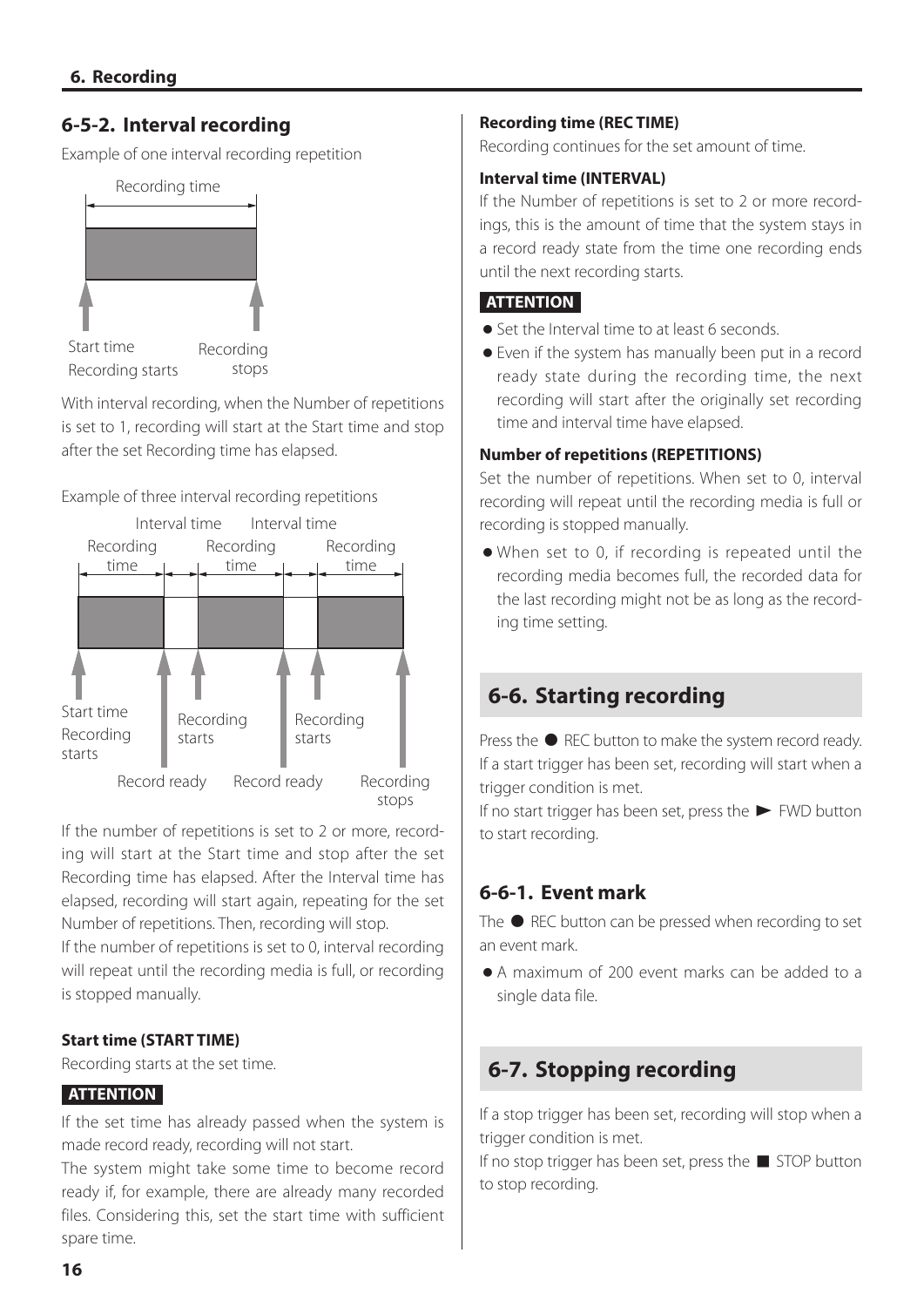# <span id="page-16-0"></span>**6-8. Recording format**

The format used for recording data is TAFFmat. See the LX-1000 Instructions for Use for details about the TAFFmat format.

# **6-8-1. Media folder structures**

| Folder type       | Name                     | Details                                                          |  |
|-------------------|--------------------------|------------------------------------------------------------------|--|
|                   |                          | This is created in the root folder.                              |  |
| Master folder     | I XDAT                   | Data is managed inside it.                                       |  |
|                   |                          | The name is fixed.                                               |  |
|                   | Characters as set        | These are created in the master folder.                          |  |
| Project folders   | (Example: LX1000-DIR1)   | Their names can be set as desired.                               |  |
|                   |                          | These are created in project folders.                            |  |
| Recording folders | Characters as set        | Their names can be set as desired.                               |  |
|                   | (Example: LX1000)        | Each time recording starts, a recording folder is created with a |  |
|                   |                          | 3-digit suffix added automatically.                              |  |
|                   | Same as recording folder | When a recording is divided at 4 GB, a - (hyphen) followed by a  |  |
| Recording data    |                          | three-digit suffix will be added to the name.                    |  |

#### **Folder structure example**

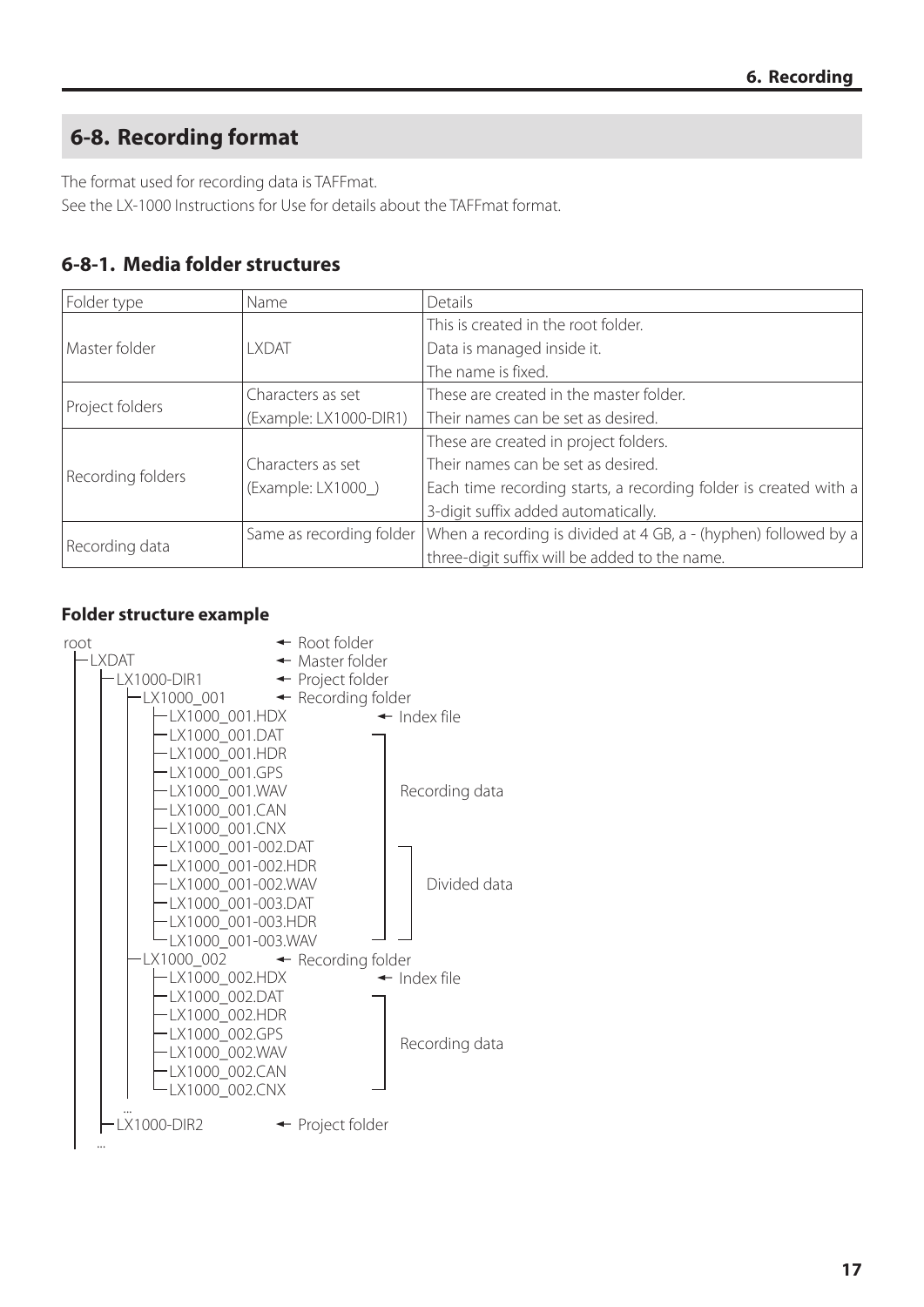# <span id="page-17-1"></span><span id="page-17-0"></span>**7. Playback**

Install AR-LXAO1000 analog output amplifiers into the LX-1000 as necessary.

#### **ATTENTION**

Data saved to an LX-1000 SD card can be played back. Data saved to a computer cannot be played back.

#### 1 **Press the MENU/HOME button, and select FILE, then OPEN FILE to open the playback folder selection window.**



| OPEN FILE   | FILE / OPEN FILE |               |
|-------------|------------------|---------------|
| ١           |                  | J.<br>1<br>-1 |
| <b>NAME</b> |                  | DATE          |
| LX1K DIR    |                  | 07/09 11:46   |
| LX1K DI1    |                  | 07/10 10:29   |
|             |                  |               |
|             |                  |               |
|             |                  |               |
|             |                  |               |
| <b>BACK</b> |                  |               |

2 **Select a folder, select the playback file, and press the ENTER button to start playback.**

| OPEN FILE   | FILE / OPEN FILE |               |
|-------------|------------------|---------------|
|             | LX1K DIR         | 1/20          |
| ID          | <b>NAME</b>      | DATE          |
| 001         | LX1K 001         | 07/09 11:46   |
| 002         | LX1K 002         | 07/09 11:49   |
| 003         | LX1K 003         | $07/09$ 12:00 |
| 004         | LX1K 004         | 07/09 12:11   |
| 005         | LX1K 005         | 07/09 12:22   |
| 006         | <b>LX1K 006</b>  | 07/09 12:33   |
| <b>BACK</b> |                  | File Info.    |



Playback will start and playback data will be shown on the Home Screen.

During playback, the following buttons are enabled.

.: Skip to previous recorded data

 $\blacktriangleright$ : Skip to next recorded data

#### **NOTE**

To play the most recently recorded data, press the 7 FWD button when the Home Screen is open without selecting a file.

#### 3 **Press the** 8 **STOP button to stop playback.**

# **7-1. Searching by ID**

When the unit is playback ready, select ID on the Home Screen and set the ID to search for. Then, press the ENTER button to search for the set ID position and start playback.

| ⊩01Օ                                                  | 000:00:00<br>888        |    |
|-------------------------------------------------------|-------------------------|----|
| Ą<br>٥<br>ø<br>ā                                      | :00                     |    |
| <u>mm mm mm mm</u><br>,,,,,,,,,,,,,,,,,,,,,,,,,,,,,,, | 日本人                     |    |
|                                                       | <b>SING</b>             |    |
| nic                                                   | politik                 |    |
| LXIK 181                                              | LX1K DIR                |    |
| 33.357<br>2020/10/02 12:02:08                         | SO.<br>18409            | 82 |
| œ<br>SAMPLE<br>aeried<br>43x<br>2.48.13<br>- 354      | xa i<br>133<br>688<br>4 |    |
| Ciear                                                 | File Bife.              |    |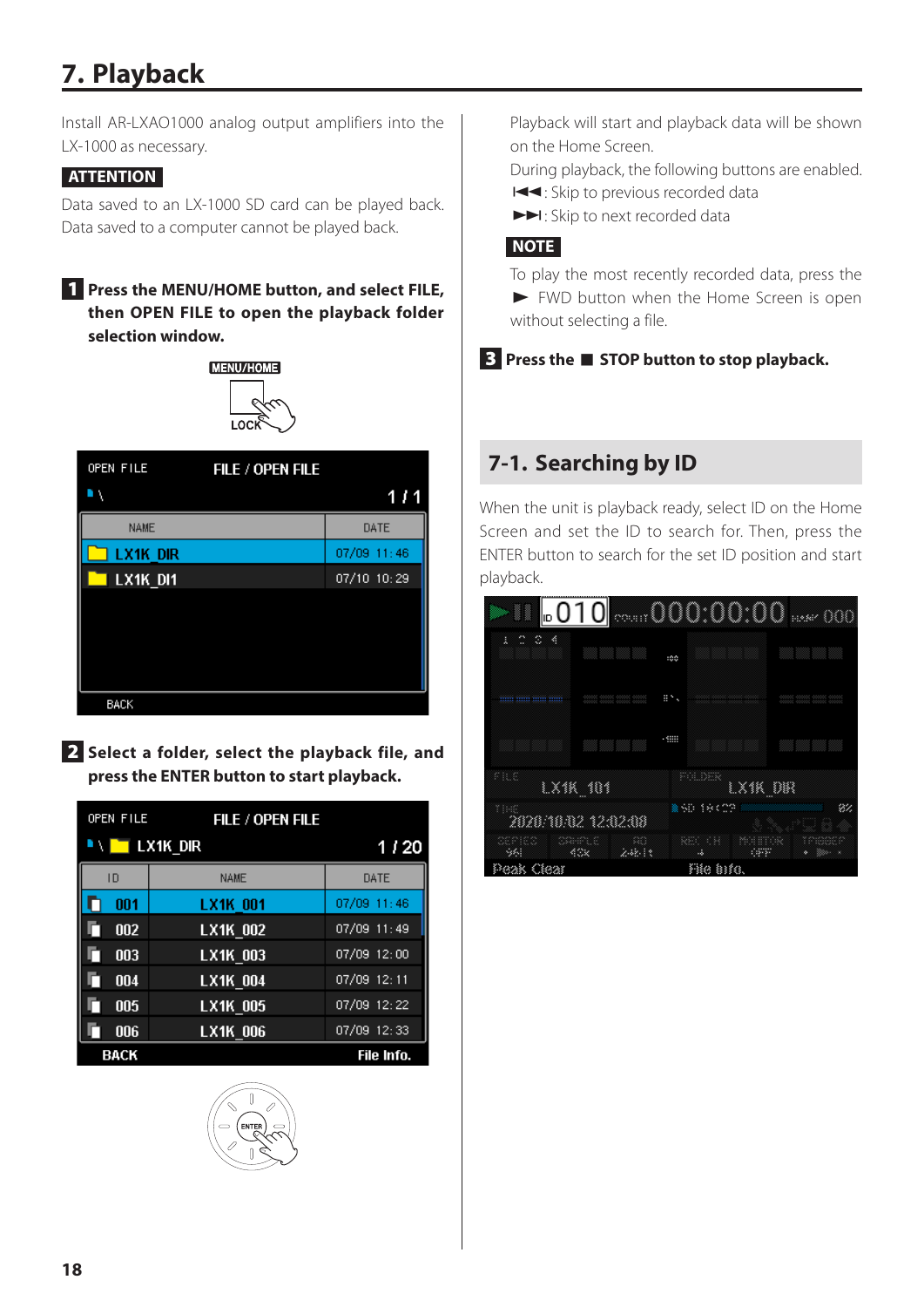# <span id="page-18-0"></span>**7-2. Searching by COUNT**

When the unit is playback ready, select the playback time (COUNT) on the Home Screen and set the playback time to search for. Then, press the ENTER button to start playback from the specified playback time position.



o Use the F3 and F4 buttons to switch between the hours, minutes and seconds.

# **7-3. Searching by event mark**

When the unit is playback ready, select the event mark (MARK) on the Home Screen and set the mark to search for. Then, press the ENTER button to start playback from the specified mark position.

| anna an<br>1                        | 01<br>♦<br>ş      | ł<br>1<br>0<br>ś |                 |
|-------------------------------------|-------------------|------------------|-----------------|
| L<br>聡                              |                   | Ø                | <b>MARK 003</b> |
| K<br>٧                              |                   |                  |                 |
|                                     | :00               |                  |                 |
|                                     | ⊞N                |                  |                 |
| <u>11111 111111 111111 111111</u>   |                   |                  |                 |
|                                     | $\cdot$           |                  |                 |
|                                     |                   |                  |                 |
| na                                  | PGDER             |                  |                 |
| $L\times 1K$ 101                    |                   | LX1K_DIR         |                 |
| 33,900<br>×<br>2020/10/02 12:02:08  | 激う印<br>強く         | œ                | 84              |
| 88<br>SAMR S<br>œ<br>432<br>2.48.13 | RS 0<br>63<br>us. | 688              |                 |
| Peak Cleas                          | Fike info.        |                  |                 |

# **7-4. Searching by time**

When the unit is playback ready, select the time display on the Home Screen and set the time to search for. Then, press the ENTER button to start playback from the specified time.



o Use the F3 and F4 buttons to switch between the year, month, day, hour, minute and second.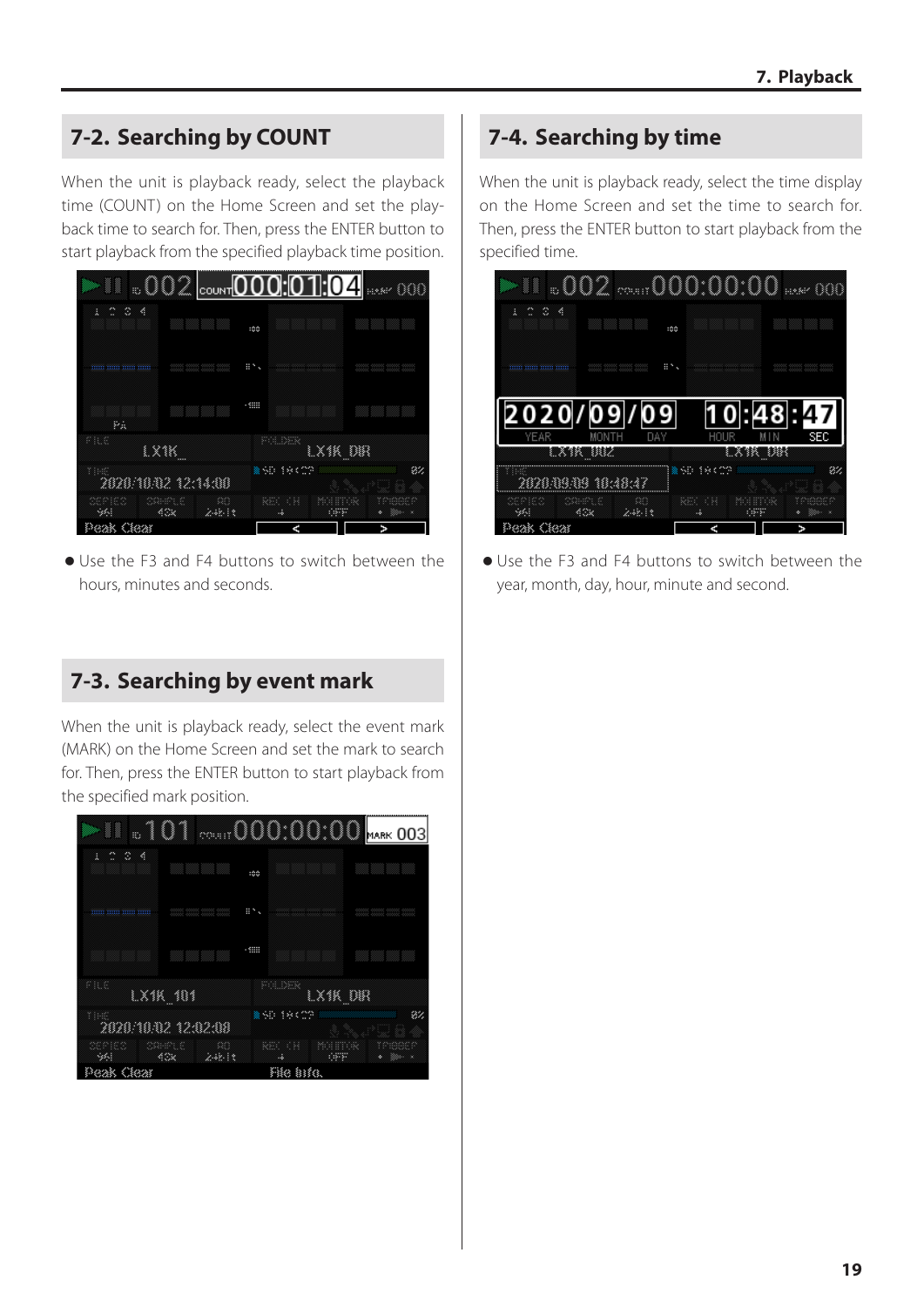# <span id="page-19-1"></span><span id="page-19-0"></span>**8. Settings**

Settings can be changed on the Menu Screen. Settings that are used frequently can also be changed on the Home Screen.

# **8-1. Basic operation**

Follow these procedures to change settings using the Menu Screen.

#### 1 **Press the MENU/HOME button to open the Menu Screen.**



The title of the open menu page is underlined.

|                     | Menu page title    |     |
|---------------------|--------------------|-----|
|                     |                    |     |
| 96k                 | Selection position |     |
| 48k                 | SPEAKER LEVEL      | 20% |
| DECIMATION FILTERON | TEDS               |     |
| 24bit               | MODULE SETTINGS    |     |
| <b>OFF</b>          | PULSE SETTINGS     |     |
| <b>OFF</b>          | GPS SETTINGS       |     |
| 1.OV                | SYNC SETTINGS      |     |
|                     |                    |     |

Press the MENU/HOME button to cycle through the Menu Screen pages in the following order.

 $SYSTEM \rightarrow FILE \rightarrow TRIGGER \rightarrow MISC$ 

#### 2 **Turn the VALUE dial to change the selected position.**



#### 3 **Press the ENTER button.**



If you select an item that has its current value shown to its right, a list of values opens and you can change the selected item's setting.

The following screen shows an example of a selection from the setting value options. See ["8-2-1.](#page-22-1)  [SYSTEM menu structure" on page 23](#page-22-1) for operation procedures.

| SYSTEM              | FILE            | TRIGGER                |                | <b>MISC</b> |
|---------------------|-----------------|------------------------|----------------|-------------|
| SAMPLING SERIES     | 96k             | SPEAKER OUTPUT         |                | <b>MEMO</b> |
| SAMPLING FREQ.      | 48 <sub>k</sub> | 1.5k                   | <b>EVEL</b>    | 20%         |
| DECIMATION FILTERON |                 | 3k<br>6k               |                |             |
| AD BITS             | 24bit           | 12k<br>24 <sub>k</sub> | <b>ITTINGS</b> |             |
| VOICE MEMO          | <b>OFF</b>      | 48k                    | TINGS          |             |
| MONITOR CHANNEL     | <b>OFF</b>      | 96 <sub>k</sub>        | <b>NGS</b>     |             |
| MONITOR RANGE       | 1.0V            | SYNC SETTINGS          |                |             |
|                     |                 |                        |                |             |

- o See ["8-2-1. SYSTEM menu structure" on page 23](#page-22-1) for how to input characters for setting values.
- o When special operations are required for a setting, they are explained together with its setting values.

When a setting item with  $a \triangleright$  to its right is selected, a submenu will open. See ["8-2-1. SYSTEM menu](#page-22-1)  [structure" on page 23.](#page-22-1)

4 **When you are done changing settings, press the MENU/HOME button to return to the Home Screen.**

MENU/HOME



o When a submenu screen is open, press the MENU/ HOME button to return to the Menu Screen page above it.

You can also press the CANCEL button to return to the Menu Screen page above it.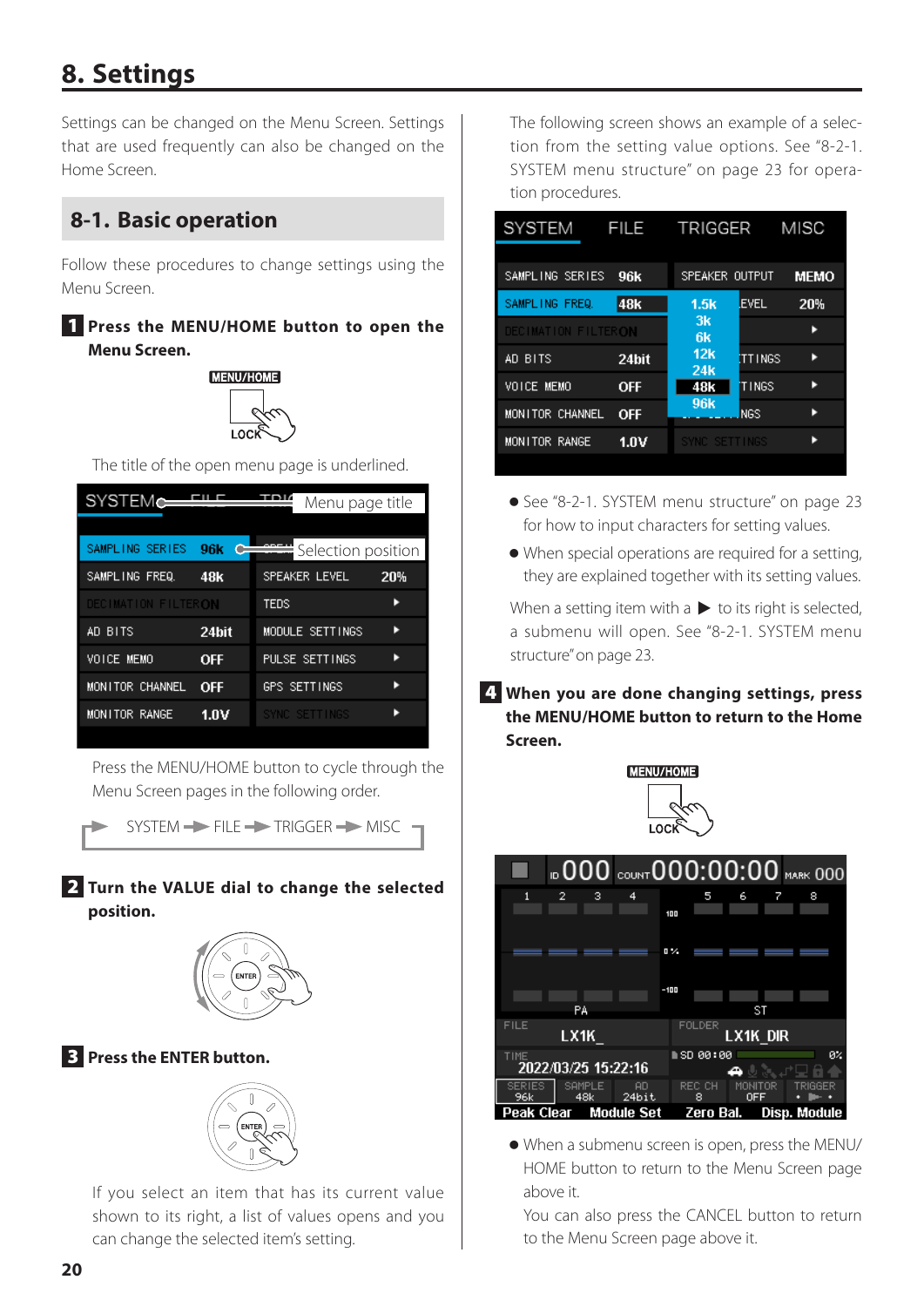# <span id="page-20-0"></span>**8-1-1. Selecting values from setting options**

A value for a setting such as the sampling frequency can be selected by pressing the ENTER button to open a list of options to the right of the setting value.

The current setting value is shown to the right of the setting item.

| <b>SYSTEM</b>     | <b>FILE</b>                | TRIGGER                |                | MISC                  |
|-------------------|----------------------------|------------------------|----------------|-----------------------|
|                   | Current setting value      |                        |                |                       |
| SAMPLING SERIES   | 96k                        | SPEAKER OUTPUT         |                | <b>MEMO</b>           |
| SAMPLING FREQ.    | 48K                        | 1.5k                   | <b>EVEL</b>    | 20%                   |
| <b>DECIMATI</b>   |                            | 3k<br>6k               |                |                       |
| AD BITS           | Turn VALUE dial<br>to move | 12k<br>24 <sub>k</sub> | <b>ITTINGS</b> |                       |
| <b>VOICE MEMO</b> | <b>OFF</b>                 | 48kC                   |                | Selection<br>position |
| MONITOR CHANNEL   | <b>OFF</b>                 | 96 <sub>k</sub>        | <b>NGS</b>     |                       |
| MONITOR RANGE     | 1.0V                       | SYNC SETTINGS          |                |                       |
|                   |                            |                        |                |                       |

1 **Turn the VALUE dial to select the desired value.**

Turn it clockwise to move down the list. Turn it counterclockwise to move up the list.



o The options can be scrolled if they cannot all be shown on screen at the same time.

#### 2 **Press the ENTER button to confirm the setting value.**



The selection screen will close.

o Press the CANCEL button to cancel changing a setting.

# **8-1-2. Inputting numbers as setting values**

To input numbers as the value for a setting such as the COEFFICIENT, press the ENTER button to open the number input screen.

The currently set number is shown near the top of this screen.

| <b>COEFFICIENT</b> |   |  |               |   |   |        |        |   |   |   |                  |
|--------------------|---|--|---------------|---|---|--------|--------|---|---|---|------------------|
| 1.04               |   |  |               |   |   |        |        |   |   |   |                  |
|                    |   |  |               |   |   |        |        |   |   |   |                  |
|                    |   |  |               |   |   |        |        |   |   |   |                  |
|                    |   |  | Ε             |   | G |        |        | J | 1 | 2 | 3                |
|                    |   |  |               |   |   |        | S      |   | 4 | 5 | 6                |
|                    |   |  |               | Z |   | %      | 8      | a |   | 8 | 9                |
|                    | c |  | $\ast$        | ٠ |   | -<br>= | 7<br>٠ |   | 0 |   |                  |
| OK                 |   |  | <b>CANCEL</b> |   |   |        |        |   |   |   | <b>Backspace</b> |

1 **Turn the VALUE dial to select the position for character input, and press the ENTER button.**



- o Press the F2 (CANCEL) button to cancel changing the input characters.
- o Press the F4 (Backspace) button to delete the rightmost character.
- $\bullet$  On this screen, only numbers can be input.

#### **2** Repeat **1** to input all the characters. When **done, press the F1 (OK) button to return to the Menu Screen.**

o The F1, F2 and F4 buttons correspond to the OK, CANCEL and Backspace commands. The selection cannot be moved to these items.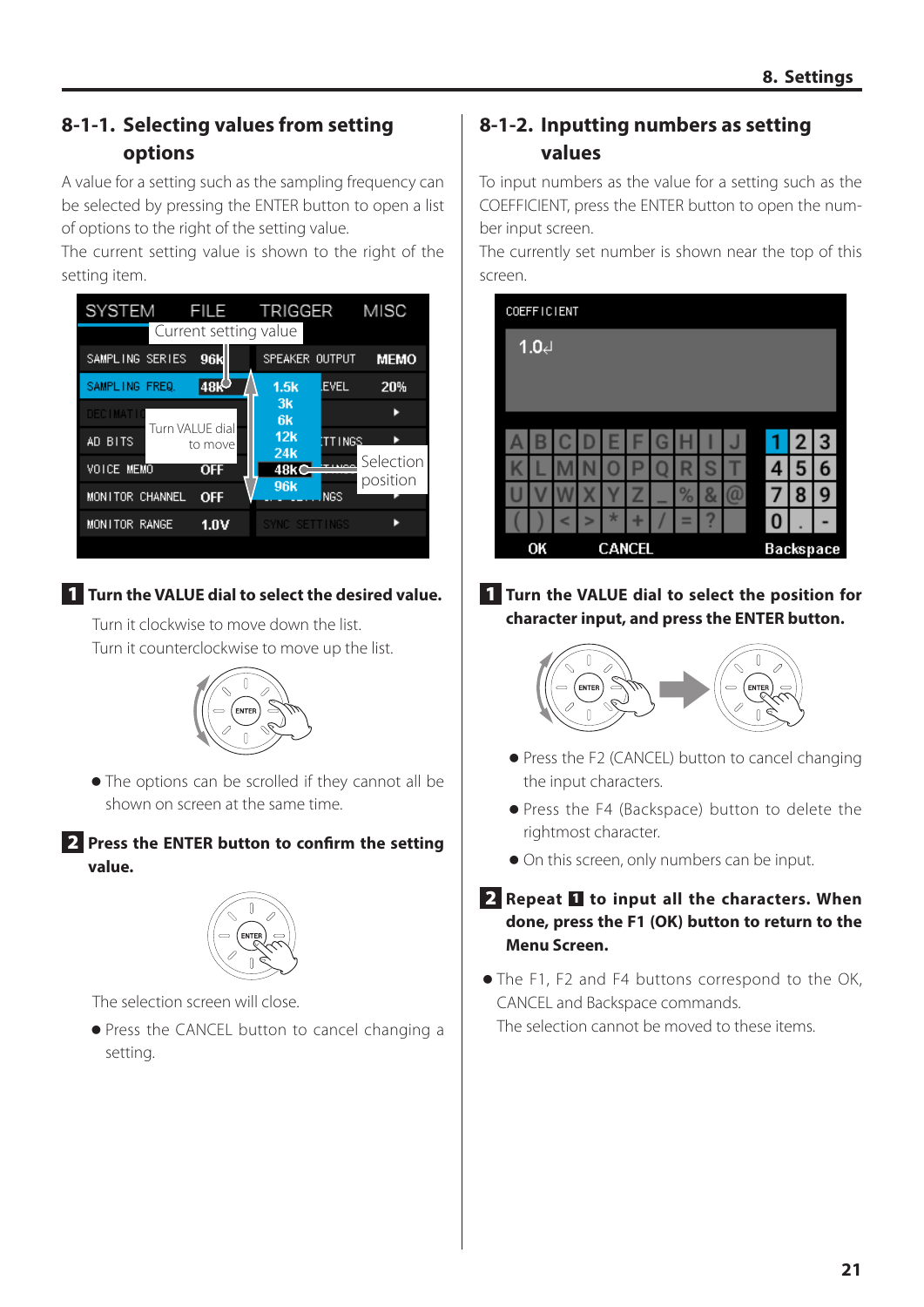# <span id="page-21-0"></span>**8-1-3. Inputting characters as setting values**

To input characters for a setting value, such as for the CHANNEL NAME, press the ENTER button to open the character input screen.

The currently set characters are shown in the window near the top of this screen.



1 **Turn the VALUE dial to select the position for character input, and press the ENTER button.**



- o Press the F2 (CANCEL) button to cancel changing the input characters.
- o Press the F3 (a/A) button to input a lowercase letter (only when it is possible to input lowercase letters).
- o Press the F4 (Backspace) button to delete the rightmost character.

#### **2** Repeat **1** to input all the characters. When **done, press the F1 (OK) button to return to the Menu Screen.**

o The F1–F4 buttons correspond to the OK, CANCEL, a/A and Backspace commands. The selection cannot be moved to these items.

#### **8-1-4. Opening submenu screens**

The menu screen has a multilevel structure. When a setting item with a  $\blacktriangleright$  to its right is selected and the ENTER button is pressed, a submenu will open. The structure of the menus is shown in ["8-2. Menu structure"](#page-22-2)  [on page 23.](#page-22-2)



# **8-1-5. Opening higher-level Menu Screen pages**

o When a submenu screen is open, press the MENU/ HOME button to return to the Menu Screen page above it.

You can also press the CANCEL button to return to the Menu Screen page above it.

# **MENU/HOME**

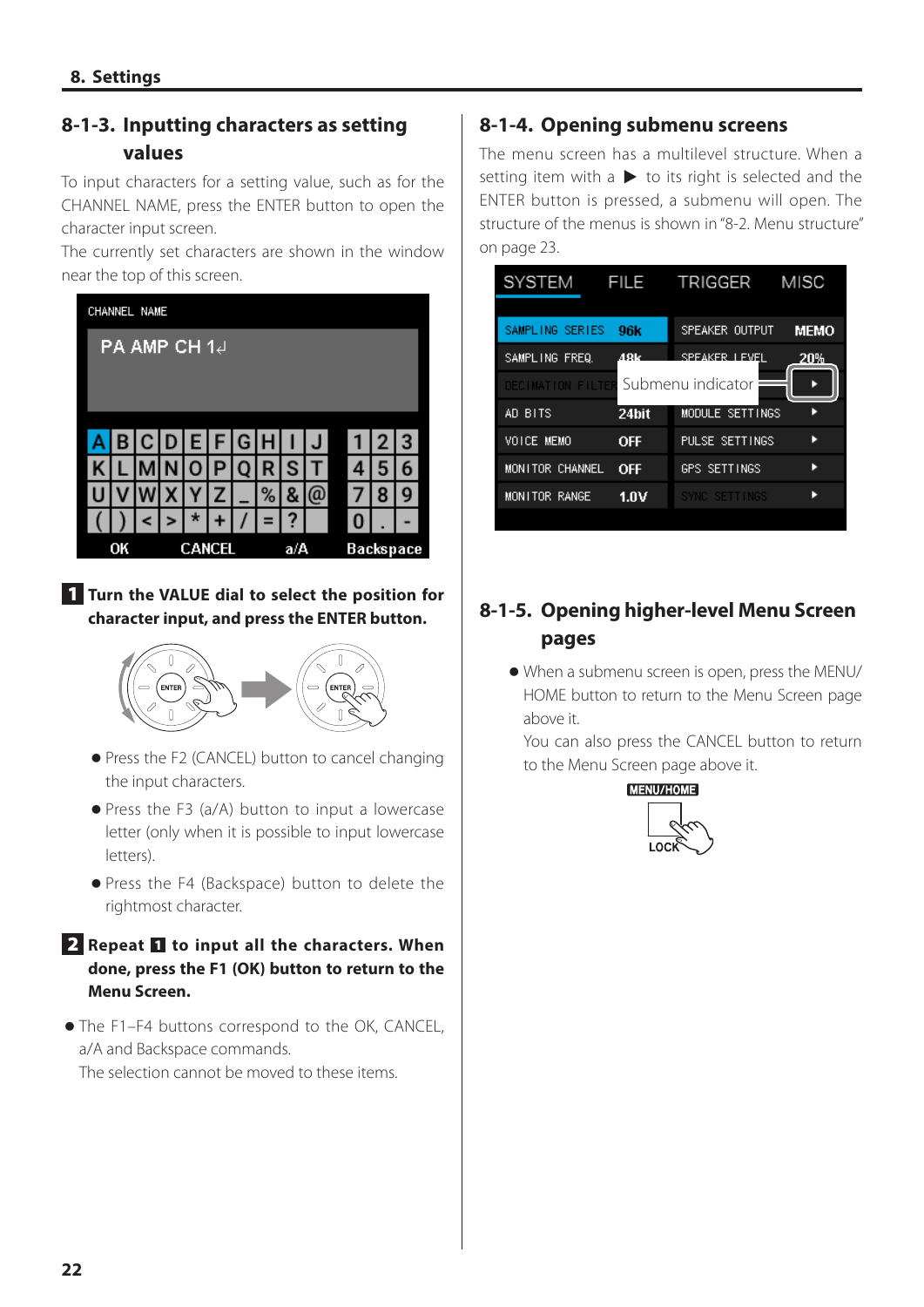<span id="page-22-2"></span><span id="page-22-1"></span><span id="page-22-0"></span>

- AO Amp settings OUTPUT V RANGE -SELECT OUTPUT CH. CHANNEL NAME  $\mathsf{L}_{\mathsf{Set}}$  All PULSE SETTINGS MODE EDGE THRESHOLD DIV. RATIO MOVING AVG. NUM. RANGE  $L_{PPR}$ GPS SETTINGS  $\vdash$ USE BAUD RATE DATA RECORD TIME ZONE TIME DIF. ADJUST TIME GPS INFORMATION SYNC SETTINGS MODE SYNC NUMBER CHECK CONNECT. ADJUST TIME **8-2-2. FILE menu structure**
- FILE RECORDING FILE DEVICE FOLDER FILE **L**COMMENT OPEN FILE  $-$ File info. DELETE FILE FORMAT QUICK FORMAT ERASE FORMAT SD card status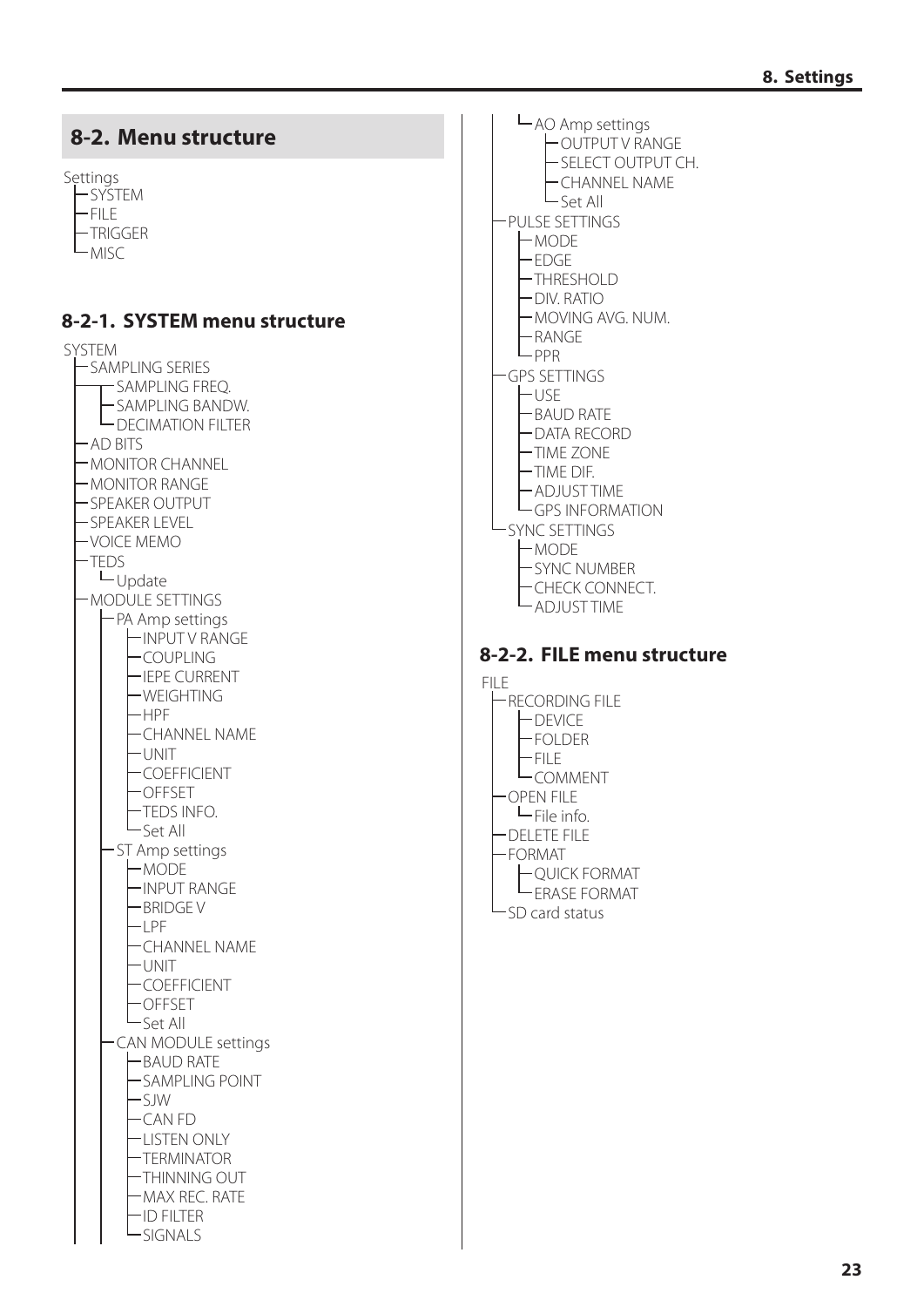<span id="page-23-0"></span>

#### **8-2-4. MISC menu structure**

MISC

DISPLAY DATA DISPLAY CH PARAMETER **LOAD**<br>LSAVE SAVE INITIALIZE NOTATION LANGUAGE (言語) SET TIME LCD BACKLIGHT OFF **L**BRIGHTNESS BEEP **H**BUTTON WARNING OVER MAX **L**<sub>VERSION</sub>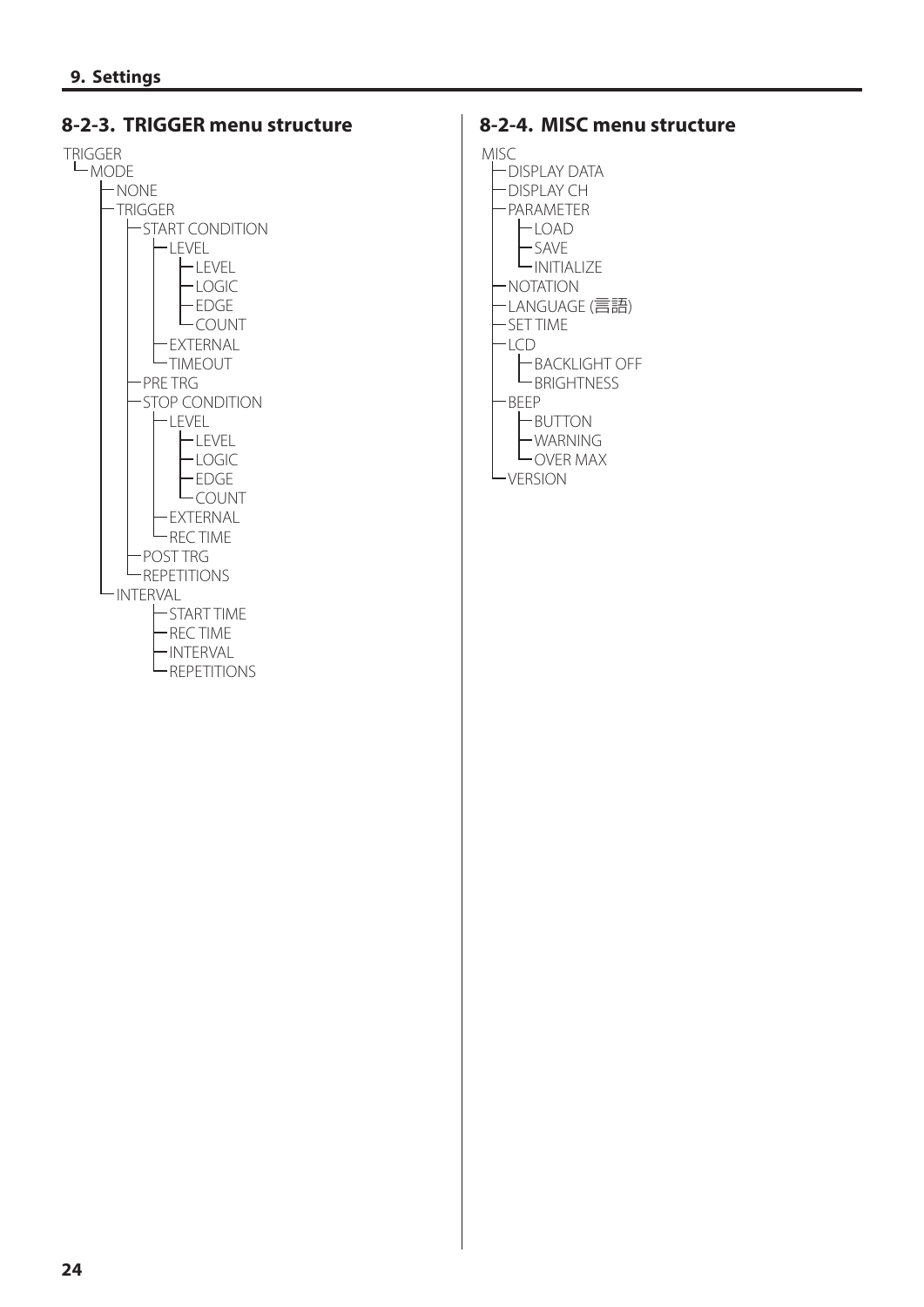# <span id="page-24-1"></span><span id="page-24-0"></span>**8-3. SYSTEM**

| <b>SYSTEM</b>       | <b>FILE</b> | TRIGGER         | MISC        |
|---------------------|-------------|-----------------|-------------|
| SAMPLING SERIES     | 96k         | SPEAKER OUTPUT  | <b>MEMO</b> |
| SAMPLING FREQ.      | 48k         | SPEAKER LEVEL   | 20%         |
| DECIMATION FILTERON |             | TEDS            | ь           |
| AD BITS             | 24bit       | MODULE SETTINGS | ь           |
| VOICE MEMO          | <b>OFF</b>  | PULSE SETTINGS  |             |
| MONITOR CHANNEL     | OFF         | GPS SETTINGS    |             |
| MONITOR RANGE       | 1.OV        | SYNC SETTINGS   |             |

#### **SAMPLING SERIES**

Set the sampling frequency series.

#### **SAMPLING FREQ.\***

Set the sampling frequency.

#### **SAMPLING BANDW.\***

Set the sampling frequency bandwidth.

#### **ATTENTION**

The number of recording channels is limited according to the sampling frequency. See the "Number of channels that can be recorded simultaneously" in the Specifications of the LX-1000 Instructions for Use.

#### **DECIMATION FILTER**

When using a low-speed sampling frequency series, set whether or not to use a decimation filter to prevent aliasing.

ON: Use.

OFF: Do not use. Aliasing will occur, but delay will not.

#### **AD BITS**

Set the analog-digital resolution (quantization bit depth).

#### **VOICE MEMO**

Set voice memo recording. OFF: Not recorded ON: Recorded

- o Voice memos are not recorded during the pretrigger interval.
- o When playing data recorded using the pre-trigger function, the beginning of the voice memo will be lined up with the recording data, so the voice memo and recorded data playback positions will be shifted by the amount of pre-trigger data.

#### **ATTENTION**

The maximum file size of voice memo data is 4 GB. Voice memo data in excess of 4 GB will not be recorded, but normal recording will not be interrupted. (For voice memo data to exceed 4 GB, it would take about 6 days.)

#### **MONITOR CHANNEL**

The signals of monitored channels are output from the MONITOR OUT connector.

#### **MONITOR RANGE**

Set the monitoring output range.

#### **SPEAKER OUTPUT**

Select the signal output from the speaker.

#### **SPEAKER LEVEL**

Set the speaker volume.

\*Select which is shown with the NOTATION setting (see ["8-6. MISC" on page 35](#page-34-1)).

## **8-3-1. TEDS**

<span id="page-24-2"></span>

| <b>TEDS</b> |  | 1/12                          |                                                                |
|-------------|--|-------------------------------|----------------------------------------------------------------|
| <b>CH</b>   |  |                               | <b>MANUFACTURER</b>                                            |
| 1           |  |                               |                                                                |
| 2           |  |                               |                                                                |
| 3           |  |                               | V/ms-2 PCB Piezotron                                           |
| 4           |  |                               |                                                                |
| 5           |  |                               |                                                                |
| 6           |  |                               |                                                                |
| 7           |  |                               |                                                                |
| OK          |  | <b>Update</b>                 | <b>Check All</b>                                               |
|             |  | 1.024109e-02<br><b>CANCEL</b> | <b>SYSTEM / TEDS</b><br>SENSITIVITY UNIT<br>Selection position |

#### Selection mark

This shows TEDS data for connected sensors.

On this screen, TEDS data from selected channels can be manually loaded at once.

o On the MODULE SETTINGS page ([page 26](#page-25-1)), TEDS data can be manually loaded for individual channels.

#### **1** Turn the VALUE dial to change the selection, **and press the ENTER button to change channel selection.**

Channels shown with white squares are selected.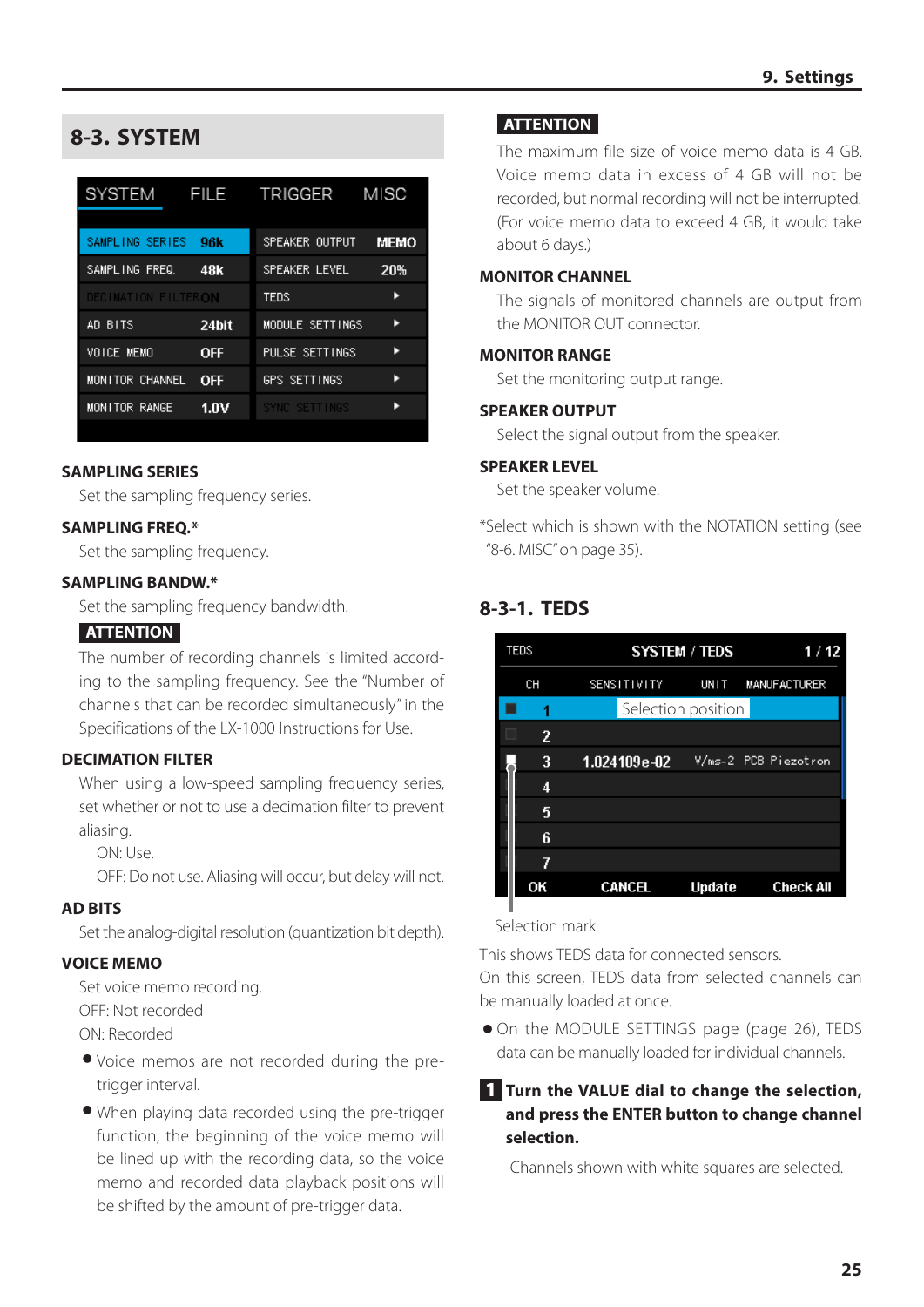#### <span id="page-25-0"></span>2 **Press the Update (F3) button to manually load the TEDS data for the selected channel.**

#### 3 **Press the OK (F1) button to set TEDS data as the physical quantity conversion values.**

<span id="page-25-1"></span>Press the CANCEL button (F2) instead to cancel the setting change.

# **8-3-2. MODULE SETTINGS**

1 **Turn the VALUE dial to select MODULE SETTINGS, and press the ENTER button to open the MODULE SETTINGS screen.**

#### 2 **Use the VALUE dial and the ON/OFF (F2) button to put check marks next to the modules to use for measurement.**

The data for modules that do not have check marks will not be measured.

|                  |   | MODULE SETTINGS | <b>SYSTEM / MODULE Total 4 Slot</b> |
|------------------|---|-----------------|-------------------------------------|
| ☑                | 1 | <b>PA AMP</b>   | CHANNELS: 4                         |
|                  | 2 | PA AMP          | CHANNELS: 4                         |
|                  | 3 | AO AMP          | CHANNELS:<br>-4                     |
|                  | 4 | AO AMP          | CHANNELS: 4                         |
|                  |   |                 |                                     |
|                  |   |                 |                                     |
|                  |   |                 |                                     |
|                  |   |                 |                                     |
| <b>PREV PAGE</b> |   |                 | <b>ON/OFF</b><br><b>NEXT PAGE</b>   |

3 **Select the module to set first and press the ENTER button to open the settings screen.**

|                                      | PA AMP | SYSTEM / MODULE /<br>1/4 |                |                |             |            |  |
|--------------------------------------|--------|--------------------------|----------------|----------------|-------------|------------|--|
|                                      | СH     |                          | RANGE COUPLING | <b>CURRENT</b> | MIC         | <b>HPF</b> |  |
| ☑                                    | 1      | 1V                       | DC             | <b>OFF</b>     | FLAT        | <b>OFF</b> |  |
| ✓                                    | 2      | 1V                       | DC             | <b>OFF</b>     | <b>FLAT</b> | <b>OFF</b> |  |
| ✓                                    | 3      | 1V                       | DC             | <b>OFF</b>     | <b>FLAT</b> | <b>OFF</b> |  |
| ✓                                    | 4      | 1V                       | DC             | <b>OFF</b>     | <b>FLAT</b> | 0FF        |  |
|                                      |        |                          |                |                |             |            |  |
|                                      |        |                          |                |                |             |            |  |
|                                      |        |                          |                |                |             |            |  |
| <b>PREV PAGE</b><br><b>NEXT PAGE</b> |        |                          |                |                |             |            |  |

#### 4 **Select the channel to set first and press the ENTER button to open the settings screen.**

Refer to the following explanations for each of the input/output module settings.

# **8-3-2-1. PA Amp settings**

| CHANNEL SET         |                | SYSTEM / PA SET.   | ch1            |
|---------------------|----------------|--------------------|----------------|
| INPUT V RANGE       | 1V             | <b>COEFFICIENT</b> | 1.000000       |
| COUPL ING           | DC             | <b>OFFSET</b>      | 0.000000       |
| <b>IEPE CURRENT</b> | <b>OFF</b>     | ACTUAL LOAD CAL.   |                |
| <b>WEIGHTING</b>    | <b>FLAT</b>    | TEDS:<br>INFO.     |                |
| <b>HPF</b>          | <b>OFF</b>     |                    |                |
| CHANNEL NAME        | PA AMP CH      |                    |                |
| UNIT                | ٧              |                    |                |
| <b>PREV CH</b>      | <b>Set All</b> |                    | <b>NEXT CH</b> |

#### **INPUT V RANGE**

Select a range that covers the input signal changes.

#### **COUPLING**

The options are DC and AC.

DC: Use when recording signals that include direct currents

AC: Use when recording signals of 1 Hz or more

o When using an IEPE sensor current, set Coupling to AC.

#### **IEPE CURRENT**

Set the IEPE sensor current.

#### **WEIGHTING**

Select the weighting filter.

o When using HPF, set WEIGHTING to FLAT.

#### **HPF**

Set the high pass filter.

#### **CHANNEL NAME**

Set the input channel signal name.

#### **UNIT**

This is the unit after physical quantity conversion. This can be set to the desired characters.

#### **COEFFICIENT**

Set the parameters used to convert signals to physical quantities.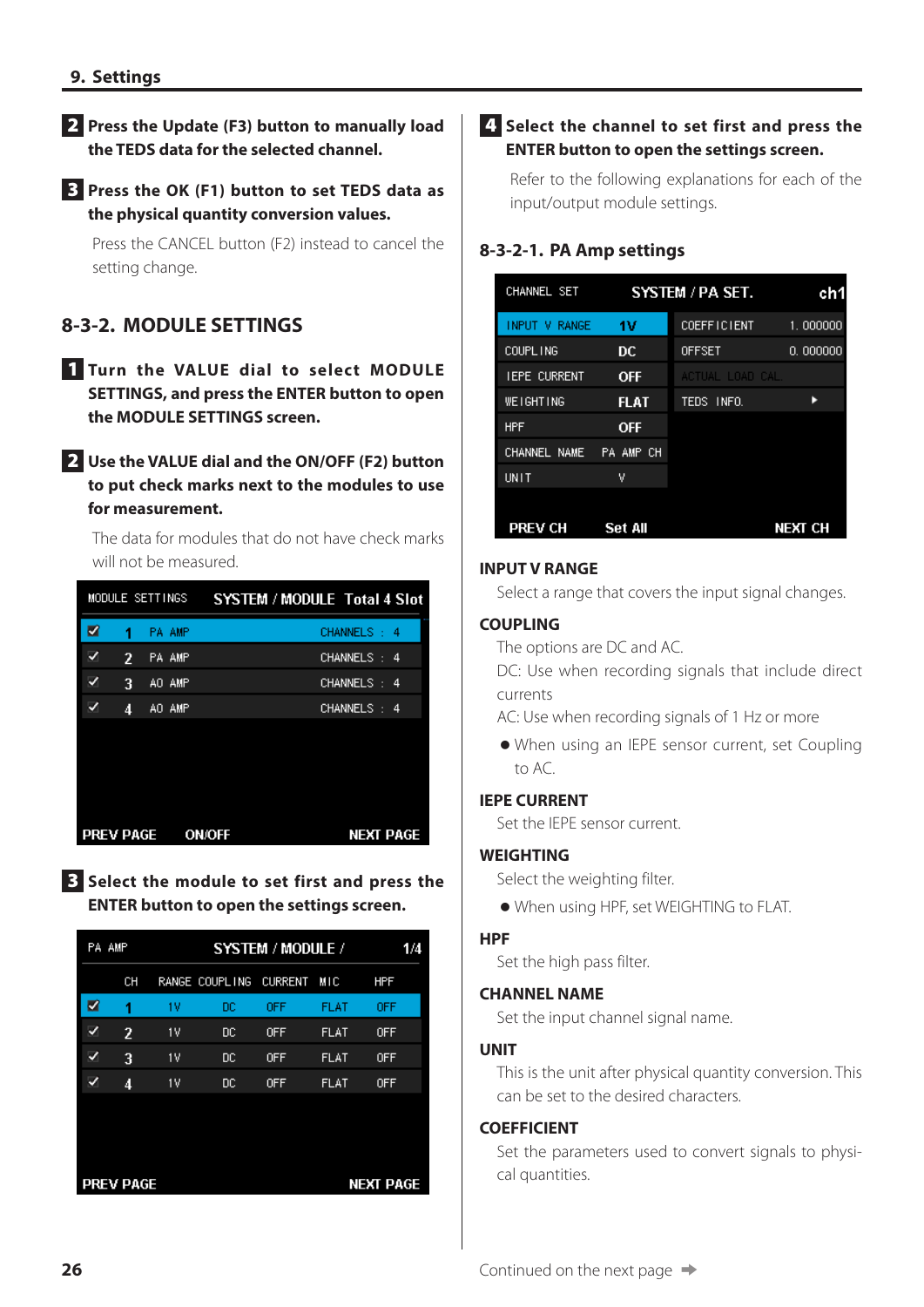#### **OFFSET**

Set for the unit after physical quantity conversion.

#### **NOTE**

Physical value = Input voltage  $\times$  Coefficient + Offset

#### **TEDS INFO.**

This shows TEDS data for connected sensors.

o Physical quantity conversion values can also be set by loading TEDS data from connected sensors.

#### **Set All**

Set the input voltage range, coupling, IEPE current, weighting, and HPF for every PA amp.

o When a setting for one of the above items is selected, press the ENTER button while pressing the SHIFT button to set all PA amplifiers to the same value for that item only.

#### **8-3-2-2. ST Amp settings**

| CHANNEL SET  | SYSTEM / ST SET. | ch1                |          |
|--------------|------------------|--------------------|----------|
| <b>MODE</b>  | ST               | <b>COEFFICIENT</b> | 1.000000 |
| INPUT RANGE  | 5000 uST         | <b>OFFSET</b>      | 0.000000 |
| BRIDGE V     | 2V               | ACTUAL LOAD CAL.   |          |
| LPF          | <b>OFF</b>       |                    |          |
| CHANNEL NAME | ST AMP CH        |                    |          |
| UNIT         | uST              |                    |          |
| PREV CH      | <b>Set All</b>   |                    | next ch  |

#### **MODE**

ST: Function as a strain amplifier. DC: Function as a DC amplifier.

#### **INPUT RANGE**

Select a range that covers the input signal changes.

#### **BRIDGE V**

Set the bridge voltage.

o This appears only when the mode is ST.

#### **LPF**

Set the low pass filter.

#### **CHANNEL NAME**

Set the input channel signal name.

#### **UNIT**

This is the unit after physical quantity conversion. This can be set to the desired characters.

#### **COEFFICIENT**

Set the parameters used to convert signals to physical quantities.

#### **OFFSET**

Set for the unit after physical quantity conversion.

#### **Set All**

This sets the mode, input range, bridge voltage and LPF settings for all the ST amplifiers.

When a setting for one of the above items is selected, press the ENTER button while pressing the SHIFT button to set all ST amplifiers to the same value for that item only.

## **8-3-2-3. CAN MODULE settings**

|   | CAN MODULE       |                  | SYSTEM / MODULE /  | 3/4        |
|---|------------------|------------------|--------------------|------------|
|   |                  | PORT LISTEN ONLY | BAUDRATE           | TERMINATOR |
| ☑ | 1                | 0FF              | 500kbps / 2000kbps | <b>OFF</b> |
|   | $\overline{2}$   | <b>OFF</b>       | 1000kbps           | <b>OFF</b> |
|   |                  |                  |                    |            |
|   |                  |                  |                    |            |
|   |                  |                  |                    |            |
|   |                  |                  |                    |            |
|   |                  |                  |                    |            |
|   | <b>PREV PAGE</b> | <b>ON/OFF</b>    |                    | NEXT PAGE  |

#### **ON/OFF**

Put a check next to a CAN port to use it for measurements.

#### **NOTE**

Regardless of other settings, terminators will be OFF for ports that do not have checks.

| PORT SET          | SYSTEM / CAN SET. |                   |             |  |
|-------------------|-------------------|-------------------|-------------|--|
| ARBITRATION PHASE |                   | <b>OTHERS</b>     |             |  |
| BAUD RATE         | 500kbps           | CAN FD            | ΟN          |  |
| SAMPLING POINT    | 80.0              | LISTEN ONLY       | <b>OFF</b>  |  |
| SJW               | 16                | <b>TERMINATOR</b> | <b>OFF</b>  |  |
| DATA PHASE        |                   | THINNING OUT      | <b>NONE</b> |  |
| <b>BAUD RATE</b>  | 2000kbps          | MAX REC. RATE     | в           |  |
| SAMPLING POINT    | 80.0              | ID FILTER         | в           |  |
| SJW               | 4                 | <b>STGNALS</b>    |             |  |
| <b>PREV CH</b>    | <b>Set All</b>    |                   | next ch     |  |

#### **BAUD RATE**

Set the transmission speed.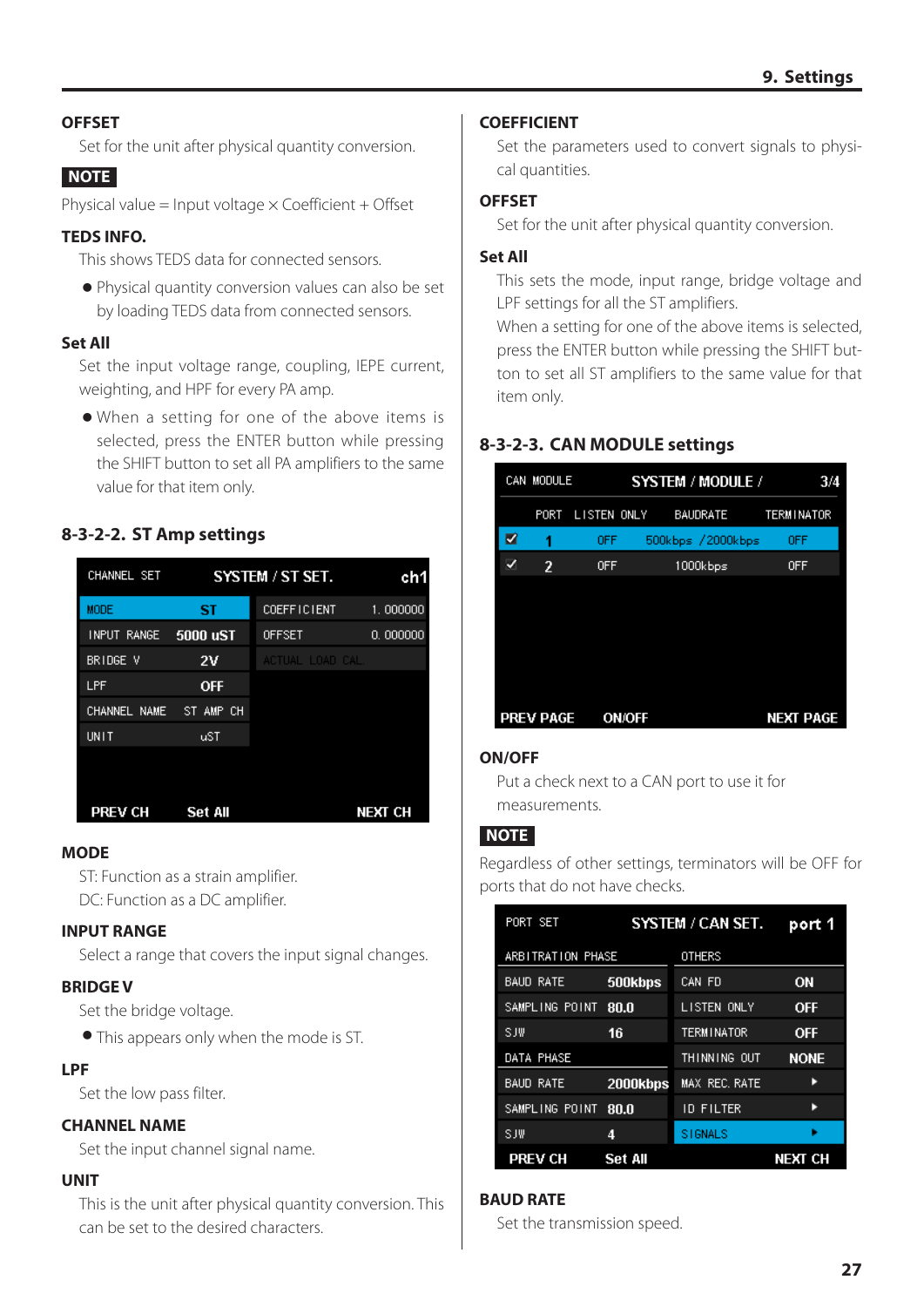#### **SAMPLING POINT**

Set the sampling timing.

#### **SJW**

Set the resynchronization jump width.

#### **CAN FD**

ON: Record CAN and CAN FD. OFF: Record CAN only. Do not record CAN FD.

#### **LISTEN ONLY**

OFF: Return ACK when data frame received. ON: Do not return ACK when data frame received.

#### **TERMINATOR**

Set the terminator to ON/OFF for the CAN bus built into the CAN module.

#### **THINNING OUT**

Limit to 1 received data frame during the set time window for each ID.

#### **MAX REC. RATE**

Set the maximum recording rate for each CAN port separately.

Data that exceeds the set rate will be discarded. Set to 100% for no maximum limit.

| MAX REC. RATE |      |           | <b>CAN SET / MAX REC.RATE</b> |
|---------------|------|-----------|-------------------------------|
| port1         | 100% | (263KB/s) | Analog recording rate         |
| port2         | 100% | (263KB/s) | <b>1600KB/s</b>               |
| port3         | 100% | (263KB/s) | recording rate<br>CAN         |
| port4         | 100% | (263KB/s) | 1055KB/s                      |
|               |      |           | Remain                        |
|               |      |           | 544KB/s                       |
|               |      |           |                               |
|               |      |           |                               |
| Set auto      |      |           |                               |

- o The analog recording rate is determined by the sampling frequency, channel count and AD bits. The CAN recording rate is determined by the baud rate and the maximum recording rate.
- o Automatic setting is a function that deducts the analog recording rate from the settable recording rate and divides the remainder evenly among all ports.

#### **ID FILTER**

Receive only specified ID data frames. Up to 32 IDs can be added for each port.

#### **SIGNALS**

Make settings related to monitor signals.

#### **Set All**

This will apply the same baud rate, sampling point, SJW, CAN FD, listen only and thinning out settings to all ports. This does not affect terminator, ID filter and maximum recording rate settings.

#### **8-3-2-3-1.Adding ID filters**

#### 1 **Press the Add (F1) button.**

| <b>ID FILTER</b> | <b>CAN SET. / ID FILTER</b> |            |  |
|------------------|-----------------------------|------------|--|
| Number           | ID type                     | ID         |  |
|                  |                             |            |  |
|                  |                             |            |  |
|                  |                             |            |  |
|                  |                             |            |  |
|                  |                             |            |  |
| Add              | <b>Delete</b>               | Delete all |  |

This opens a character input screen.

|   | <b>ID FILTER</b> |                 |   |               |   |   |      |           |          |   |                  |   |
|---|------------------|-----------------|---|---------------|---|---|------|-----------|----------|---|------------------|---|
|   |                  | (Standard) 7FFe |   |               |   |   |      |           |          |   |                  |   |
|   |                  |                 |   |               |   |   |      |           |          |   |                  |   |
|   |                  |                 |   |               |   |   |      |           |          |   |                  |   |
|   |                  |                 |   |               |   |   |      |           |          |   |                  |   |
| A |                  | B C D E F       |   |               |   | G |      |           | J        | 1 | 2 3              |   |
|   |                  |                 |   |               |   |   |      | S         |          | 4 | 5                | 6 |
|   |                  |                 |   |               |   |   | $\%$ | 8         | <b>a</b> | 7 | 8                | 9 |
|   |                  | ⋖               | > | ×             | ٠ |   | ≡    | 7         |          | 0 |                  | - |
|   | OK               |                 |   | <b>CANCEL</b> |   |   |      | Std./Ext. |          |   | <b>Backspace</b> |   |
|   |                  |                 |   |               |   |   |      |           |          |   |                  |   |

2 **To use an extended ID, press the Std./Ext. (F3) button.**

3 **Use hexadecimal to input the ID.**

4 **Press the OK (F1) button.**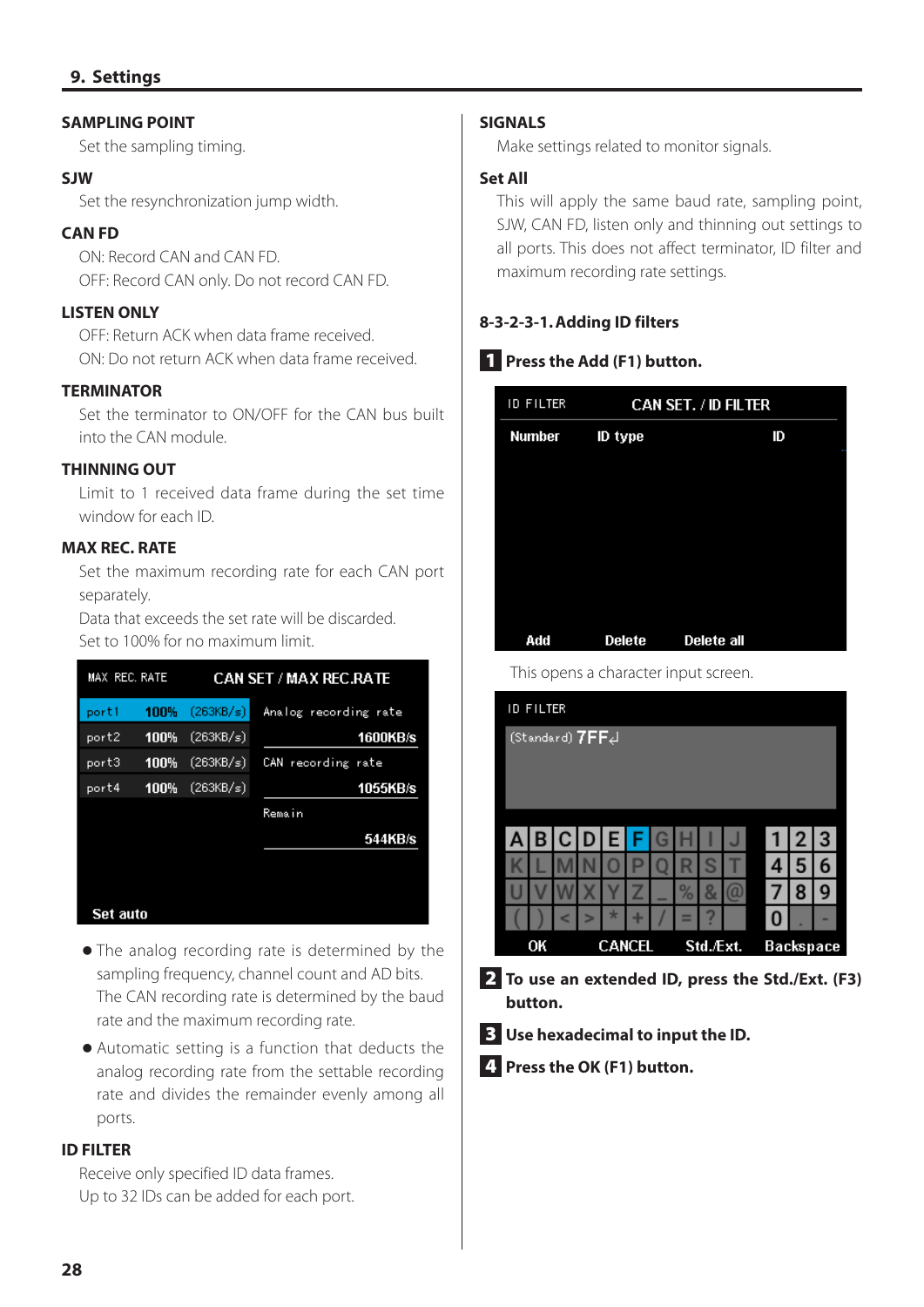| <b>ID FILTER</b> | <b>CAN SET. / ID FILTER</b><br>1/1 |            |  |
|------------------|------------------------------------|------------|--|
| <b>Number</b>    | ID type                            | ID         |  |
|                  | Standard                           | 7FF        |  |
|                  |                                    |            |  |
|                  |                                    |            |  |
|                  |                                    |            |  |
|                  |                                    |            |  |
|                  |                                    |            |  |
| Add              | <b>Delete</b>                      | Delete all |  |

#### **NOTE**

To change an ID filter that has already been added, select it and press the ENTER button.

#### **8-3-2-3-2.Deleting ID filters**

Press the Delete all (F3) button to delete all. To delete one filter, turn the VALUE dial to select it, and press the Delete (F2) button.

#### **8-3-2-3-3.Adding signals from CANdb files**

# 1 **Press the Load CANdb (F1) button.**

| Signals       |                         | <b>CAN SET. / SIGNALS</b> |            |  |
|---------------|-------------------------|---------------------------|------------|--|
| <b>Number</b> | Signal name             |                           | ID         |  |
|               |                         |                           |            |  |
|               |                         |                           |            |  |
|               |                         |                           |            |  |
|               |                         |                           |            |  |
|               |                         |                           |            |  |
|               |                         |                           |            |  |
|               | Load CANdb Set manually | Delete                    | Delete all |  |
|               |                         |                           |            |  |

A list of CANdb files on the SD card will be shown.

| CANdb files   | CAN SET. / SIGNALS     | 1/1 |
|---------------|------------------------|-----|
| <b>Number</b> | File name              |     |
|               | CanSignalTest-20210728 |     |
|               |                        |     |
|               |                        |     |
|               |                        |     |
|               |                        |     |
|               |                        |     |
|               |                        |     |

#### **NOTE**

Using a computer, create a "CANdb" folder at the root level of the SD card and save the CANdb files (dbc extension) in it in advance.

Example when the SD card is the D drive D:\CANdb

- 2 **Select the file to load, and press the ENTER button.**
- 3 **Select a signal to load, and press the Select (F2) button to put a check in its box.**

|   | CANdb signals | <b>CAN SET. / SIGNALS</b> | 3/32     |
|---|---------------|---------------------------|----------|
|   | <b>Number</b> | Signal name               | ID       |
| ✓ | 1             | $Signal_1_1$              | 12345678 |
| ш | 2             | $Signal_1_2$              | 12345678 |
| ✓ | з             | Signal 13                 | 12345678 |
| ш | 4             | $Signal_2_1$              | 00011111 |
| V | Б             | Signal 22                 | 00011111 |
|   | 6             | Signal <sub>_2_3</sub>    | 00011111 |
|   | 7             | Signal 24                 | 00011111 |
|   | Add           | <b>Select</b>             |          |

#### 4 **After putting checks next to all the signals to load, press the Add (F1) button to add them.**

To return to the Signal Screen without adding any signals, press the CANCEL button.

#### **NOTE**

Signals that have been added already will appear gray and cannot be added a second time.

|   | CANdb signals | <b>CAN SET. / SIGNALS</b> | 0/29     |
|---|---------------|---------------------------|----------|
|   | Number        | Signal name               | ID       |
| Z | 1             | Signal 11                 | 12345678 |
| ш | 2             | $Signal_1_2$              | 12345678 |
| ⊽ | 3             | Signal 13                 | 12345678 |
| ш | 4             | $Signal_2_1$              | 00011111 |
| ⊽ | 5             | Signal 22                 | 00011111 |
| ш | 6             | Signal_2_3                | 00011111 |
| ш | 7             | Signal 24                 | 00011111 |
|   | Add           | <b>Select</b>             |          |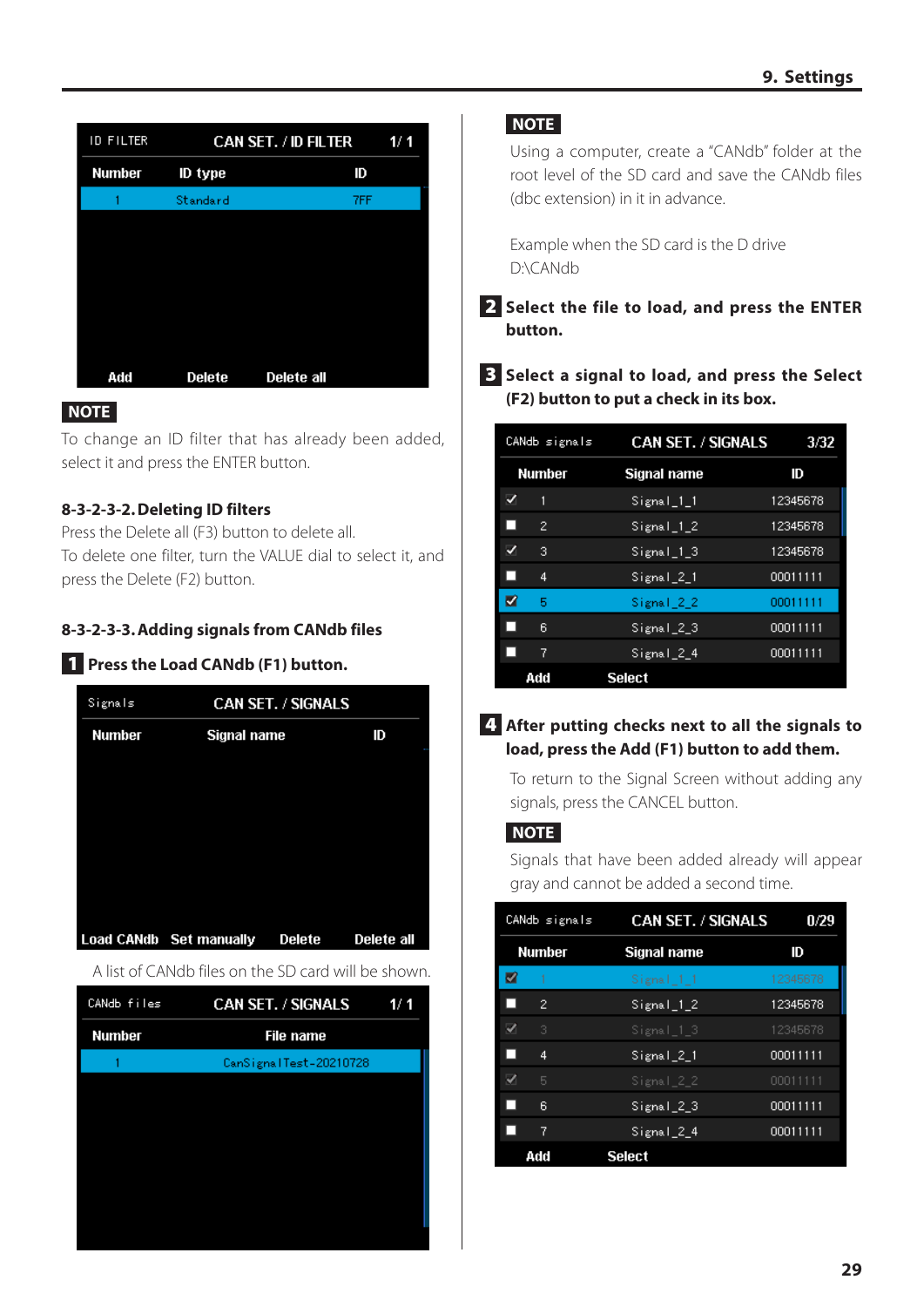#### **8-3-2-3-4.Adding signals manually**

# 1 **Press the Set manually (F2) button.**

| Signals       | <b>CAN SET. / SIGNALS</b> |        |            |  |
|---------------|---------------------------|--------|------------|--|
| <b>Number</b> | Signal name               |        | ID         |  |
|               |                           |        |            |  |
|               |                           |        |            |  |
|               |                           |        |            |  |
|               |                           |        |            |  |
|               |                           |        |            |  |
|               | Load CANdb Set manually   | Delete | Delete all |  |

#### 2 **Set the value of each item, and press the Add (F1) button.**

| Signal add        | <b>CAN SET. / SIGNALS</b> |  |
|-------------------|---------------------------|--|
| Signal<br>name    | TEST1                     |  |
| ID type           | Extended                  |  |
| ID                | 00012345                  |  |
| Start bit         | 1                         |  |
| Bit length        | 10                        |  |
| Byte order        | Intel                     |  |
| <u>Value</u> type | <u>Unsigned</u>           |  |
| Factor            | 0.0000000000000000        |  |
| Add               |                           |  |

#### 3 **Repeat steps 1 and 2 as necessary to add signals.**

To return to the Signal Screen without adding any signals, press the CANCEL button.

| Signals       |                         | <b>CAN SET. / SIGNALS</b> | 1/1        |
|---------------|-------------------------|---------------------------|------------|
| <b>Number</b> | Signal name             |                           | ID         |
|               | TEST1                   |                           | 00012345   |
|               |                         |                           |            |
|               |                         |                           |            |
|               |                         |                           |            |
|               |                         |                           |            |
|               |                         |                           |            |
|               |                         |                           |            |
|               | Load CANdb Set manually | Delete                    | Delete all |

#### **NOTE**

- o Use hexadecimal to input the ID and decimal to input the starting bit and bit length.
- o For different bit arrangements due to the byte order, see ["CAN signal start bit explanation" on page 39](#page-38-1).

#### **8-3-2-3-5.Deleting signals that have been added**

Press the Delete all (F4) button to delete all. To delete one signal, turn the VALUE dial to select it, and press the Delete (F3) button.

| Signals       | CAN SET. / SIGNALS                | 1/3        |
|---------------|-----------------------------------|------------|
| <b>Number</b> | Signal name                       | ID         |
|               | Signal 11                         | 12345678   |
| 2             | $Signal_1_3$                      | 12345678   |
| 3             | Signal 22                         | 00011111   |
|               |                                   |            |
|               |                                   |            |
|               |                                   |            |
|               |                                   |            |
|               | Load CANdb Set manually<br>Delete | Delete all |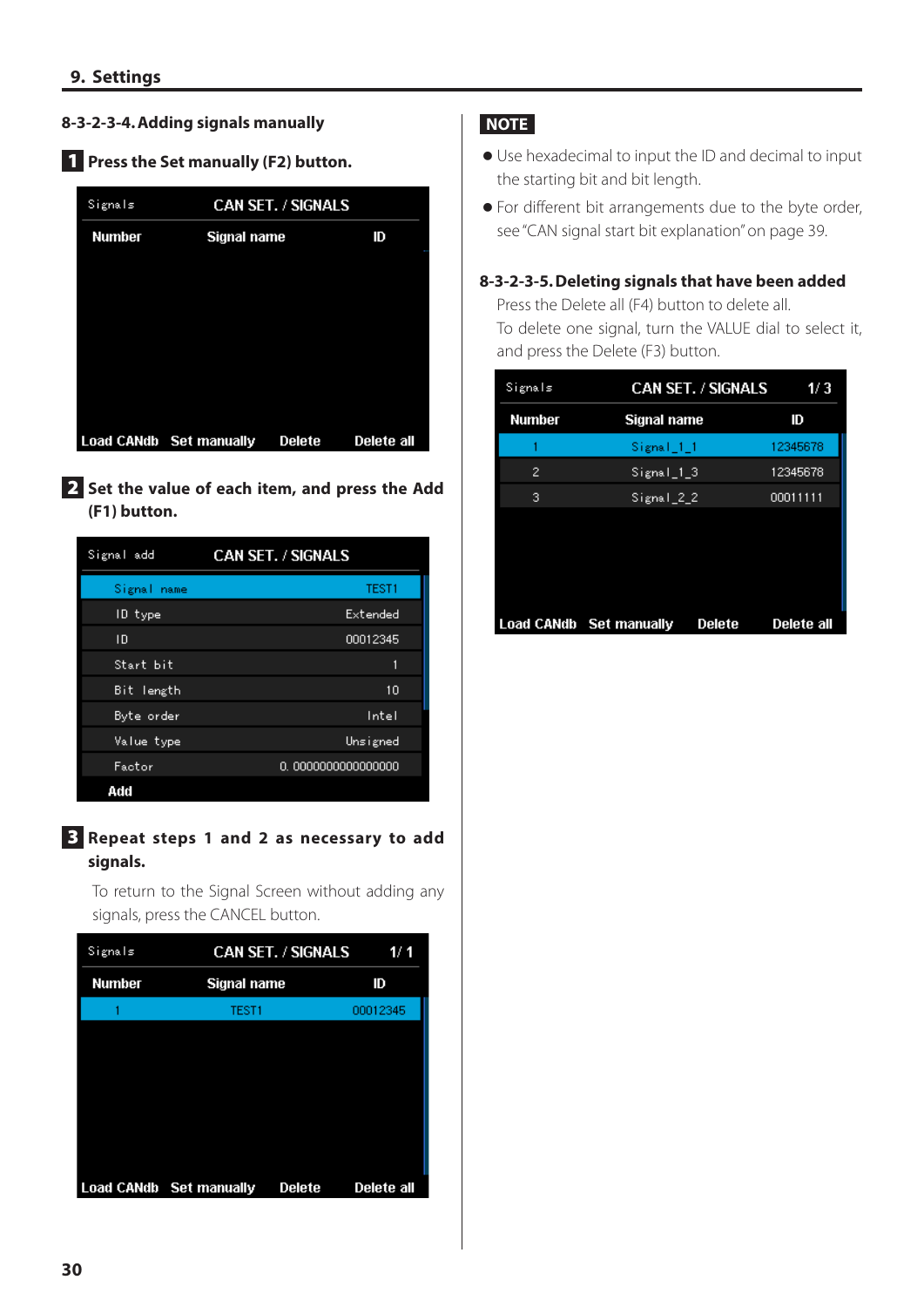- **8-3-2-3-6.Editing signals that have been added**
- 1 **Select the signal to be edited, and press the ENTER button.**

| Signals       | <b>CAN SET. / SIGNALS</b>         | 1/3        |
|---------------|-----------------------------------|------------|
| <b>Number</b> | Signal name                       | ID         |
|               | Signal 1-1                        | 12345678   |
| 2             | $Signal_1_3$                      | 12345678   |
| 3             | Signal 22                         | 00011111   |
|               |                                   |            |
|               |                                   |            |
|               |                                   |            |
|               |                                   |            |
|               | Load CANdb Set manually<br>Delete | Delete all |

The signal details will be shown.

| Detail         | <b>CAN SET. / SIGNALS</b> |
|----------------|---------------------------|
| Signal<br>name | Signal_1_1                |
| ID type        | Extended                  |
| ΙD             | 12345678                  |
| Start bit      | 24                        |
| Bit length     | 32                        |
| Byte order     | Motorola                  |
| Value type     | Unsigned                  |
| Factor         | 1.0000000000000000        |
| Back           |                           |

2 **To change the settings of an item, select it and press the ENTER button.**

| Detail      | <b>CAN SET. / SIGNALS</b> |  |
|-------------|---------------------------|--|
| Signal name | Signal_1_1                |  |
| ID type     | Standard                  |  |
| ID          | Extended                  |  |
| Start bit   | 24                        |  |
| Bit length  | 32                        |  |
| Byte order  | Motorola                  |  |
| Value type  | Unsigned                  |  |
| Factor      | 1.0000000000000000        |  |
| Back        |                           |  |

3 **After changing the necessary settings, press the Back (F1) button to end editing.**

#### **8-3-2-4. AO Amp settings**

| CHANNEL SET            |                | SYSTEM / AO SET. | ch9            |
|------------------------|----------------|------------------|----------------|
| OUTPUT V RANGE         | – 1.0V         |                  |                |
| SELECT OUTPUT CH. 1    |                |                  |                |
| CHANNEL NAME AO AMP CH |                |                  |                |
|                        |                |                  |                |
|                        |                |                  |                |
|                        |                |                  |                |
|                        |                |                  |                |
|                        |                |                  |                |
| <b>PREV CH</b>         | <b>Set All</b> |                  | <b>NEXT CH</b> |

#### **OUTPUT V RANGE**

This sets the voltage output when the input of the selected channel is 100% of the input range.

#### **SELECT OUTPUT CH.**

Measured values of the specified channel are converted from digital to analog and output.

#### **CHANNEL NAME**

Set the output channel signal name.

#### **Set All**

Set the output voltage range and output channel selections for every AO amp.

o When a setting for one of the above items is selected, press the ENTER button while pressing the SHIFT button to set all AO amplifiers to the same value for that item only.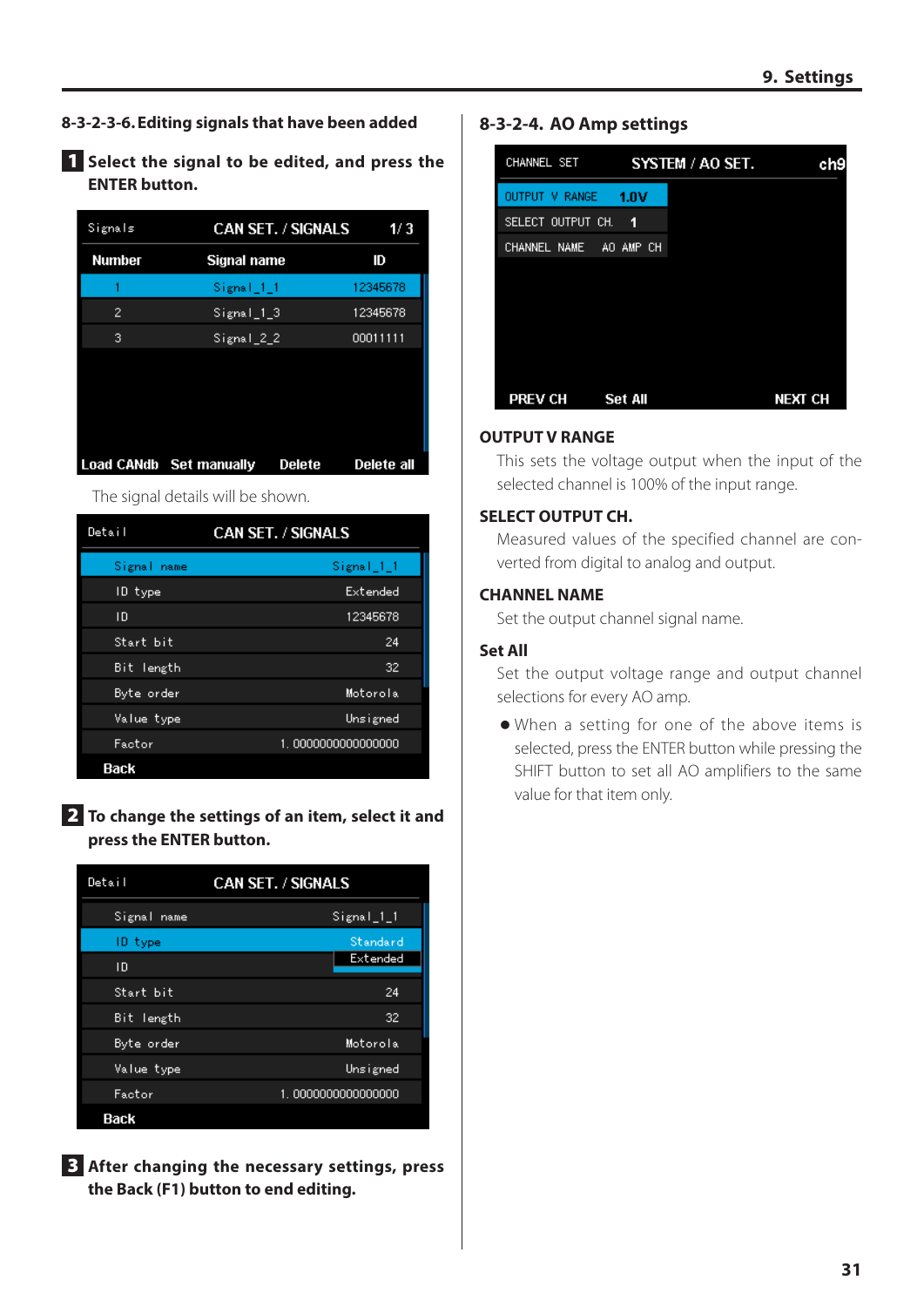#### <span id="page-31-0"></span>**8-3-3. PULSE SETTINGS**

Set the pulse input (PULSE IN) on the front panel. The setting procedure is the same as for module settings.

#### 1 **Use the VALUE dial and the ON/OFF (F2) button to put check marks next to the modules to use for measurement.**

|   | PULSE SETTINGS |      | <b>SYSTEM / PULSE</b> |                  |              |
|---|----------------|------|-----------------------|------------------|--------------|
|   | CН             | EDGE | THRESHOLD             | MODE             | RANGE        |
| ☑ | 1              | UP   | 1 V                   | <b>RPM</b>       | 24000<br>rpm |
| ✓ | 2              | UP   | 1<br>٧                | <b>FREQUENCY</b> | $1000$ Hz    |
|   |                |      |                       |                  |              |
|   |                |      |                       |                  |              |
|   |                |      |                       |                  |              |
|   |                |      |                       |                  |              |
|   |                |      |                       |                  |              |
|   |                |      | <b>ON/OFF</b>         |                  |              |

#### 2 **Select the module to set first and press the ENTER button to open the settings screen.**

| PULSE SETTINGS     |              | <b>SYSTEM / PULSE</b> | ch1        |
|--------------------|--------------|-----------------------|------------|
| <b>MODE</b>        | <b>RPM</b>   |                       |            |
| <b>EDGE</b>        | UP           |                       |            |
| THRESHOLD          | 1 V          |                       |            |
| RAT10<br>DIV.      | 1            |                       |            |
| MOVING AVG, NUM, 1 |              |                       |            |
| <b>RANGE</b>       | 24000<br>rpm |                       |            |
| <b>PPR</b>         | 1.0          |                       |            |
| PREV CH            |              |                       | NEXT<br>CН |

#### **MODE**

Select the pulse mode.

#### **GATE**

The pulse count is recorded during the gate time.

#### **TOTAL**

The total pulse count is recorded from the record ready state.

#### **PERIOD**

The pulse period is recorded.

#### **FREQUENCY**

The pulse frequency is recorded.

#### **RPM**

The number of revolutions per minute is recorded.

#### **EDGE**

This sets the timing for counting pulses.

#### **THRESHOLD**

This sets the voltage level for counting.

#### **DIV. RATIO**

This sets the division ratio when dividing before counting pulses. Set to 1 to not divide.

#### **MOVING AVG. NUM.**

This sets the number of data to use for the moving average. Set to 1 to not use a moving average.

#### **RANGE**

Select the measurement range.

o The units shown depend on the mode selected.

#### **PPR**

This is shown when the mode is set to RPM. Set the number of pulses per revolution.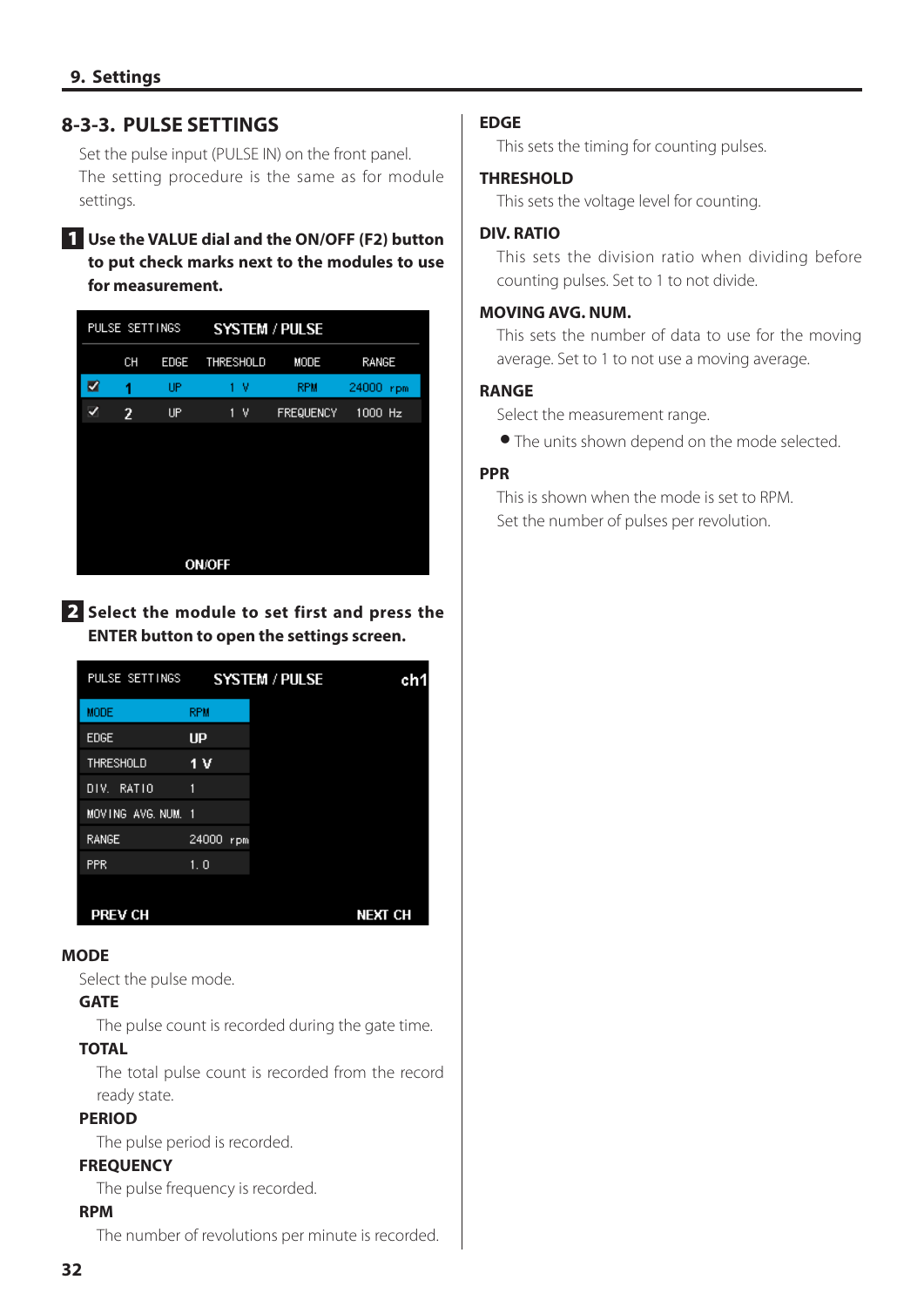## <span id="page-32-0"></span>**8-3-4. GPS SETTINGS**

Set when using the optional GPS receiver (LXGPS18X (5Hz)).

| <b>GPS SETTINGS</b> | SYSTEM / GPS |                 |                       |
|---------------------|--------------|-----------------|-----------------------|
| <b>USE</b>          | ΟN           | <b>STATUS</b>   | GPS INFORMATION<br>ОΚ |
| <b>BAUD RATE</b>    | 19200        |                 |                       |
| DATA RECORD         | <b>OFF</b>   |                 | 2031/04/12 22:45:43   |
| TIME ZONE           | JAPAN        | LATITUDE        | N35, 12, 3456         |
| TIME DIF.           | $+09:00$     | LONG I TUDE     | E139, 12, 3456        |
| ADJUST TIME         |              | <b>ALTITUDE</b> | 00100m                |
|                     |              | <b>COURSE</b>   | $200.0^{\circ}$       |
|                     |              | SPEED           | 555. 63km/h           |
| DACK                |              |                 |                       |

#### **USE**

Select ON to use the GPS.

#### **BAUD RATE**

Set the transmission speed between the LX-1000 and the GPS. Set this to 19200 usually.

#### **DATA RECORD**

When ON, GPS location information will be recorded in recording data.

#### **TIME ZONE**

Set the time zone for showing the time. To set a time zone other than Japan or UTC, select USER.

#### **TIME DIF.**

When TIME ZONE is set to USER, set the time difference from UTC.

#### **ADJUST TIME**

Use to set the LX-1000 clock to the GPS time data.

o To set the time without using GPS, input it using the SET TIME item on the MISC screen ([page 36](#page-35-1)).

#### **GPS INFORMATION**

If the STATUS is "NG", a GPS unit is not connected or no signal is being received from a satellite.

If the STATUS is "OK", the GPS data being received will be shown.

 $\bullet$  The  $\blacksquare$  icons show the number of satellites being received.

#### <span id="page-32-1"></span>**8-3-5. SYNC SETTINGS**



#### **MODE**

This sets the synchronized operation mode of the unit.

#### **SYNC NUMBER\***

This sets the number of units operating with synchronization.

#### **CHECK CONNECT.\***

Use to check connections between master and slave units.

#### **ADJUST TIME\***

This sets the time used by slave units to that used by the master unit.

\*This is shown when the MODE is set to MASTER.

#### **NOTE**

For information about synchronized operation, see ["5-8.](#page-12-1)  [Synchronization function" on page 13.](#page-12-1)

#### **MODE settings**

Assign the number of units that will be synchronized, starting with the master, followed by the slave units in order from number 1.

For example, when synchronizing three units, set one as Master and the other two as Slave 1 and Slave 2.

Synchronized operation is not possible if a unit is set as Slave 2 but no unit is set as Slave 1 or if two units are both set as Slave 1.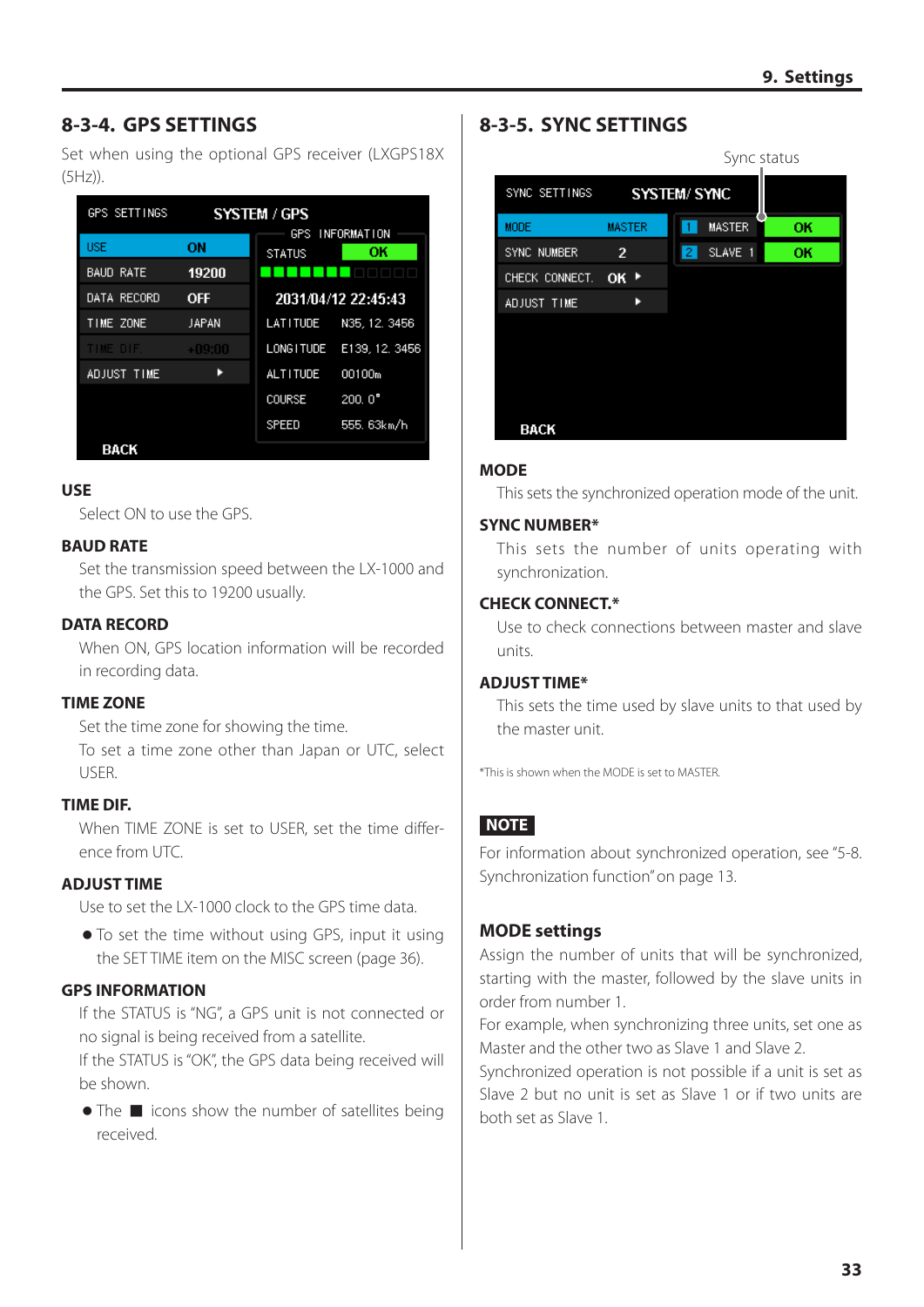#### <span id="page-33-1"></span><span id="page-33-0"></span>**8-4. FILE** SD card status TRIGGER **SYSTEM FILE MISC** яż. RECORDING FILE ¥ SD 29.6 GB Total<br>29.4 GB Free OPEN FILE к  $(5h43m)$ DELETE FILE ь FOLDER: LX1K\_DIR FORMAT ×  $FILE$  :  $LX1K$

#### **SD card status**

If an SD card is loaded in the LX-1000, its capacity and open space are shown.

"NO MEDIA" will be shown if no SD card is loaded.

#### **FOLDER**

This shows the folder name setting value.

#### **FILE**

This shows the file name setting value.

# **8-4-1. RECORDING FILE**

| RECORDING FILE | FILE /      |  |
|----------------|-------------|--|
| <b>DEVICE</b>  | <b>SD</b>   |  |
| <b>FOLDER</b>  | LX1K_DIR    |  |
| <b>FILE</b>    | $LX1K_{-}$  |  |
| <b>COMMENT</b> | $LX - 1000$ |  |
|                |             |  |
|                |             |  |
|                |             |  |
|                |             |  |
| OK             |             |  |
|                |             |  |

#### **DEVICE**

When operated by remote control, only the SD card can be selected.

#### **FOLDER**

Use these to set the name of the folder where recorded data is saved.

Input characters for the folder name as desired.

#### **FILE**

Set the beginning of the names given to recorded data files.

#### **COMMENT**

Input a comment for recorded data.

#### **8-4-2. OPEN FILE**

| OPEN FILE   | FILE / OPEN FILE |             |
|-------------|------------------|-------------|
|             |                  | 1 / 1       |
| <b>NAME</b> |                  | DATE        |
| LX1K DIR    |                  | 07/09 11:46 |
| LX1K_DI1    |                  | 07/10 10:29 |
|             |                  |             |
|             |                  |             |
|             |                  |             |
|             |                  |             |
| <b>BACK</b> |                  |             |

After selecting a folder, select a file to start playing it. See ["7. Playback" on page 18](#page-17-1) for details.

# **8-4-3. DELETE FILE**

The most recently recorded file (only) can be deleted. Deletion is not possible after the media has been changed or the unit turned off.

#### **8-4-4. FORMAT**

This formats the SD card in the LX-1000.

| FORMAT       | FILE / |
|--------------|--------|
| QUICK FORMAT | ь      |
| ERASE FORMAT | ь      |
|              |        |
|              |        |
|              |        |
|              |        |
|              |        |
|              |        |
|              |        |

Usually, QUICK FORMAT should be selected. Using ERASE FORMAT could improve writing performance that has decreased due to repeated use.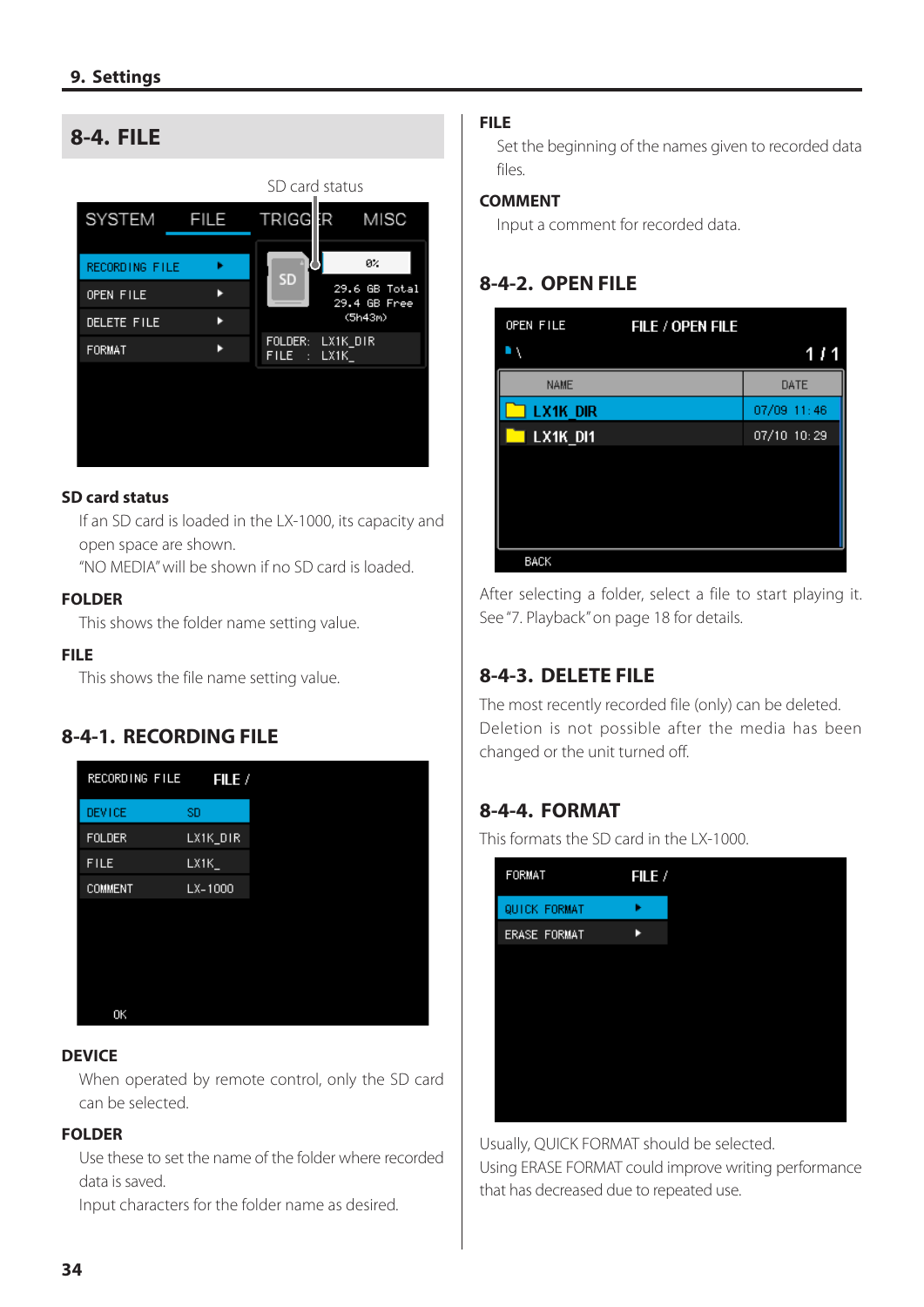# <span id="page-34-3"></span><span id="page-34-0"></span>**8-5. TRIGGER**

When the mode is Trigger or Interval, setting items for the mode are shown.

See ["6-5. Setting triggers" on page 15](#page-14-1) for details about Trigger settings.

| <b>SYSTEM</b> | <b>FILE</b> | TRIGGER | MISC |
|---------------|-------------|---------|------|
| <b>MODE</b>   | <b>NONE</b> |         |      |
|               |             |         |      |
|               |             |         |      |
|               |             |         |      |
|               |             |         |      |
|               |             |         |      |
|               |             |         |      |

# <span id="page-34-1"></span>**8-6. MISC**

| 呖              | SET TIME       |                   |
|----------------|----------------|-------------------|
| 16CH           | LCD            |                   |
|                | <b>BEEP</b>    |                   |
| FREQ.          | <b>VERSTON</b> |                   |
| <b>ENGLISH</b> |                |                   |
|                |                |                   |
|                |                |                   |
|                |                | FILE TRIGGER MISC |

#### **DISPLAY DATA**

This sets the unit and display format for the data shown.

Bar meters will be shown if % or dB is selected. Digital values will be shown if Digit is selected.

CAN data can only be shown if Digit is selected.

#### **DISPLAY CH**

This sets the number of channels shown on one screen when bar meters are shown.

#### **NOTATION**

Select what is shown for sampling. FREQ.: The frequency is shown. BANDW.: The bandwidth is shown.

- o See "Sampling frequencies and bandwidths" in the Specifications of the LX-1000 Instructions for Use for information about the relationship between sampling frequencies and bandwidths.
- Regardless of this setting, the sampling frequency will be written to the header files of recording data.

#### **LANGUAGE (**言語**)**

Select the display language. 日本語: Japanese wil be used. ENGLISH: English will be used.

#### <span id="page-34-2"></span>**8-6-1. PARAMETER**

o Parameters can be loaded from and saved to SD cards.

| PARAMETER         | MISC / |
|-------------------|--------|
| LOAD              |        |
| <b>SAVE</b>       | ь      |
| <b>INITIALIZE</b> | ь      |
|                   |        |
|                   |        |
|                   |        |
|                   |        |
|                   |        |
| OK                |        |

#### **LOAD**

Load the parameters saved on the SD card. The 5 most recent parameter files will be shown.

#### **SAVE**

Save the parameters to the SD card.

#### **NOTE**

To overwrite an existing file, select the file and press the ENTER button. This saves the settings and returns to the PARAMETER screen.

#### **INITIALIZE**

Initialize the parameter settings.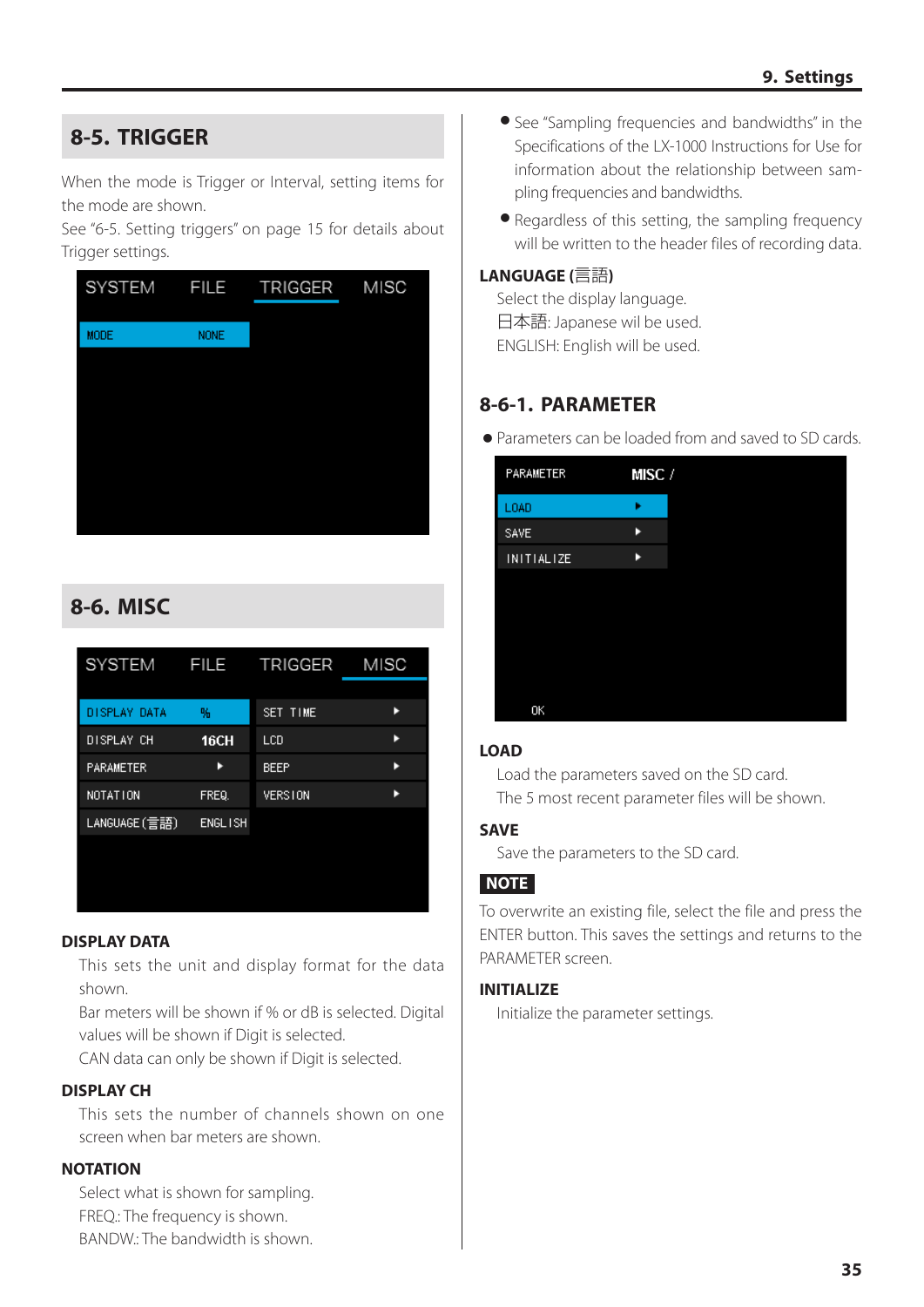#### <span id="page-35-1"></span><span id="page-35-0"></span>**8-6-2. SET TIME**



Set the date and time of the LX-1000 clock.

o Use the F2–F4 function buttons to change the date format.

#### **8-6-3. LCD**



#### **BACKLIGHT OFF**

Set the time until the backlight turns off automatically if no buttons are used.

NEVER: The backlight will always stay lit.

- 1min: The backlight will turn off after 1 minute without operation.
- 5min: The backlight will turn off after 5 minutes without operation.
- 30min: The backlight will turn off after 30 minutes without operation.

#### **BRIGHTNESS**

Adjust the display brightness.

Use the F3 and F4 buttons to adjust the brightness.

#### **8-6-4. BEEP**



#### **BUTTON**

Set whether or not the system beeps when buttons are used.

#### **WARNING**

Set whether or not the system beeps when error messages are shown.

#### **OVER MAX**

Set whether or not the system beeps when analog data or pulse data exceeds the range maximum.

#### **8-6-5. VERSION**

This shows the different program versions and the serial number of the LX-1000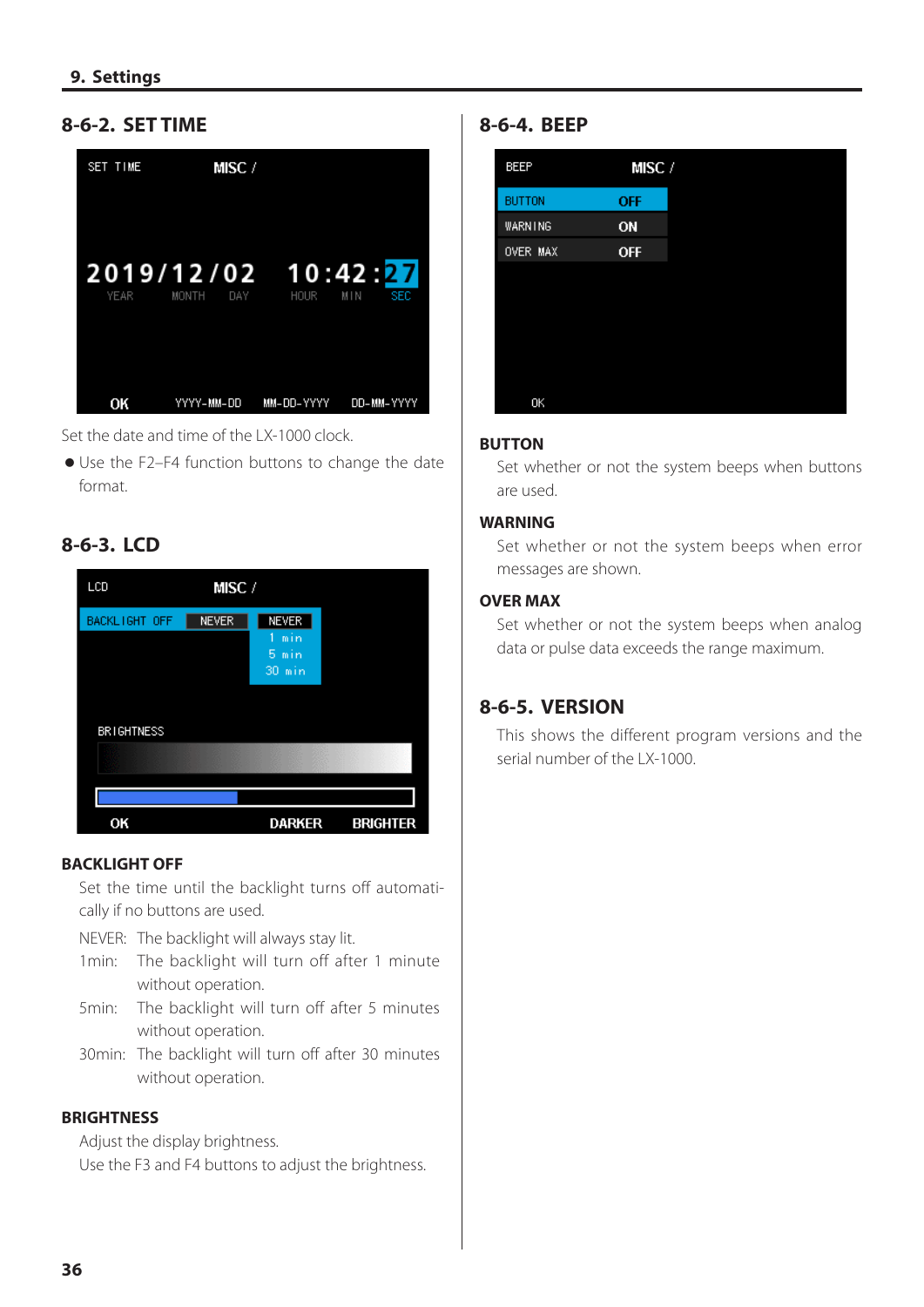#### <span id="page-36-0"></span>**8-6-6. BEEP**

| BEEP          | MISC/      |  |
|---------------|------------|--|
| <b>BUTTON</b> | <b>OFF</b> |  |
| WARNING       | ON         |  |
| OVER MAX      | <b>OFF</b> |  |
|               |            |  |
|               |            |  |
|               |            |  |
|               |            |  |
|               |            |  |
| OK            |            |  |

#### **BUTTON**

Set whether or not the system beeps when buttons are used.

#### **WARNING**

Set whether or not the system beeps when error messages are shown.

#### **OVER MAX**

Set whether or not the system beeps when analog data or pulse data exceeds the range maximum.

#### **8-6-7. VERSION**

This shows the different program versions and the serial number of the LX-1000.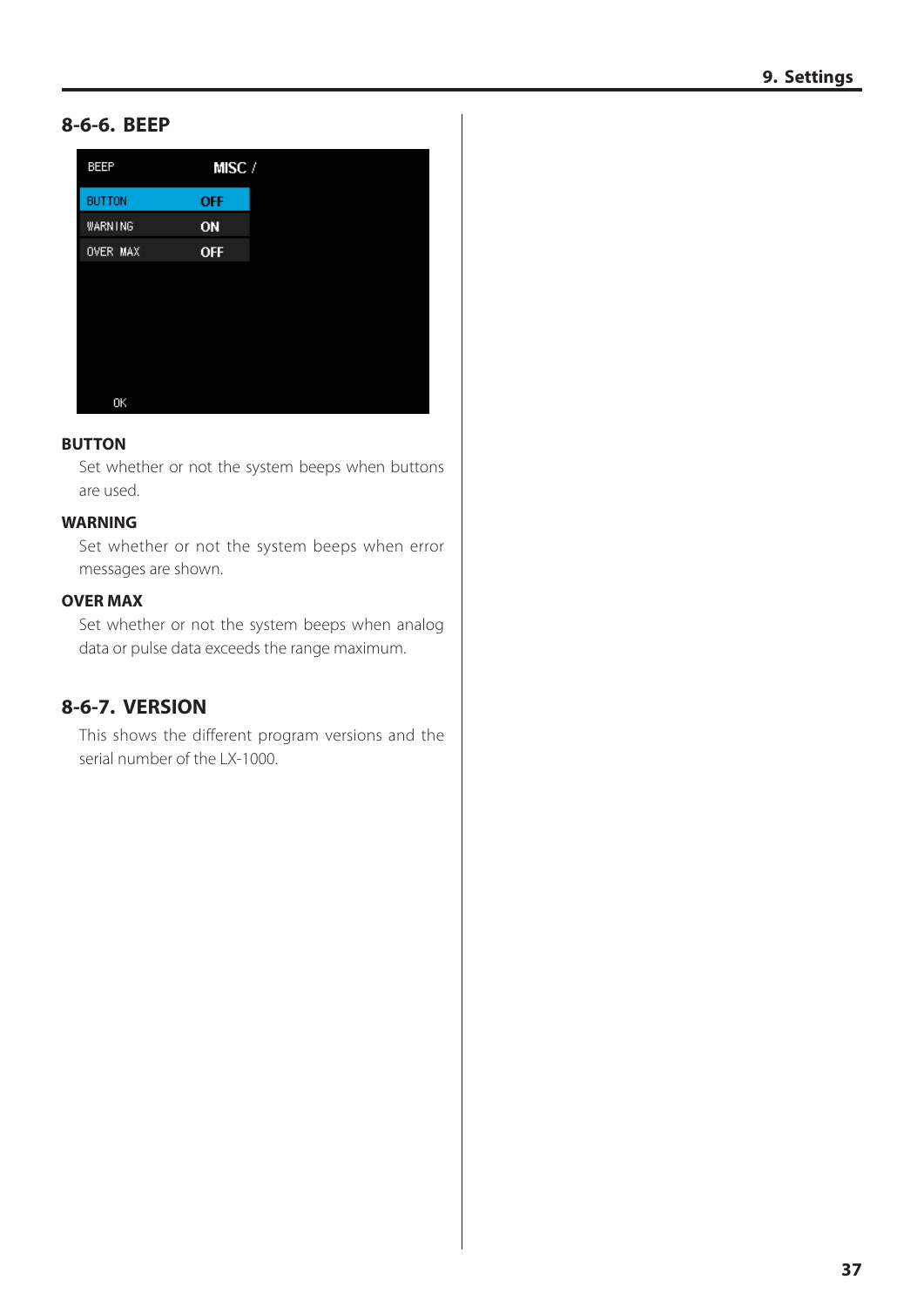# <span id="page-37-1"></span><span id="page-37-0"></span>**9. Specifications**

#### **General**

| External dimensions $145 \times 24 \times 108$ mm |                                                      |
|---------------------------------------------------|------------------------------------------------------|
|                                                   | $(W \times H \times D)$ , not including protrusions) |
|                                                   |                                                      |

#### **Included accessories**

| Contents: Instructions for Use (this document) |  |
|------------------------------------------------|--|

- o In order to improve the products, specifications and appearance could be changed at any time without warning.
- o Weight and dimensions are approximate.
- o Illustrations in this document might differ in part from actual products.

# **10. Warranty explanation**

- o The warranty period for this device is one year from the date of purchase.
- o Be aware that repairs will require payment in the following cases even during the warranty period.
	- 1) Malfunction or damage due to misuse
	- 2) Malfunction or damage caused by modifications or repairs conducted by any party other than our company or a service person designated by our company
	- 3) Malfunction or damage caused by dropping, transportation or similar handling after product delivery
	- 4) Malfunction or damage caused by fire, earthquake, water, lightning or other natural disaster
	- 5) Malfunction or damage caused by external factors, including power supplies and equipment environmental conditions, that deviate from the operation requirements of this product
	- 6) Malfunction or damage if the product was not purchased from our company or an agent designated by our company
- o We offer paid service after the conclusion of the warranty period. For details, please contact the retailer where you purchased the unit or a contact on the back cover of this manual.
- o Be aware that our company will bear no responsibility for any secondary damages resulting from the operation of this device or related to data.
- o Be aware that our company will bear no responsibility if data recorded by this device is deleted as a result of misoperation or unexpected incident, for example.
- o Information is given about products in this manual only for the purpose of example and does not indicate any guarantees against infringements of third-party intellectual property rights and other rights related to them. TEAC Corporation will bear no responsibility for infringements on third-party intellectual property rights or their occurrence because of the use of these products.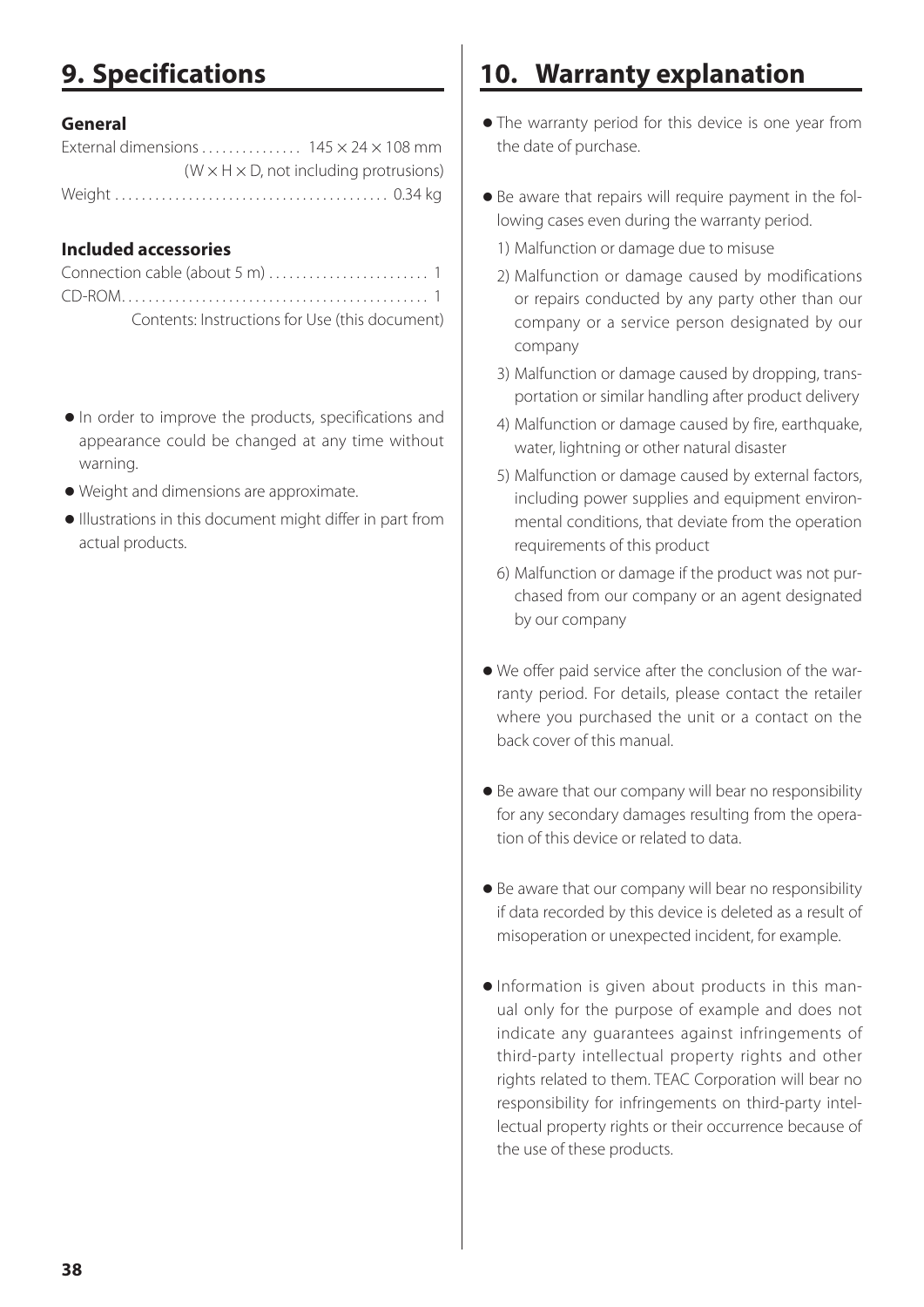# <span id="page-38-1"></span><span id="page-38-0"></span>**CAN signal start bit explanation**

The counting method for the bit arrangement differs according to whether the byte order is Intel or Motorola. The start bit setting value of the LX-1000 is compatible with CANdb++ Editor made by Vector Informatik GmbH.

#### Example

|             | Byte       |          |        |   |                |                          |    |   |                                |                |                          |    |                 |                 |                 |                 |    |                 |                 |                 |    |    |    |                          |
|-------------|------------|----------|--------|---|----------------|--------------------------|----|---|--------------------------------|----------------|--------------------------|----|-----------------|-----------------|-----------------|-----------------|----|-----------------|-----------------|-----------------|----|----|----|--------------------------|
| Intel       | bit        |          |        |   | 4              | ر                        | 6  |   |                                |                |                          |    | 4               |                 | 6               |                 |    |                 |                 |                 | 4  | ر  | 6  | $\overline{\phantom{0}}$ |
| (LSB first) | Total bits | $\Omega$ |        |   | 4 <sup>1</sup> |                          | 61 | ⇁ | 8 <sup>1</sup>                 | 9              | 10                       |    | 12 <sub>1</sub> | .31             | $\vert 4 \vert$ | 15 <sub>l</sub> | 16 | 7 <sup>1</sup>  | 18 <sup>l</sup> | 19 <sup>1</sup> | 20 | 21 | 22 | 23                       |
| Motorola    | bit        |          | n<br>U |   |                | ∠                        |    | 0 |                                | 6              | $\overline{\phantom{0}}$ |    | <u>.</u>        |                 |                 |                 |    |                 | ر               |                 |    |    |    |                          |
| (MSB first) | Total bits |          |        | 4 |                | $\overline{\phantom{0}}$ |    | 0 | 15<br>$\overline{\phantom{a}}$ | $\overline{4}$ | 13 <sub>1</sub>          | 12 | 11 <sub>1</sub> | 10 <sup>1</sup> | -QI             | 8 <sup>l</sup>  | 23 | าว $\mathsf{I}$ |                 | 20              | 19 | 18 | 17 | 16                       |

When setting the start bit of a 9-bit CAN signal ( $DLC = 3$ )

9-bit length

Start bit setting value

| Intel    | ILX-1000/CANdb++Editor | hit13             |
|----------|------------------------|-------------------|
| Motorola | LX-1000/CANdb++Editor  | hit <sub>18</sub> |

o If the byte order is Motorola, when creating CANdb (when using the CANdb++ Editor), DLC is not determined, so an irregular order as shown above is used.